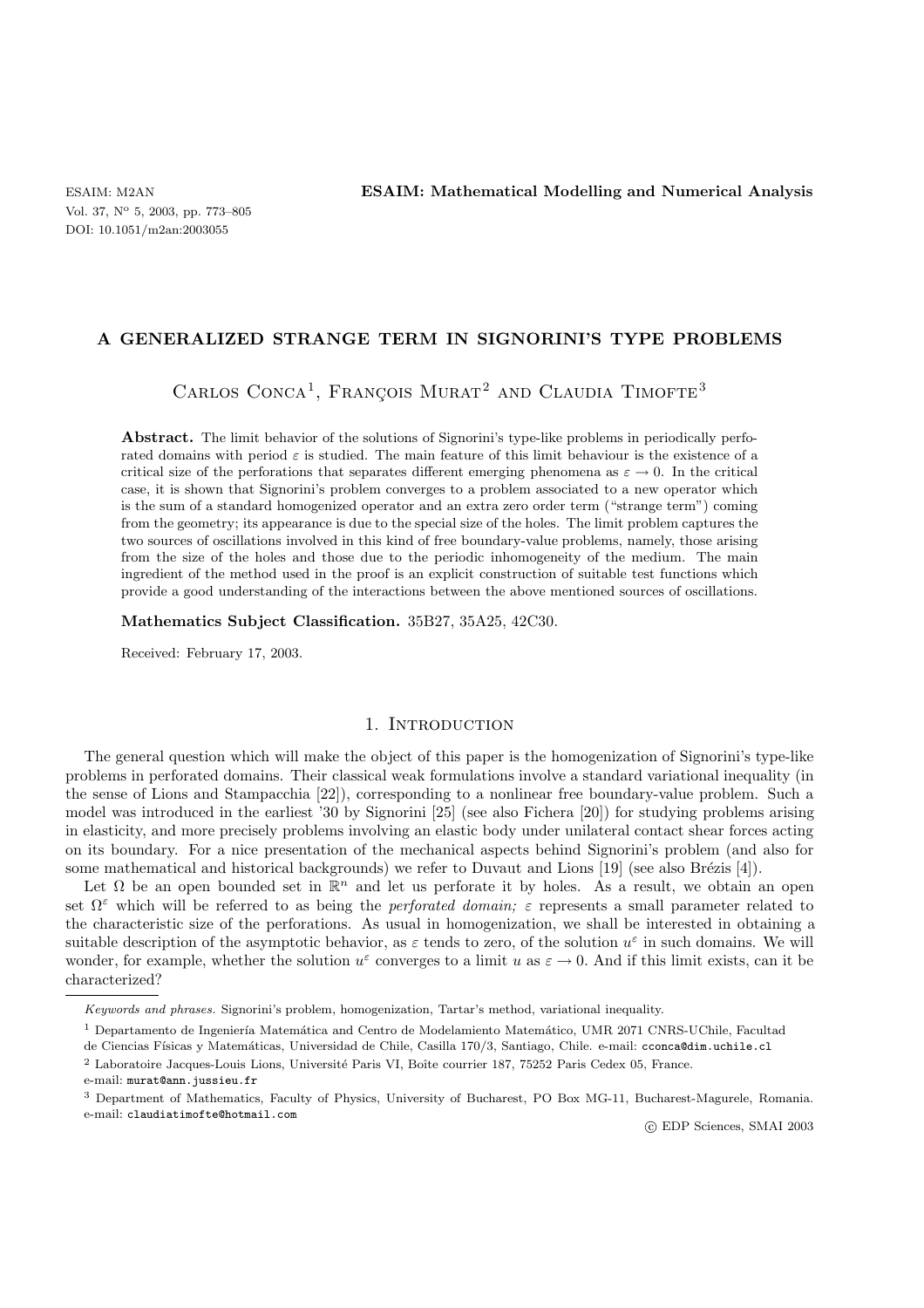774 C. CONCA ET AL.

Let us consider a family of inhomogeneous media occupying the region  $\Omega$ , parameterized by  $\varepsilon$  and represented by  $n \times n$  coercive matrices  $A^{\varepsilon}(x)$  with real-valued entries defined on  $\Omega$ . The positive parameter  $\varepsilon$  will thus also define a length scale measuring how densely the inhomogeneities of the medium are distributed in Ω. Indeed, one of our main goals in this paper will be to understand the interactions between these two sources of oscillations represented by the parameter  $\varepsilon$ , namely, those coming from the geometry (more exactly, the size of the holes) and those due to the inhomogeneity of the medium (the rapidly oscillating entries of the matrix  $A^{\epsilon}(x)$ ).

With  $\Omega^{\varepsilon}$  we associate the following nonempty closed convex subset of  $H^1(\Omega^{\varepsilon})$ :

$$
K^{\varepsilon} = \left\{ v \in H^{1}(\Omega^{\varepsilon}) \mid v = 0 \text{ on } \partial\Omega, \ v \ge 0 \text{ on } S^{\varepsilon} \right\},\tag{1.1}
$$

where  $S^{\varepsilon}$  is the boundary of the holes and  $\partial\Omega$  is the external boundary of  $\Omega$  (we assume that  $S^{\varepsilon} \cup \partial\Omega = \emptyset$ ). Our main motivation is to study the asymptotic behavior of the solution of the following variational problem in  $\Omega^{\varepsilon}$ :

$$
\begin{cases}\n\text{Find } u^{\varepsilon} \in K^{\varepsilon} \text{ such that} \\
\int A^{\varepsilon} Du^{\varepsilon} D(v^{\varepsilon} - u^{\varepsilon}) dx \ge \int_{\Omega^{\varepsilon}} f(v^{\varepsilon} - u^{\varepsilon}) dx \quad \forall v^{\varepsilon} \in K^{\varepsilon},\n\end{cases} (1.2)
$$

where f is a given function in  $L^2(\Omega)$ .

The solution  $u^{\varepsilon}$  of (1.2) is also known to be characterized as being the solution of the following non-linear free boundary-value problem: Find a function  $u^{\varepsilon}$  and two subsets  $S_0^{\varepsilon}$  and  $S_+^{\varepsilon}$  such that  $S_0^{\varepsilon} \cup S_+^{\varepsilon} = S^{\varepsilon}$ ,  $S_0^{\varepsilon} \cap S_+^{\varepsilon} = \emptyset$ , and

$$
\begin{cases}\n-\text{div}(A^{\varepsilon}Du^{\varepsilon}) = f \text{ in } \Omega^{\varepsilon}, \\
u^{\varepsilon} = 0 \text{ on } S_0^{\varepsilon}, \ A^{\varepsilon}Du^{\varepsilon} \cdot \nu \ge 0 \text{ on } S_0^{\varepsilon}, \\
u^{\varepsilon} > 0 \text{ on } S_+^{\varepsilon}, \ A^{\varepsilon}Du^{\varepsilon} \cdot \nu = 0 \text{ on } S_+^{\varepsilon},\n\end{cases} \tag{1.3}
$$

where  $\nu$  is the exterior unit normal to the surface  $S^{\varepsilon}$ . This means that we can distinguish on  $S^{\varepsilon}$  two *a priori* unknown subsets  $S_0^{\varepsilon}$  and  $S_+^{\varepsilon}$  where  $u^{\varepsilon}$  satisfies complementary boundary conditions coming from the following global constraints:

$$
u^{\varepsilon} \ge 0, \ A^{\varepsilon}Du^{\varepsilon} \cdot \nu \ge 0 \ \text{and} \ u^{\varepsilon}A^{\varepsilon}Du^{\varepsilon} \cdot \nu = 0 \text{ on } S^{\varepsilon}. \tag{1.4}
$$

In this paper, we will be concerned with a special type of heterogeneities of the medium, called *periodic structures* which are defined by

$$
A^{\varepsilon}(x) = A\left(\frac{x}{\varepsilon}\right).
$$

Here  $A = A(y)$  is a continuous matrix-valued function on  $\mathbb{R}^n$  which is Y-periodic and  $Y = \left(-\frac{1}{2}, \frac{1}{2}\right)^n$  is the basic cell. From a geometrical point of view, we will just consider periodic perforated structures obtained by removing periodically from  $\Omega$ , with period  $\varepsilon$ , an elementary hole T which has been appropriated rescaled. In the sequel, we reserve the symbol  $#$  to denote periodicity properties.

We introduce some non-degeneracy assumptions on the materials to ensure the well-posedness of the above problem (1.2):

$$
\begin{cases} A \in L^{\infty}_{\#}(\mathbb{R}^n)^{n \times n}, \text{ or when necessary } A \in C^0_{\#}(\mathbb{R}^n) \text{ or even } A \in W^{1,\infty}_{\#}(\mathbb{R}^n)^{n \times n}, \\ A \text{ is a symmetric matrix}, \\ \text{for some } 0 < \alpha < \beta, \text{ one has } \alpha \left| \xi \right|^2 \le A(y)\xi \cdot \xi \le \beta \left| \xi \right|^2 \quad \forall \xi, y \in \mathbb{R}^n. \end{cases}
$$

Under the above hypotheses, it is well-known by a classical existence and uniqueness result of Lions and Stampacchia [22] that (1.2) is a well-posed problem.

Several situations can occur depending on the asymptotic behavior of the size of the holes. The main feature of our results shows the existence of a critical size that separates different behaviors of the solution  $u^{\varepsilon}$  as  $\varepsilon \to 0$ . This size is of order  $\varepsilon^{n/(n-2)}$  if  $n \geq 3$  and of order  $\exp(-1/\varepsilon^2)$  if  $n = 2$ . To simplify matters, in what follows we shall just focus on the case  $n \geq 3$ , which will be treated explicitly. The case  $n = 2$  is completely analogous, but since most of the formulas involved have different analytic expressions, we shall omit to treat it. For details in somewhat similar computations, the interested reader is referred to [9, 10].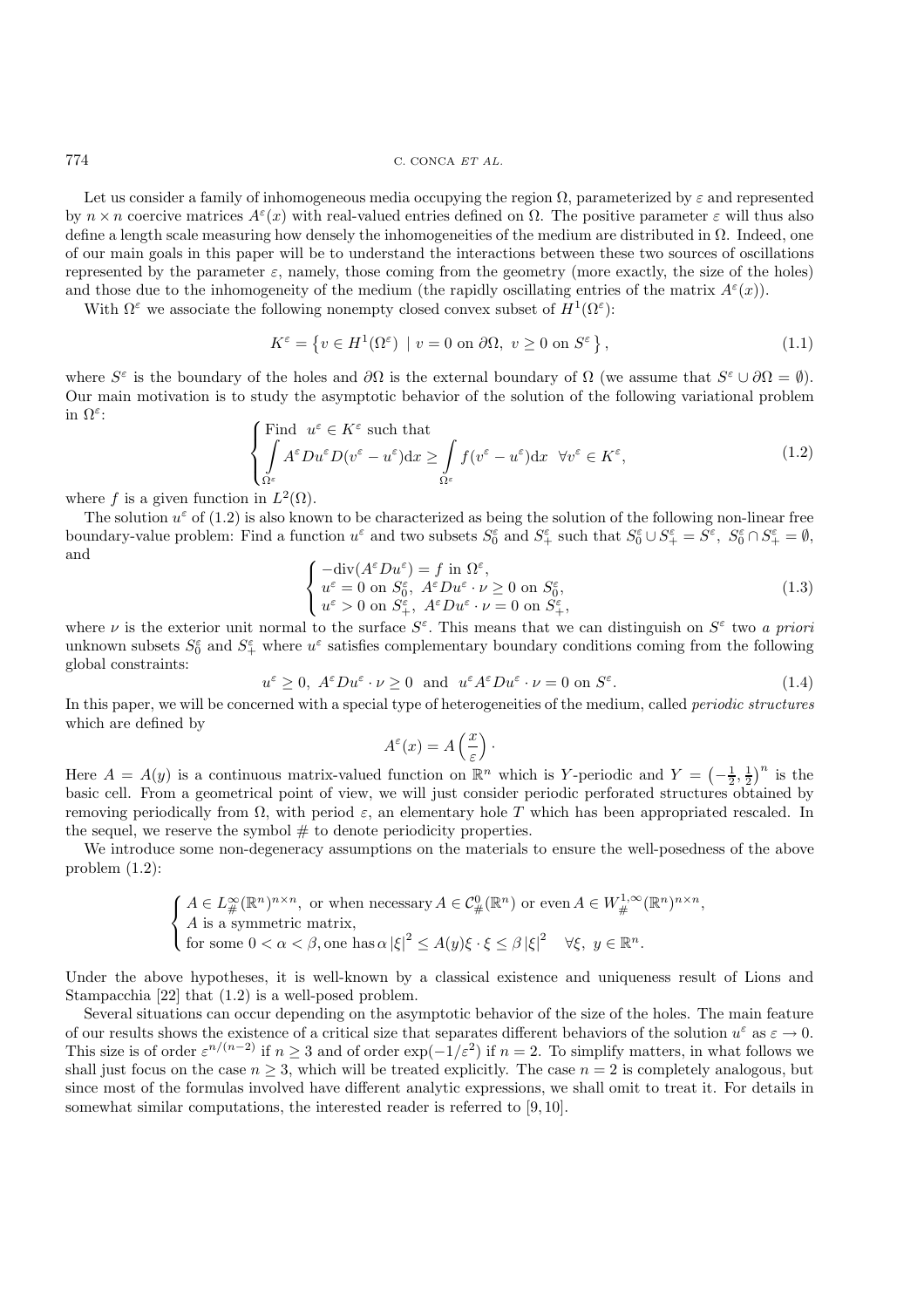Besides this so-called *critical case* (referred to as **Case 1** throughout the paper and described in the next paragraph below), there are three other cases that will be also considered explicitly. **Case 2** is characterized by the fact that the holes are much smaller than the critical ones. As expected, in this case they are too small to produce any visible contribution at the limit. So the solution  $u^{\varepsilon}$  will just converge to the solution of a classical homogenized Dirichlet problem in  $\Omega$  associated to the matrix A. **Case 3** is when the size of the holes is bigger than the critical one, but still smaller than the period  $\varepsilon$ . The holes being big enough, the positivity constraint of the solution  $u^{\varepsilon}$  imposed only on  $S^{\varepsilon}$  will become at the limit the positivity condition,  $u > 0$ , on the whole of the domain Ω. The limit problem will be therefore an obstacle problem associated to the corresponding homogenized medium. Then, in this case, the holes don't play an important role in the homogenized problem, they just spread the positivity condition all over the domain. **Case 4** is similar to the previous one and it is characterized by the fact that the size of the holes is exactly of order  $\varepsilon$ . The solution  $u^{\varepsilon}$  also converges in this case to an obstacle problem, but associated to the homogenization of a periodic heterogeneous and perforated medium. The influence of the holes comes twofold: on one hand, they spread the positivity condition on  $S^{\varepsilon}$  to the whole of  $\Omega$  and on the other one, their size do affect the homogenized medium.

In the critical case (**Case 1**), the limit of  $u^{\varepsilon}$  is the solution of a problem in  $\Omega$  associated with a new operator which is the sum of the standard homogenized one as in **Case 2** or **3**, and of an extra term ("the strange term") that comes in from the geometry (the size of the holes). Be aware that this extra term only appears in this particular case, showing the importance of their size in front of their shape. More precisely, the solution  $u^{\varepsilon}$ converges to the unique solution of the following variational equality:

$$
\begin{cases}\n\text{Find } u \in H_0^1(\Omega) \text{ such that} \\
\int_A A^0 D u D v \, dx - \langle \mu_0 u^-, v \rangle_{H^{-1}(\Omega), H_0^1(\Omega)} = \int_{\Omega} f v \, dx \quad \forall v \in H_0^1(\Omega). \n\end{cases} \tag{1.5}
$$

Here,  $A^0$  is the classical homogenized matrix, whose entries are defined as follows:

$$
a_{ij}^0 = \frac{1}{|Y|} \int\limits_Y \left( a_{ij}(y) + a_{ik}(y) \frac{\partial \chi_j}{\partial y_k} \right) dy,
$$

in terms of the functions  $\chi_j$ ,  $j = 1, ..., n$ , solutions of the so-called cell problems

$$
\begin{cases}\n-\text{div}_y(A(y)D_y(y_j + \chi_j)) = 0 \text{ in } \mathbb{R}^n, \\
\chi_j - Y \text{ periodic,}\n\end{cases}
$$

and  $\mu_0$  is given by

$$
\mu_0 = \inf_{\zeta \in H^1(\mathbb{R}^n)} \left\{ \int_{\mathbb{R}^n} A(0) D\zeta D\zeta \mathrm{d}x \mid \zeta \ge 1 \text{ q.e. on } T \right\},\
$$

T being the elementary hole, and the holes of  $\Omega^{\varepsilon}$  being of the size  $\varepsilon^{n/(n-2)}$  and periodically distributed with period  $\varepsilon$ .

In this limit problem we can see that all the ingredients of our Signorini's inequality (1.2) are present. As already mentioned, two sources of oscillations are involved in (1.2) and we can now see that both are captured at the limit. Those coming from the periodic heterogeneous structure of the medium are reflected by the presence of the homogenized matrix  $A^0$ , and those due to the critical size of the holes are reflected by the appearance of the strange term  $\mu_0$ . The second ingredient contained in (1.5) is the spreading effect of the unilateral condition  $u^{\varepsilon} \geq 0$  on  $S^{\varepsilon}$  which can be seen by the fact that the strange term only charges the negative part of u; it is indeed just the negative part  $u^-$  that is penalized at the limit.

The method we will use is the one introduced by Tartar [27, 28] for studying homogenization problems. It consists of constructing suitable test functions that are used in our variational inequalities.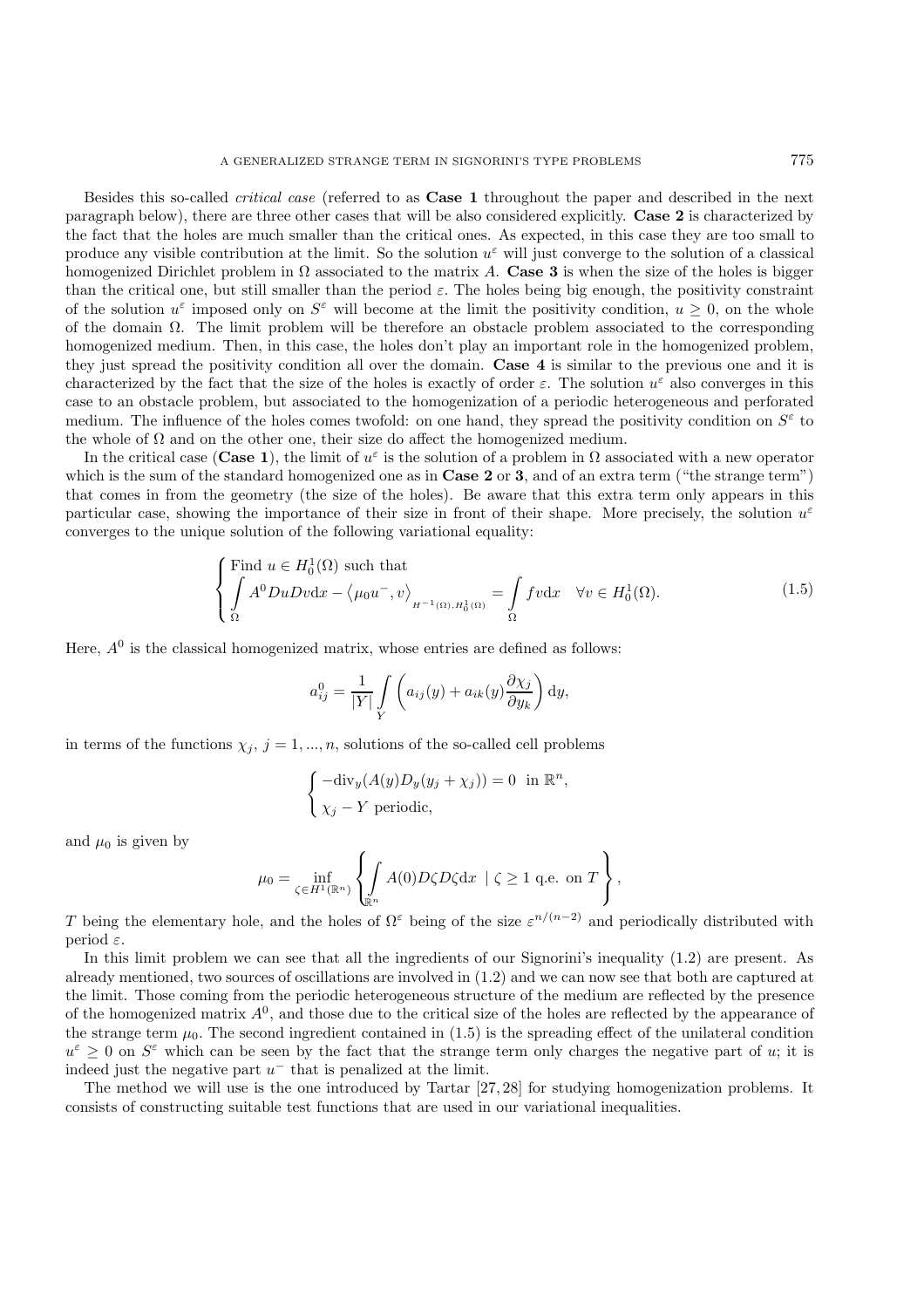In studying the general problem (1.2) we will consider three increasingly levels of generality for the matrix A. In Section 2 we start by analyzing the simplest case, that of the operator  $-\Delta$ , which corresponds to  $A = I$ . Section 3 deals with the so-called regular materials in the sense of [11], materials which are characterized by a divergence-free matrix A. The general case is considered in Section 4, by using suitable test functions whose construction is based on a general rearrangement technique due to De Giorgi [18] (see also [1]). This allows us to construct an *ad-hoc* test function which enables us to capture simultaneously both sources of oscillations already mentioned. The first two steps  $(A = I)$  and regular materials) do not require such a sophisticated construction of the test functions since in these cases there is no interaction between our two different sources of oscillations; at most one of the source is significant at the limit.

This paper is a generalization of the well-known seminal work of Cioranescu and Murat [9]. In this article, the authors deal with the asymptotic behavior of solutions of Dirichlet problems in perforated domains, showing the appearance of a "strange" extra-term as the period of the perforations tends to zero and the holes are of critical size. They also consider the constraint  $u^{\varepsilon} \geq 0$  on the holes. In our paper, we generalize their method and framework to a class of Signorini's problem, involving just a positivity condition imposed on the boundary of the holes. Our results show that one is led to analogous limit problems despite the fact that the constraint is only acting on  $S^{\varepsilon}$ .

One of the main elements of our method is the existence of some special test functions  $w^{\varepsilon}$  previously introduced in the original paper [7] and satisfying hypotheses  $(H.0)$ – $(H.5)$  below (see Chap. 2). It is wellknown that these hypotheses force some geometrical restrictions, even if it was proved by J. Casado-Díaz  $[6]$ that the existence of functions  $w^{\varepsilon}$  vanishing on  $T^{\varepsilon}$  and weakly converging to 1 in  $H^1(\Omega)$  (hypotheses (H.1)– (H.3)) is sufficient. Another method was introduced by V.A. Marcenko and E.Ja. Hrouslov in their book [23] and then developed in the setting of nonlinear problems by I.V. Skrypnik [26]. This method also undergoes geometrical restrictions. Recently, G. Dal Maso and A. Garroni [15] were able to overcome this weakness of the method by using different test functions. The introduction of these test functions allowed them to recover by the method of test functions due to Tartar previous results obtained for the Dirichlet problem with holes by the Γ-convergence method without making any assumption on the geometry (most of these results are due to G. Dal Maso, see *e.g.* [12], [13]). It also opened new ways for solving more general cases of Dirichlet problems for monotone operators (see G. Dal Maso and F. Murat [16] and J. Casado-Díaz [7]). Also, notice that in a recent paper, G. Dal Maso and F. Murat [17] (see also A. Kovalevsky [21]) are addressing the very general problem of finding the asymptotic behavior of solutions of linear Dirichlet problems with simultaneously varying operators and domains, emphasizing the interest of understanding the interaction between these two sources of oscillations. This result was generalized to the case of Dirichlet problems for monotone operators by C. Calvo-Jurado and J. Casado-Díaz in [5].

As already mentioned, the method we follow in the present paper is the method of Tartar [27]. However, it is worth mentioning that the Γ-convergence of integral functionals involving oscillating obstacles is an alternative which already proved to be a successful one. Extensive references on this topic can be found in the monographs of Dal Maso [14] and of Braides and Defranceschi [3]. For example, our main result concerning the critical case (it establishes that  $u^{\varepsilon}$  converges to the solution of (1.5); see Th. 4.1 below) can also be interpreted as the Γ-convergence of the functionals

$$
v \longmapsto \int\limits_{\Omega^\varepsilon} A\left(\frac{x}{\varepsilon}\right) DvDv \mathrm{d}x - 2 \int_{\Omega^\varepsilon} fv \mathrm{d}x + I_{K^\varepsilon}(v)
$$

(where  $I_{K^{\varepsilon}}$  is the indicator function of the set  $K^{\varepsilon}$ , *i.e.*  $I_{K^{\varepsilon}}$  is equal to zero if v belongs to  $K^{\varepsilon}$  and  $+\infty$  otherwise) to the limit functional

$$
v \longmapsto \int_{\Omega} A^0 Dv Dv \mathrm{d}x - 2 \int_{\Omega} fv \mathrm{d}x + \langle \mu_0, (v^-)^2 \rangle_{H^{-1}(\Omega), H_0^1(\Omega)}
$$

,

which is the energy functional associated to (1.5).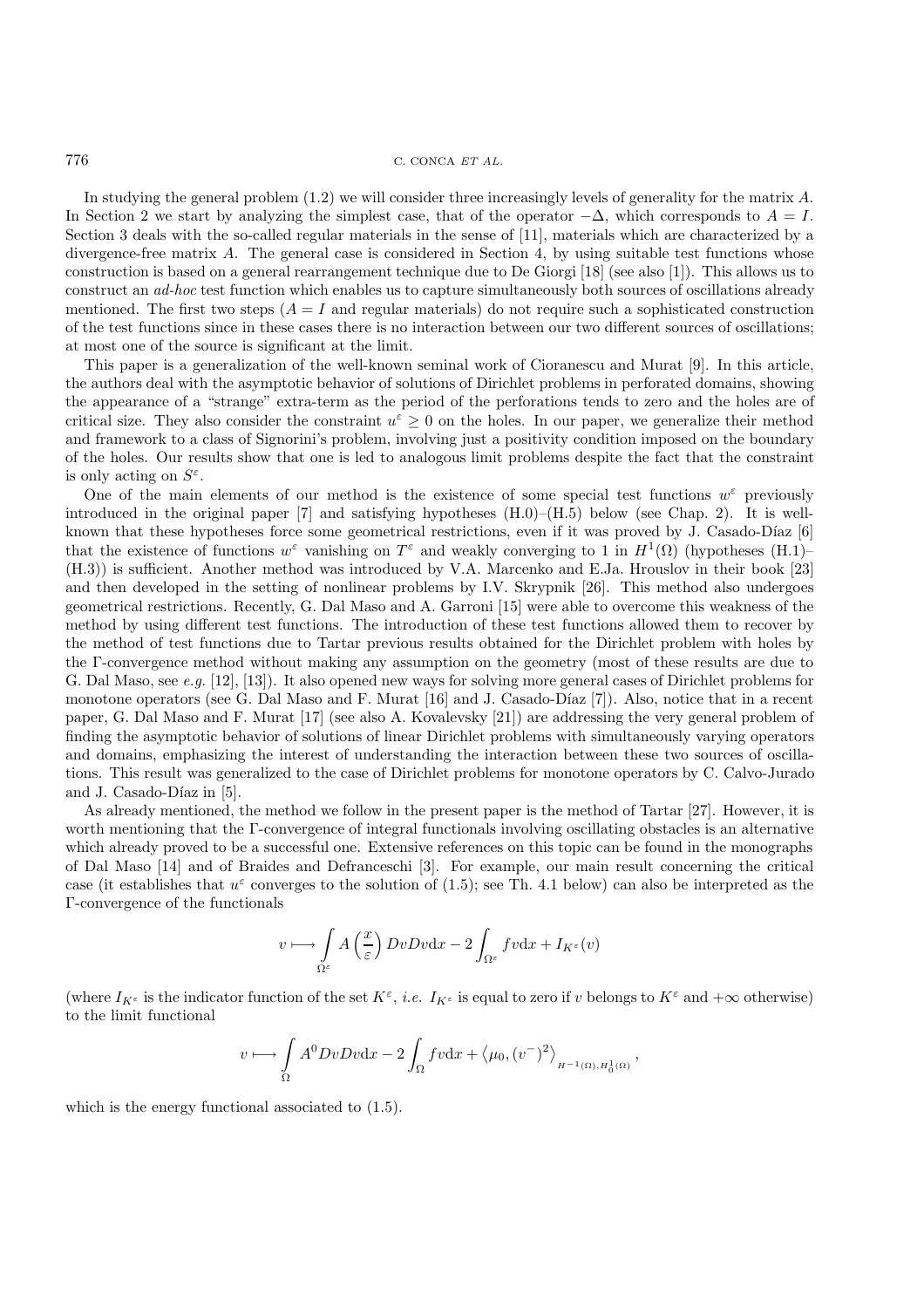Finally, a word about the notation adopted in this work. Apart from the usual norms in Sobolev spaces  $H^1(\Omega)$ ,  $H^2(\Omega)$ , we will use the following semi-norms,

$$
|v|_{H^1(\Omega)}^2 = \sum_{j=1}^n \left\| \frac{\partial v}{\partial x_j} \right\|_{L^2(\Omega)}^2, \quad |v|_{H^2(\Omega)}^2 = \sum_{i,j=1}^n \left\| \frac{\partial^2 v}{\partial x_i \partial x_j} \right\|_{L^2(\Omega)}^2
$$

Also, throughout the paper, by C we shall denote a generic fixed strictly positive constant, whose value can change from line to line.

### 2. The classical strange term in Signorini's problem

In this chapter, we will consider the classical Signorini's problem for the operator  $-\Delta$  in periodically perforated domains. We will treat separately the situation in which the size of the holes is strictly smaller than the distance between them and the situation in which the holes are of similar size compared to the period. The first one will be referred to as the case of *small holes*, while for the second one we shall use the terminology of *big holes*.

Let  $\Omega$  be a smooth bounded connected open subset of  $\mathbb{R}^n$  and let T be another open bounded subset of  $\mathbb{R}^n$ , with a smooth boundary  $\partial T$  (of class  $C^2$ ). We shall refer to T as being the elementary hole. We assume that 0 belongs to  $T$  and that  $T$  is star-shaped with respect to 0. Since  $T$  is bounded, to simplify matters, without loss of generality, we shall assume that  $\overline{T} \subset Y$ , where  $Y = (-\frac{1}{2}, \frac{1}{2})^n$  is the representative cell in  $\mathbb{R}^n$ .

Let  $\varepsilon$  be a real parameter taking values in a sequence of positive numbers converging to zero and let  $r : \mathbb{R}_+ \to$  $\mathbb{R}_+$  be a continuous map, which will allow us to distinguish between the above mentioned situations. In the sequel, we will make various further assumptions on the asymptotic behavior of this function, as  $\varepsilon \to 0$ . Some of them are as follows:

$$
\lim_{\varepsilon \to 0} \frac{r(\varepsilon)}{\varepsilon} = 0 \text{ and } r(\varepsilon) < \varepsilon/2 \tag{2.1}
$$

and

$$
r(\varepsilon) \sim \varepsilon,\tag{2.2}
$$

·

this last one meaning, for example, that  $r(\varepsilon) = C\varepsilon$ .

For each  $\varepsilon$  and for any integer vector  $\mathbf{i} \in \mathbb{Z}^n$ , we shall denote by  $T_{\mathbf{i}}^{\varepsilon}$  the translated image of  $r(\varepsilon)T$  by the vector  $\varepsilon$ **i**,  $\mathbf{i} \in \mathbb{Z}^n$ :

$$
T_{\mathbf{i}}^{\varepsilon} = \varepsilon \mathbf{i} + r(\varepsilon)T.
$$

Also, let us denote by  $T^{\varepsilon}$  the set of all the holes contained in  $\Omega$ , *i.e.* 

$$
T^{\varepsilon} = \bigcup \left\{ T_i^{\varepsilon} \mid \overline{T_i^{\varepsilon}} \subset \Omega, \ i \in \mathbb{Z}^n \right\} \cdot
$$

Set

$$
\Omega^{\varepsilon} = \Omega \setminus \overline{T^{\varepsilon}}.
$$

Hence,  $\Omega^{\varepsilon}$  is a periodically perforated domain with holes of the size  $r(\varepsilon)$ . All of them have the same shape, the distance between two adjacent holes is of order  $\varepsilon$  and they do not overlap. Also, let us remark that the holes do not intersect the boundary  $\partial Ω$ .

Let

So

$$
S^{\varepsilon} = \cup \{ \partial T_{\mathbf{i}}^{\varepsilon} \mid \overline{T_{\mathbf{i}}^{\varepsilon}} \subset \Omega, \mathbf{i} \in \mathbb{Z}^n \}.
$$

$$
\partial \Omega^\varepsilon = \partial \Omega \cup S^\varepsilon.
$$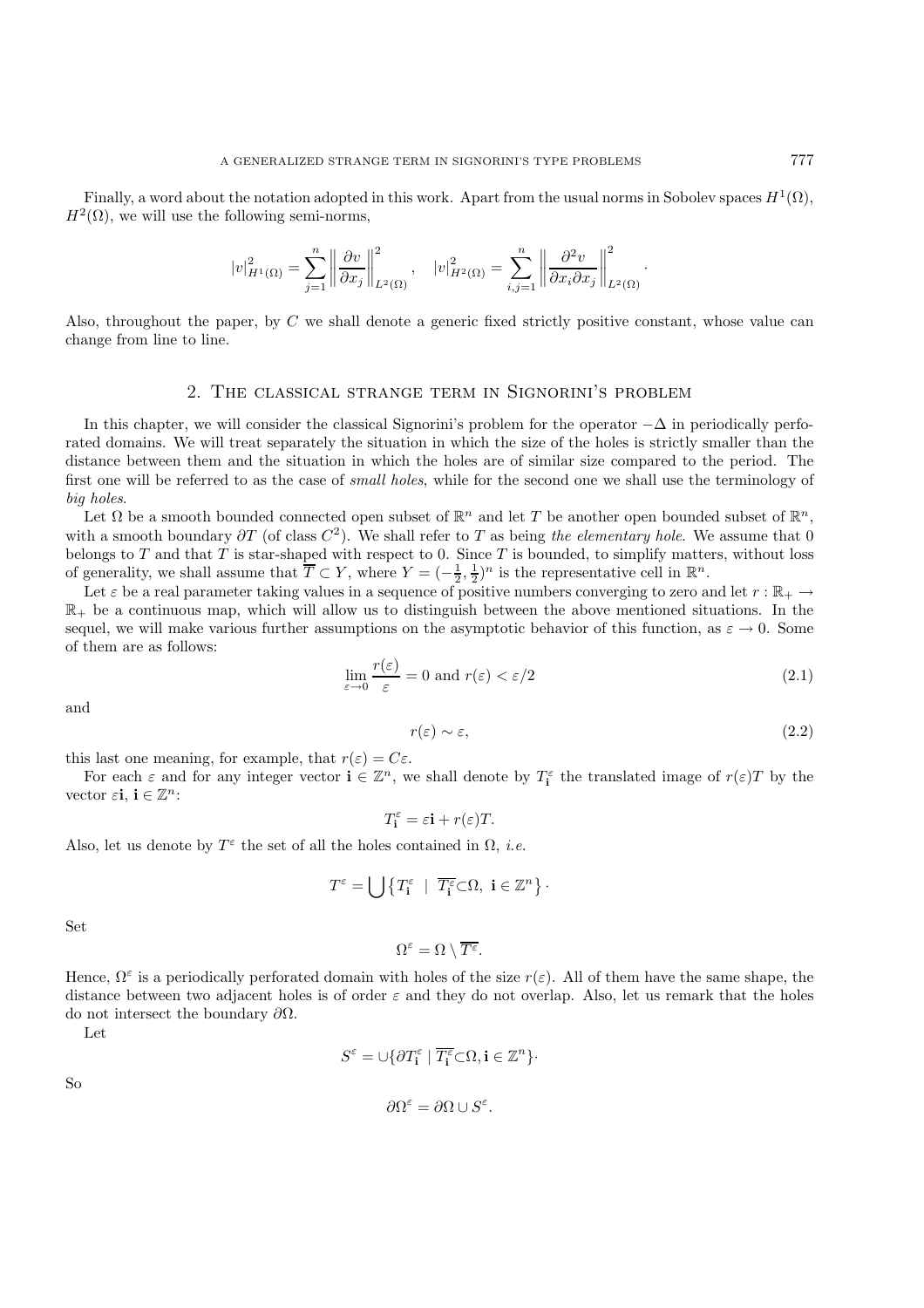778 C. CONCA ET AL.

We shall also use the following notations:

 $|\omega|$ =the Lebesgue measure of any measurable subset  $\omega$  of  $\mathbb{R}^n$ ,

 $\chi_{\mu}$  = the characteristic function of the set  $\omega$ ,

$$
Y^* = Y \setminus \overline{T},
$$

and

$$
\theta = \frac{|Y^*|}{|Y|}.
$$

Moreover, for an arbitrary function  $\psi \in L^2(\Omega^{\varepsilon})$ , we shall denote by  $\widetilde{\psi}$  its extension by zero inside the holes:

$$
\widetilde{\psi} = \begin{cases} \psi & \text{in} \quad \Omega^{\varepsilon}, \\ 0 & \text{in} \quad \Omega \setminus \overline{\Omega^{\varepsilon}}. \end{cases}
$$

## 2.1. **Setting of the problem**

As already mentioned in Introduction, we are interested in studying the behavior of solutions, in such perforated domains, of variational inequalities with highly oscillating obstacles constraints.

Define the unilateral convex set

$$
K^{\varepsilon} = \{ v \in H^{1}(\Omega^{\varepsilon}) \mid v = 0 \text{ on } \partial\Omega, v \ge 0 \text{ on } S^{\varepsilon} \}.
$$
\n(2.3)

For a given function  $f \in L^2(\Omega)$ , let us consider the following variational inequality:

$$
\begin{cases}\n\text{Find } u^{\varepsilon} \in K^{\varepsilon} \text{ such that} \\
\int_{\Omega^{\varepsilon}} Du^{\varepsilon} D(v^{\varepsilon} - u^{\varepsilon}) dx \ge \int_{\Omega^{\varepsilon}} f(v^{\varepsilon} - u^{\varepsilon}) dx \quad \forall v^{\varepsilon} \in K^{\varepsilon}.\n\end{cases} (2.4)
$$

Since  $K^{\varepsilon}$  is a nonempty convex set, for any given  $f \in L^{2}(\Omega)$ , the above variational inequality has a unique solution  $u^{\varepsilon} \in H^1(\Omega^{\varepsilon})$  (thanks to the classical existence result of Lions and Stampacchia [22]).

We shall be interested in getting the asymptotic behavior of this solution, when  $\varepsilon \to 0$ . This will obviously depend on the behavior of the size  $r(\varepsilon)$  of the holes. Exactly like in [9], we shall see that there exists a "critical" size of the holes that separates different possible asymptotic behaviors of our solution. This size is  $r(\varepsilon) \sim \varepsilon^{n/(n-2)}$  (recall that we restrict ourselves to the case  $n \geq 3$ ).

#### 2.2. **Unilateral constraint problems in perforated domains with small holes**

In the situation of small holes, the function  $r = r(\varepsilon)$  is characterized by condition (2.1). Moreover, as already mentioned in introduction, to describe the asymptotic behavior of the solution of problem (2.4), the following cases have to be distinguished:

**Case 1.** The size  $r(\varepsilon)$  of the holes is exactly of the order of  $\varepsilon^{n/(n-2)}$ . That means that there exists  $\delta > 0$  such that

$$
\lim_{\varepsilon \to 0} r(\varepsilon) \varepsilon^{-\frac{n}{n-2}} = \delta. \tag{2.5}
$$

We shall refer to this case as being the "critical" one.

**Case 2.** The order of the size  $r(\varepsilon)$  of the holes is smaller than the critical size, *i.e.* the case in which

$$
\lim_{\varepsilon \to 0} r(\varepsilon) \varepsilon^{-\frac{n}{n-2}} = 0. \tag{2.6}
$$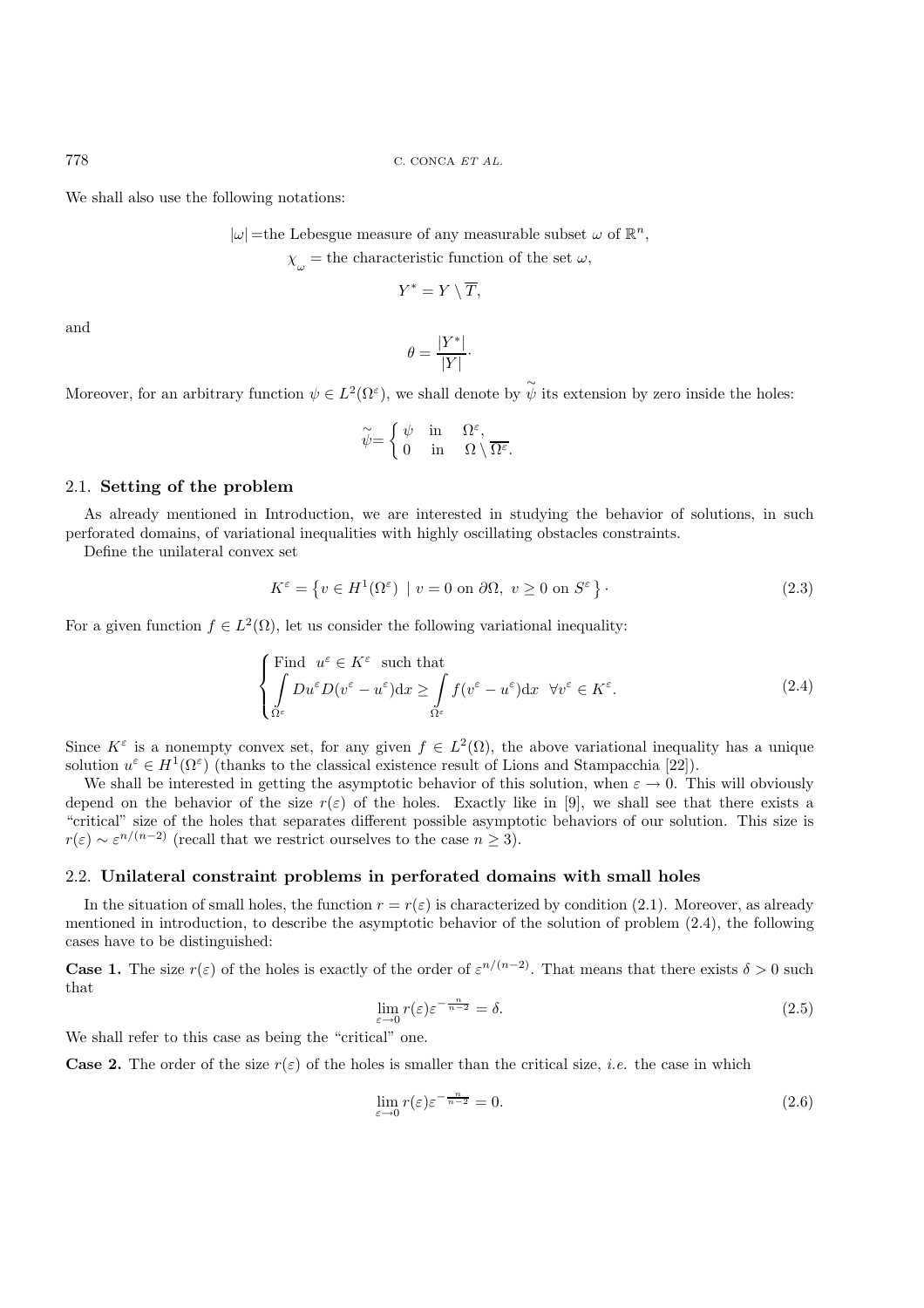**Case 3.** The order of the size  $r(\varepsilon)$  of the holes is bigger that the critical one, *i.e.* the case in which

$$
\lim_{\varepsilon \to 0} r(\varepsilon) \varepsilon^{-\frac{n}{n-2}} = +\infty. \tag{2.7}
$$

**Case 1.** Let us start with the case of critical holes. Following [9], we know that for this geometry there exist a sequence of auxiliary functions  $w^{\varepsilon}$  and a distribution  $\mu$  such that the following hypotheses are satisfied:

- (H.0)  $0 \leq w^{\varepsilon} \leq 1$  a.e. in  $\Omega$ ; (H.1)  $w^{\varepsilon} \in H^1(\Omega)$ ;
- (H.2)  $w^{\varepsilon} = 0$  on the holes  $T^{\varepsilon}$ ;
- (H.3)  $w^{\varepsilon} \rightharpoonup 1$  weakly in  $H^1(\Omega)$ ;
- (H.4)  $\mu \in W^{-1,\infty}(\Omega)$ ;

(H.5)  $\sqrt{ }$  $\int$  $\overline{\mathcal{L}}$ For every sequence  $v^{\varepsilon}$  such that  $v^{\varepsilon} = 0$  on  $T^{\varepsilon}$  satisfying  $v^{\varepsilon} \to v$ , weakly in  $H^1(\Omega)$ , with  $v \in H^1(\Omega)$ , one has  $\langle -\Delta w^{\varepsilon}, \varphi v^{\varepsilon} \rangle_{H^{-1}(\Omega), H_0^1(\Omega)} \to \langle \mu, \varphi v \rangle_{H^{-1}(\Omega), H_0^1(\Omega)} \text{ for all } \varphi \in \mathcal{D}(\Omega).$ 

Under these hypotheses, let us recall that it was proved in [9] that

$$
\langle \mu, \varphi \rangle = \lim_{\varepsilon \to 0} \int_{\Omega} |Dw^{\varepsilon}|^2 \varphi dx \text{ for any } \varphi \in \mathcal{D}(\Omega). \tag{2.8}
$$

So  $\mu$ , the limit in the distribution sense of  $|Dw^{\varepsilon}|^2$ , is a positive measure.

As we know from [9], despite the fact that these hypotheses may sound a little bit strange, today they proved to be quite natural. In fact, they are verified not just for our particular geometry, but for much more general situations. In their original paper, Cioranescu and Murat made several useful remarks for a better understanding of the geometrical information contained in these hypotheses. Some of them will be very useful in what follows. For the sake of completeness, we have decided to recall them here.

**Remark 2.1.** If there exist  $w^{\varepsilon}$  and  $\mu$  satisfying hypotheses (H.0) to (H.5), they are "quasi-unique". Indeed, if we consider two pairs  $(w^{\varepsilon}, \mu)$  and  $(\overline{w^{\varepsilon}}, \overline{\mu})$  satisfying hypotheses (H.0)–(H.5), one has

$$
\left\{ \begin{aligned} & \mu = \overline{\mu}, \\ & w^{\varepsilon} - \overline{w^{\varepsilon}} \rightarrow 0 \text{ strongly in } H^1_{loc}(\Omega). \end{aligned} \right.
$$

**Remark 2.2.** Hypothesis (H.5) could be replaced by the following one:

(H.5)' {There exist two sequences 
$$
\mu_{\varepsilon}, \nu_{\varepsilon} \in H^{-1}(\Omega)
$$
 such that  $\mu_{\varepsilon} \to \mu$   
strongly in  $H^{-1}(\Omega), \nu_{\varepsilon} \to \mu$  weakly in  $H^{-1}(\Omega)$  and  $\langle \nu_{\varepsilon}, \nu_{\varepsilon} \rangle = 0$ ,  
for any  $v^{\varepsilon} \in H_0^1(\Omega)$  with  $v^{\varepsilon} = 0$  on the holes  $T^{\varepsilon}$ .  
In fact,  $-\Delta w^{\varepsilon} = \mu_{\varepsilon} - \nu_{\varepsilon}$  in  $\Omega$ .

Or by

 $(H.5)''$  $\sqrt{ }$  $\int$  $\overline{\mathcal{L}}$ For every sequence  $v^{\varepsilon}$  such that  $v^{\varepsilon} = 0$  on  $T^{\varepsilon}$  satisfying  $v^{\varepsilon} \to v$ , weakly in  $H_0^1(\Omega)$ , with  $v \in H_0^1(\Omega)$ , one has  $\langle -\Delta w^{\varepsilon}, v^{\varepsilon} \rangle_{H^{-1}(\Omega), H_0^1(\Omega)} \to \langle \mu, v \rangle_{H^{-1}(\Omega), H_0^1(\Omega)}.$ 

Clearly,  $(H.5)' \Rightarrow (H.5)'' \Rightarrow (H.5)$  and it is proved in [9] that  $(H.5)'$  is satisfied for our special geometry.

**Remark 2.3.** Hypothesis  $(H.5)''$ , together with  $(H.0)$ , enables us to prove  $(2.8)$  for test functions  $\varphi \in H_0^1(\Omega) \cap L^\infty(\Omega).$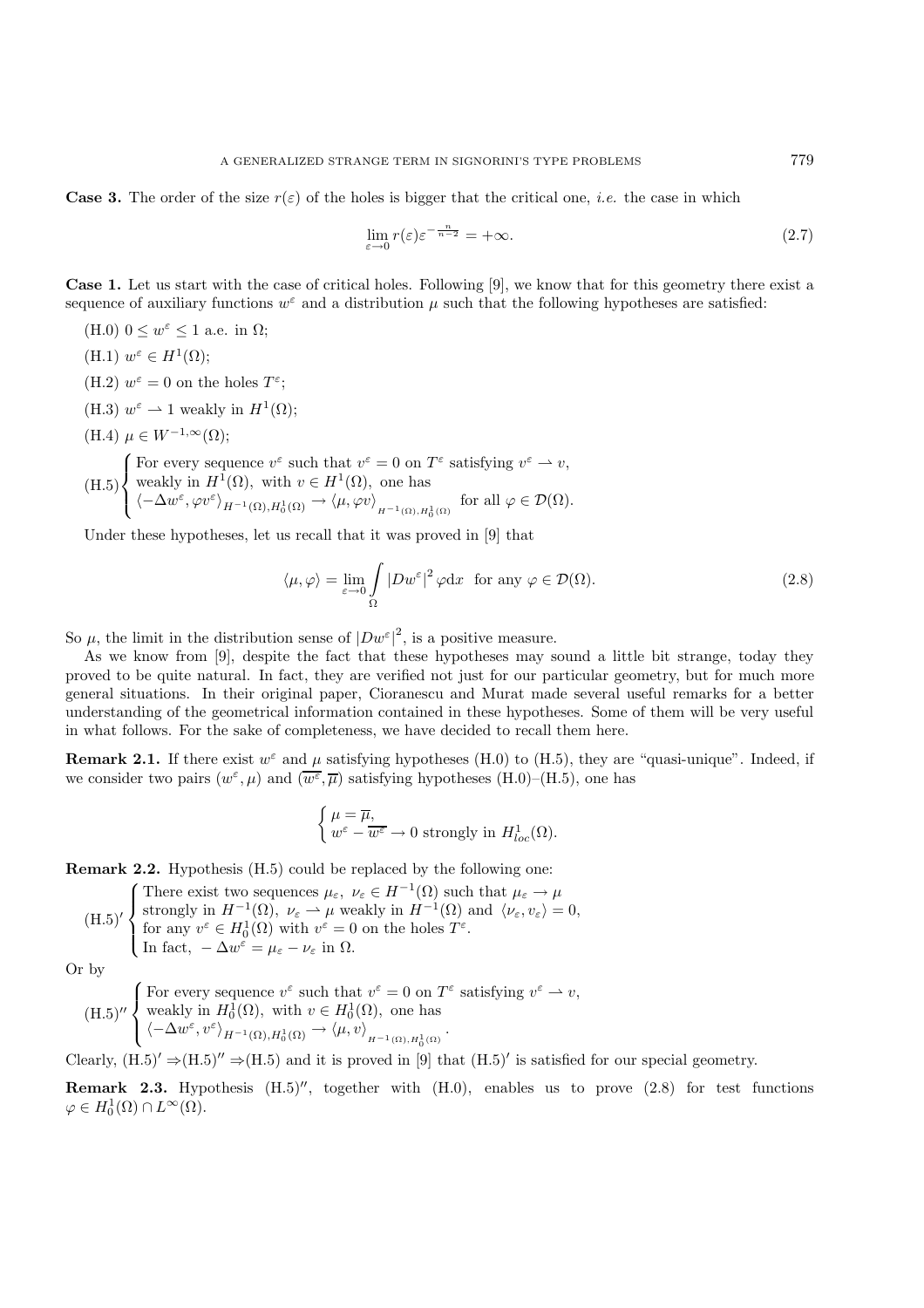780 C. CONCA ET AL.

Also, we recall the following result (for a detailed proof, see again [9]):

**Proposition 2.4.** *Assume that hypotheses (H.1) to (H.5) are satisfied. For any sequence*  $z^{\epsilon}$  *and* z *such that*  $z^{\varepsilon} = 0$  *on the holes*  $T^{\varepsilon}$  *and*  $z^{\varepsilon} \to z$  *weakly in*  $H_0^1(\Omega)$ *, one has* 

$$
\liminf_{\varepsilon \to 0} \int_{\Omega} |Dz^{\varepsilon}|^2 dx \ge \int_{\Omega} |Dz|^2 dx + \langle \mu, z^2 \rangle.
$$
 (2.9)

*Moreover, if* z<sup>ε</sup> *satisfies*

$$
\int_{\Omega} |Dz^{\varepsilon}|^2 dx \to \int_{\Omega} |Dz|^2 dx + \langle \mu, z^2 \rangle, \qquad (2.10)
$$

*then*

$$
z^{\varepsilon} - w^{\varepsilon} z \to 0 \quad strongly \ in \ W_0^{1,1}(\Omega). \tag{2.11}
$$

**Remark 2.5.** This result can be improved if one assumes that the limit z is more regular, say  $z \in W_0^{1,p}(\Omega)$ , with  $p > 2$ . For example, if  $z \in C_0^1(\Omega)$ , the strong convergence in (2.11) takes place in  $H_0^1(\Omega)$ .

The main convergence result of this section (given by Th. 2.6 below) involves any extension  $\widehat{u^{\varepsilon}}$  of the solution  $u^{\varepsilon}$  of the variational inequality (2.4) inside the holes such that it depends continuously on  $u^{\varepsilon}$  and it is positive in  $T^{\varepsilon}$ . This extension actually doesn't play any important role in the proof of the convergence result. In fact, for example, one could just decide to use the positive part of any classical continuous extension of  $u^{\varepsilon}$ . For explicit constructions of such extensions, the interested reader is referred, for example, to [8, 10]. Another possibility is to extend  $u^{\varepsilon}$  inside the holes in such a way that

$$
\begin{cases} \Delta \widehat{u^{\varepsilon}} = 0 \quad \text{in} \quad T^{\varepsilon}, \\ \widehat{u^{\varepsilon}} = u^{\varepsilon} \quad \text{on} \quad S^{\varepsilon}. \end{cases} \tag{2.12}
$$

Then, since  $u^{\varepsilon} \in K^{\varepsilon}$ , by the maximum principle we have  $\widehat{u^{\varepsilon}} \geq 0$  on the holes and  $\widehat{u^{\varepsilon}} \in H_0^1(\Omega)$ . Also,  $(\widehat{u^{\varepsilon}})^{-} = 0$ on the holes and  $(\widehat{u^{\varepsilon}})^{-} \in H_0^1(\Omega^{\varepsilon}).$ 

**Theorem 2.6.** *Under hypotheses*  $(H.0)$ – $(H.5)$ , one can construct an extension  $\widehat{u^{\varepsilon}}$  of the solution  $u^{\varepsilon}$  of the solution  $u^{\varepsilon}$  of the solution *variational inequality (2.4), positive inside the holes, such that*

$$
\widehat{u^{\varepsilon}} \rightharpoonup u \quad \text{ weakly in } H_0^1(\Omega),
$$

*where* u *is the unique solution of the so-called homogenized problem*

$$
\begin{cases}\n\text{Find } u \in H_0^1(\Omega) \text{ such that} \\
\int \mathcal{D}u \mathcal{D}v \, \mathrm{d}x - \langle \mu u^-, v \rangle_{H^{-1}(\Omega), H_0^1(\Omega)} = \int \limits_{\Omega} f v \, \mathrm{d}x \quad \forall v \in H_0^1(\Omega). \n\end{cases} \tag{2.13}
$$

*Moreover, we have the following corrector-type result*

$$
\lim_{\varepsilon \to 0} \int_{\Omega^{\varepsilon}} |Du_{\varepsilon}^{+} - Du^{+}|^{2} = 0 \tag{2.14}
$$

*and*

$$
(\widehat{u^{\varepsilon}})^{-} - w^{\varepsilon} u^{-} \to 0 \quad strongly \ in \ W_{0}^{1,1}(\Omega). \tag{2.15}
$$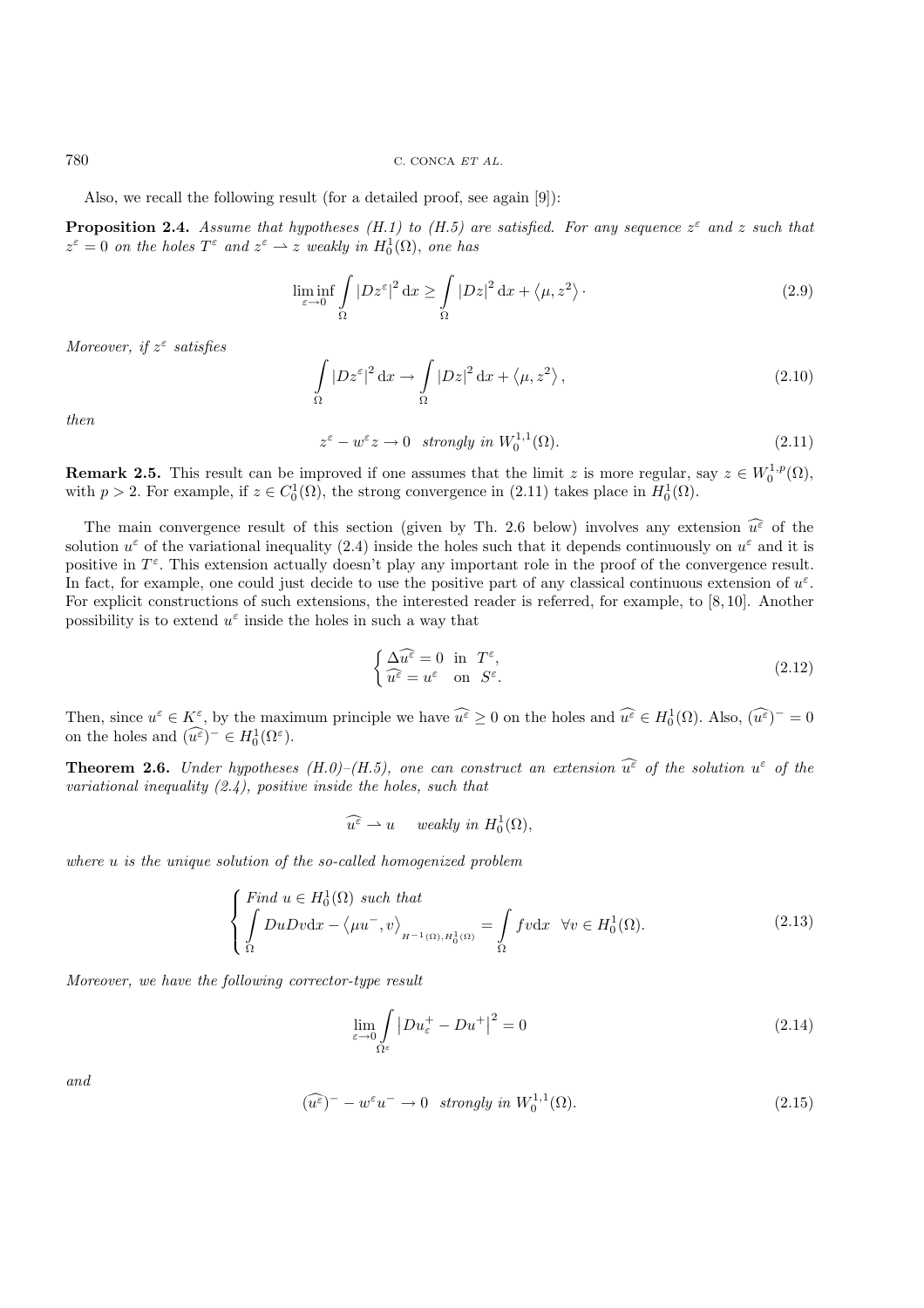**Remark 2.7.** The solution of the variational inequality (2.4) is constrained to be positive on the boundary of the holes  $T^{\varepsilon}$ . When passing to the limit, in the regions where u is nonpositive, the obstacle 0 is "seen" by  $u^{\varepsilon}$  and the price to be paid is just the appearance of the penalization term  $-\langle \mu u^-, v - u \rangle$  in the variational inequality (2.13). This fact can be better observed when looking at equations (2.14) and (2.15). Indeed, the positive part  $u_{\varepsilon}^+$  of the solution of our variational inequality does not see the oscillations of the obstacle, so we get strong convergence. Contrary, the negative part  $(\widehat{u^{\varepsilon}})^-$  is zero inside the holes and it behaves like the solution of a variational inequality in the perforated domain  $\Omega^{\varepsilon}$  with Dirichlet conditions on  $\partial\Omega^{\varepsilon}$ . This explains the corrector result for  $(u^{\varepsilon})^-$ , which is analogous to the result obtained for the solutions of equations (see [9], Th. 3.4).

**Remark 2.8.** Let us note that, as in Remark 2.5,  $(\widehat{u^{\varepsilon}})^{-} - w^{\varepsilon}u^{-}$  converges actually strongly to zero in a better space than  $W_0^{1,1}(\Omega)$ , namely in  $W_0^{1,q}(\Omega)$ ,  $q > 1$ . This result can be even improved if  $u^-$  is more regular than  $H_0^1(\Omega)$ .

*Proof of Theorem 2.6.* We divide the proof into four steps.

**First step.** Let us introduce the following functionals defined on  $H^1(\Omega^{\varepsilon})$  and, respectively,  $H_0^1(\Omega)$ :

$$
J^{\varepsilon}(v) = \int\limits_{\Omega^{\varepsilon}} |Dv|^2 \, \mathrm{d}x - 2 \int\limits_{\Omega^{\varepsilon}} f v \, \mathrm{d}x
$$

and

$$
J^{0}(v) = \int_{\Omega} |Dv|^{2} dx + \langle \mu, (v^{-})^{2} \rangle - 2 \int_{\Omega} fv dx,
$$

where the term  $\langle \mu, (v^-)^2 \rangle$  is the duality pairing between  $\mu$ , which belongs to  $W^{-1,\infty}(\Omega)$  (see (H.4)) and  $(v^-)^2$ , which belongs to  $W_0^{1,1}(\Omega)$ , as  $v^-$  is in  $H_0^1(\Omega)$ .

It is well known that the solution  $u^{\varepsilon}$  of the variational inequality (2.4) is also the unique solution of the minimization problem

$$
\begin{cases}\n\text{Find } u^{\varepsilon} \in K^{\varepsilon} \text{ such that} \\
J^{\varepsilon}(u^{\varepsilon}) = \inf_{v \in K^{\varepsilon}} J^{\varepsilon}(v). \n\end{cases} \tag{2.16}
$$

Let  $v \in H_0^1(\Omega) \cap L^\infty(\Omega)$  be given and let us consider

$$
v^{\varepsilon} = v^{+} - w^{\varepsilon}v^{-}.
$$

Obviously,  $v^{\varepsilon} \in K^{\varepsilon}$ , which will allow us to take it as a test function in (2.4) and  $v^{\varepsilon} \to v$  strongly in  $L^2(\Omega)$ . Now, using  $v^{\varepsilon}$  in (2.4), we get:

$$
J^{\varepsilon}(u^{\varepsilon}) \le J^{\varepsilon}(v^{\varepsilon}).\tag{2.17}
$$

But

$$
J^{\varepsilon}(v^{\varepsilon}) = \int_{\Omega^{\varepsilon}} |Dv^{+} - w^{\varepsilon} Dv^{-} - v^{-} Dw^{\varepsilon}|^{2} dx - 2 \int_{\Omega^{\varepsilon}} f(v^{+} - w^{\varepsilon} v^{-}) dx
$$
  
\n
$$
= \int_{\Omega^{\varepsilon}} |Dv^{+}|^{2} dx + \int_{\Omega^{\varepsilon}} |w^{\varepsilon}|^{2} |Dv^{-}|^{2} dx + \int_{\Omega^{\varepsilon}} |v^{-}|^{2} |Dw^{\varepsilon}|^{2} dx
$$
  
\n
$$
-2 \int_{\Omega^{\varepsilon}} w^{\varepsilon} Dv^{+} Dv^{-} dx - 2 \int_{\Omega^{\varepsilon}} v^{-} Dv^{+} Dw^{\varepsilon} dx
$$
  
\n
$$
+2 \int_{\Omega^{\varepsilon}} w^{\varepsilon} v^{-} Dv^{-} Dw^{\varepsilon} dx - 2 \int_{\Omega^{\varepsilon}} f(v^{+} - w^{\varepsilon} v^{-}) dx.
$$
 (2.18)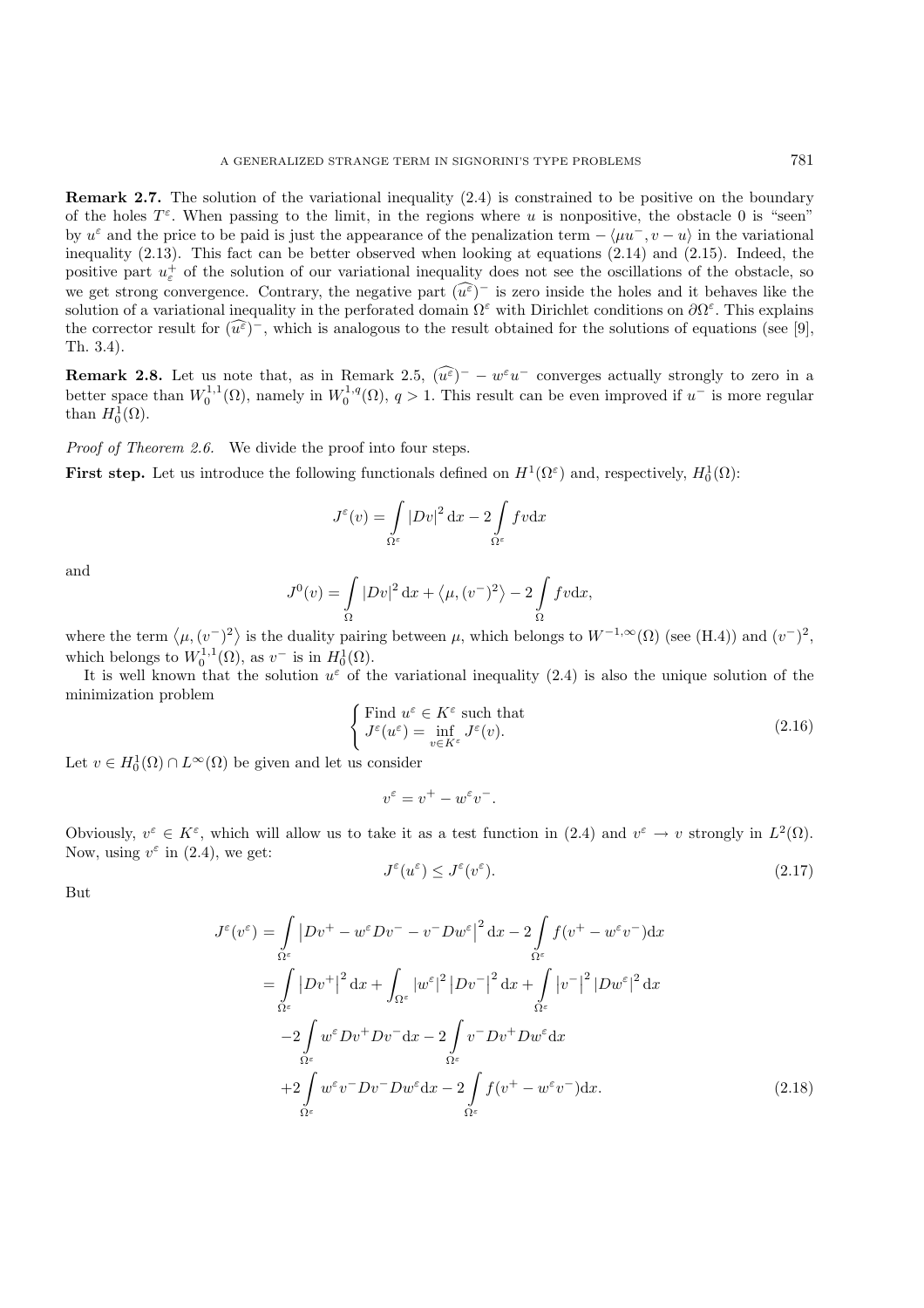Due to (H.3), it is easy to pass to the limit in almost all the terms of the above identity. For the term  $\int_{\Omega^{\varepsilon}} |v^{-}|^{2} |D w^{\varepsilon}|^{2} dx$ , we simply use Remark 2.3. Hence, we obtain

$$
\lim_{\varepsilon \to 0} J^{\varepsilon}(v^{\varepsilon}) = \int_{\Omega} |Dv^{+}|^{2} dx + \int_{\Omega} |Dv^{-}|^{2} dx + \langle \mu, (v^{-})^{2} \rangle - 2 \int_{\Omega} f(v^{+} - v^{-}) dx
$$

$$
= \int_{\Omega} |Dv|^{2} dx + \langle \mu, (v^{-})^{2} \rangle - 2 \int_{\Omega} fv dx = J^{0}(v).
$$

So, from (2.17) we get

$$
\limsup_{\varepsilon \to 0} J^{\varepsilon}(u^{\varepsilon}) \leq J^{0}(v),\tag{2.19}
$$

for any  $v \in H_0^1(\Omega) \cap L^\infty(\Omega)$ .

**Second step.** Let  $u^{\varepsilon} \in K^{\varepsilon}$  be the solution of the variational inequality (2.4) and let  $\widehat{u^{\varepsilon}}$  be the extension of  $u^{\varepsilon}$ inside the holes given by (2.12).

If we take  $v^{\varepsilon} = 0$ , which is obviously admissible, as a test function in (2.4), we get

$$
\int_{\Omega^{\varepsilon}} |Du^{\varepsilon}|^2 dx \le 2 \int_{\Omega^{\varepsilon}} f u^{\varepsilon} dx.
$$

Clearly,

$$
\left\|\widehat{u^{\varepsilon}}\right\|_{H_0^1(\Omega)} \leq C.
$$

Consequently, by passing to a subsequence, still denoted by  $\widehat{u^{\varepsilon}}$ , we can assume that there exists  $u \in H_0^1(\Omega)$  such that

$$
\widehat{u^{\varepsilon}} \rightharpoonup u \quad \text{weakly in } H_0^1(\Omega).
$$

It remains to identify the limit variational inequality satisfied by  $u$ .

**Third step.** Let us decompose  $\widehat{u^{\varepsilon}}$  as  $(\widehat{u^{\varepsilon}})^+ - (\widehat{u^{\varepsilon}})^-$ . Obviously, since  $(\widehat{u^{\varepsilon}})^+$  is bounded in  $H_0^1(\Omega)$ , it converges weakly in  $H_0^1(\Omega)$  to  $u^+$ . So using the classical lower semicontinuity of the energy  $\int_{\Omega} |Dv|^2 dx$ , we have

$$
\liminf_{\varepsilon \to 0} \int_{\Omega^{\varepsilon}} \left| D(\widehat{u^{\varepsilon}})^{+} \right|^{2} \mathrm{d}x \ge \int_{\Omega} \left| Du^{+} \right|^{2} \mathrm{d}x. \tag{2.20}
$$

On the other hand,  $(\widehat{u^{\varepsilon}})^-$  is also bounded in  $H_0^1(\Omega)$  and it converges weakly in  $H_0^1(\Omega)$  to  $u^-$ .

Let  $\varphi \in \mathcal{D}(\Omega)$ . Consider the integral

$$
X^{\varepsilon} = \int\limits_{\Omega^{\varepsilon}} \left| D(\widehat{u^{\varepsilon}})^{-} - \varphi Dw^{\varepsilon} - w^{\varepsilon} D\varphi \right|^{2} dx.
$$

By construction  $Dw^{\varepsilon} = w^{\varepsilon} = 0$  on the holes and also, due to the fact that  $\widehat{u^{\varepsilon}} \geq 0$  on the holes,  $D(\widehat{u^{\varepsilon}})^{-} =$  $(\widehat{u^{\varepsilon}})^{-} = 0$  on holes. So, we get  $(\widehat{u^{\varepsilon}})^{-} \in H_0^1(\Omega^{\varepsilon})$  and

$$
X^{\varepsilon} = \int_{\Omega} \left| D(\widehat{u^{\varepsilon}})^{-} - \varphi Dw^{\varepsilon} - w^{\varepsilon} D\varphi \right|^{2} dx.
$$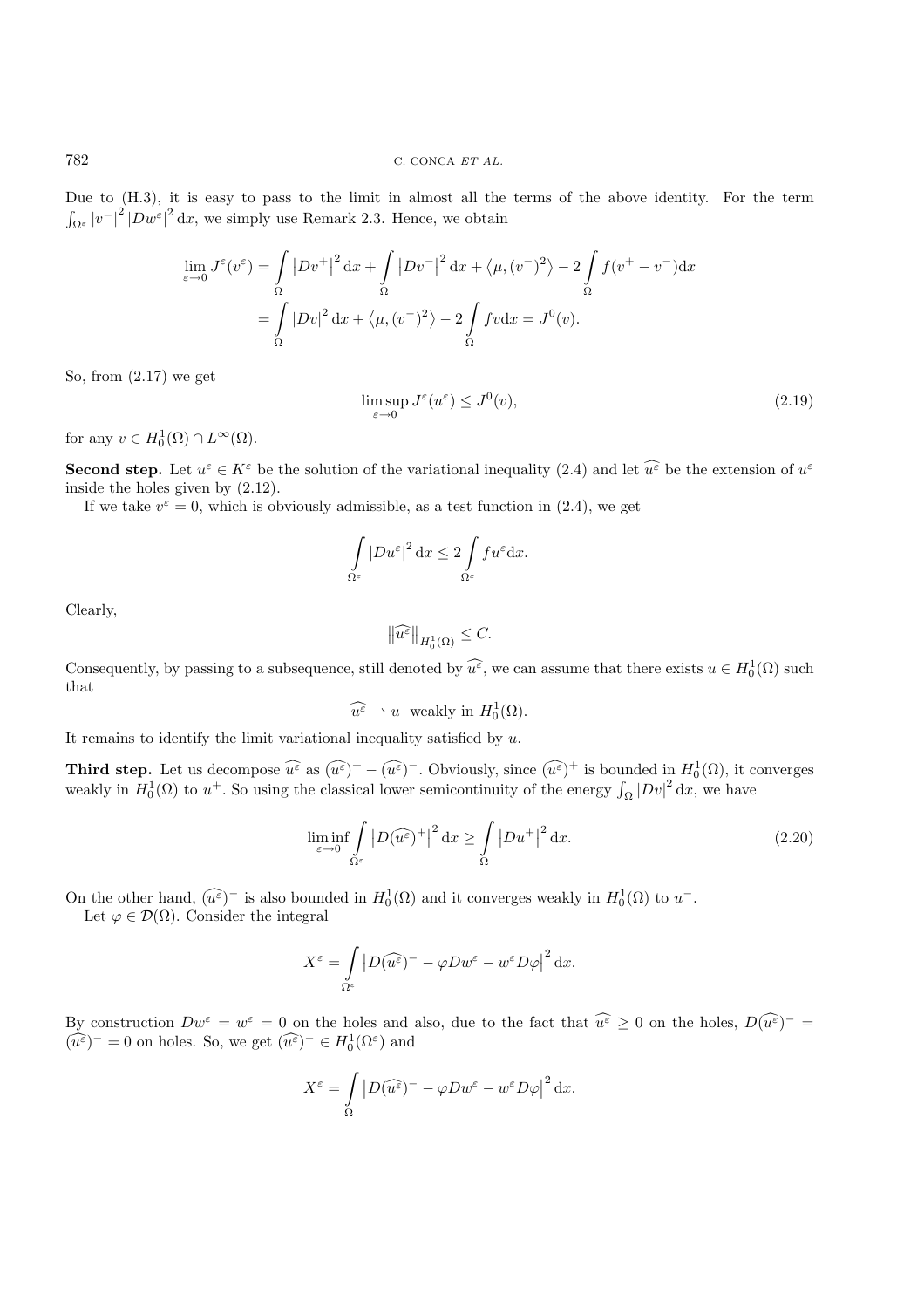Expanding  $X^{\varepsilon}$ , which is obviously nonnegative, we get

$$
\int_{\Omega} \left| D(\widehat{u^{\varepsilon}})^{-} - \varphi Dw^{\varepsilon} - w^{\varepsilon}D\varphi \right|^{2} dx = \int_{\Omega} \left| D(\widehat{u^{\varepsilon}})^{-} \right|^{2} dx + \int_{\Omega} |\varphi|^{2} |Dw^{\varepsilon}|^{2} dx + \int_{\Omega} |w^{\varepsilon}|^{2} |D\varphi|^{2} dx
$$

$$
- 2 \int_{\Omega} w^{\varepsilon} D(\widehat{u^{\varepsilon}})^{-} D\varphi dx - 2 \int_{\Omega} Dw^{\varepsilon} D(\widehat{u^{\varepsilon}})^{-} \varphi dx + 2 \int_{\Omega} w^{\varepsilon} Dw^{\varepsilon} \varphi D\varphi dx \ge 0. \quad (2.21)
$$

Let us extract a subsequence, still denoted by  $\varepsilon$ , such that

$$
\lim_{\varepsilon \to 0} \int_{\Omega} \left| D(\widehat{u^{\varepsilon}})^{-} \right|^{2} dx = \liminf_{\varepsilon \to 0} \int_{\Omega^{\varepsilon}} \left| D(\widehat{u^{\varepsilon}})^{-} \right|^{2} dx.
$$

Now, we can easily pass to the limit in each term of the right-hand side of (2.21), except in the fifth one. For this term, taking  $\varphi(\widehat{u^{\varepsilon}})^{-}$  as a test function in the decomposition given by Remark 2.2, we have

$$
\int_{\Omega} Dw^{\varepsilon} D(\widehat{u^{\varepsilon}})^{-} \varphi dx + \int_{\Omega} Dw^{\varepsilon} (\widehat{u^{\varepsilon}})^{-} D \varphi dx = \langle \mu^{\varepsilon}, \varphi(\widehat{u^{\varepsilon}})^{-} \rangle - \langle \nu^{\varepsilon}, \varphi(\widehat{u^{\varepsilon}})^{-} \rangle. \tag{2.22}
$$

Since  $(\widehat{u^{\varepsilon}})^{-} = 0$  on the holes, passing to the limit in (2.22), we get

$$
\lim_{\varepsilon \to 0} \int_{\Omega} Dw^{\varepsilon} D(\widehat{u^{\varepsilon}})^{-} \varphi dx = \langle \mu, \varphi u^{-} \rangle.
$$

Hence, from (2.21), we obtain

$$
\liminf_{\varepsilon \to 0} \int_{\Omega^{\varepsilon}} \left| D(\widehat{u^{\varepsilon}})^{-} \right|^2 \mathrm{d}x \geq 2 \int_{\Omega} Du^{-} D\varphi \mathrm{d}x - \int_{\Omega} \left| D\varphi \right|^2 \mathrm{d}x - \langle \mu, \varphi^2 \rangle + 2 \langle \mu, \varphi u^{-} \rangle.
$$

The above inequality holds true for all  $\varphi \in \mathcal{D}(\Omega)$ . Let us choose  $\varphi$  converging strongly to  $u^-$  in  $H_0^1(\Omega)$ . We have

$$
\liminf_{\varepsilon \to 0} \int_{\Omega^{\varepsilon}} |D(\widehat{u^{\varepsilon}})^{-}|^{2} dx \ge \int_{\Omega} |Du^{-}|^{2} dx + \langle \mu, (u^{-})^{2} \rangle. \tag{2.23}
$$

Finally, from  $(2.20)$  and  $(2.23)$  we get

$$
\liminf_{\varepsilon \to 0} \int_{\Omega^{\varepsilon}} |D\widehat{u^{\varepsilon}}|^2 dx \ge \int_{\Omega} |Du|^2 dx + \langle \mu, (u^-)^2 \rangle. \tag{2.24}
$$

On the other hand, since  $\widehat{u^{\varepsilon}} \to u$  weakly in  $H_0^1(\Omega)$  and strongly in  $L^2(\Omega)$ , we have

$$
\lim_{\varepsilon \to 0} \int\limits_{\Omega^\varepsilon} f u^\varepsilon \mathrm{d} x = \lim_{\varepsilon \to 0} \int\limits_\Omega f \widehat{u^\varepsilon} \chi_{\Omega^\varepsilon} \mathrm{d} x = \int\limits_\Omega f u \mathrm{d} x.
$$

Hence

$$
\liminf_{\varepsilon \to 0} J^{\varepsilon}(u^{\varepsilon}) \geq J^{0}(u). \tag{2.25}
$$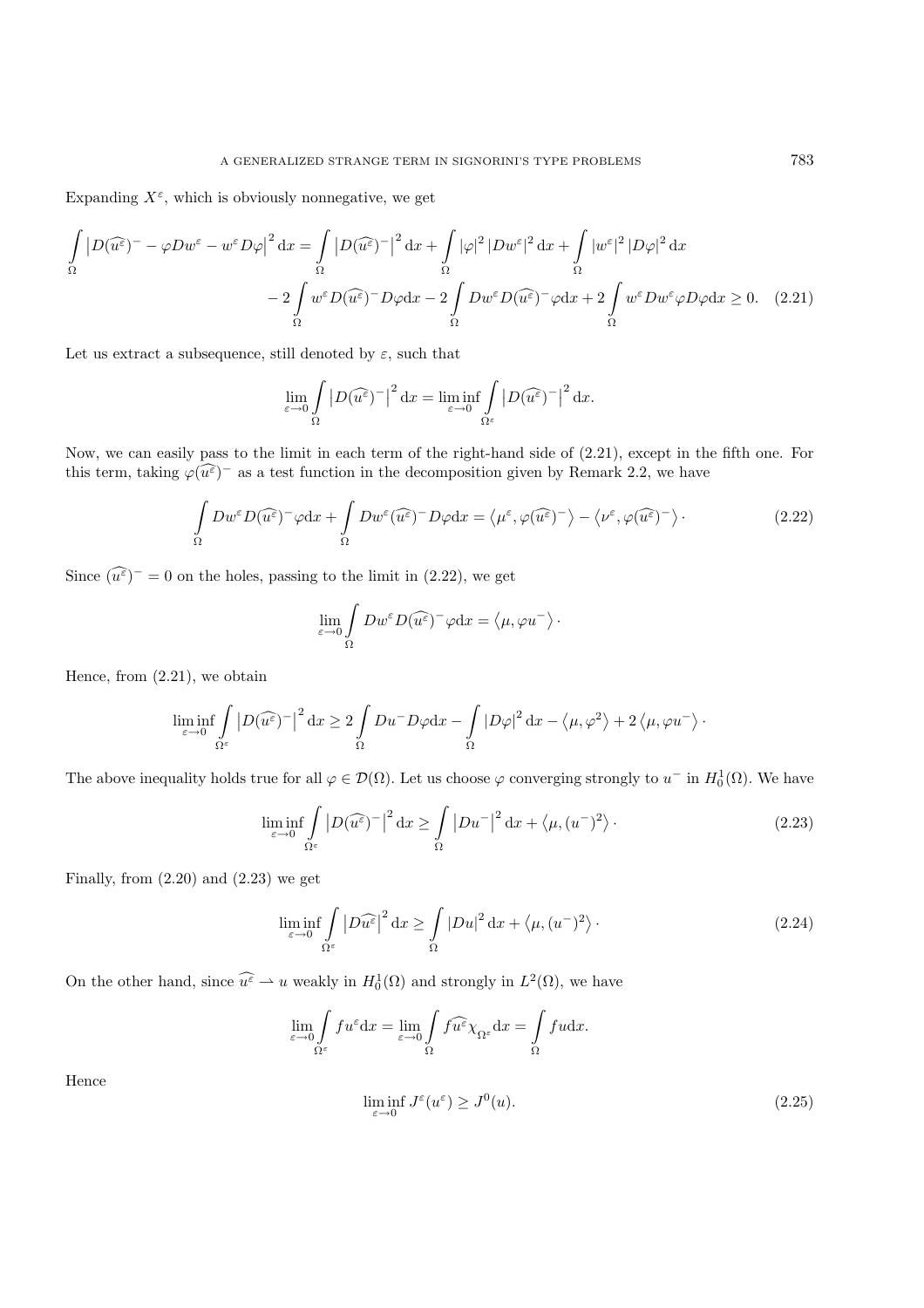784 C. CONCA ET AL.

Recalling (2.19) and (2.25), we have just proved that  $u \in H_0^1(\Omega)$  satisfies

$$
\int_{\Omega} |Du|^2 \, \mathrm{d}x + \langle \mu, (u^-)^2 \rangle - 2 \int_{\Omega} f u \mathrm{d}x \le \int_{\Omega} |Dv|^2 \, \mathrm{d}x + \langle \mu, (v^-)^2 \rangle - 2 \int_{\Omega} f v \mathrm{d}x,
$$

for any  $v \in H_0^1(\Omega) \cap L^\infty(\Omega)$  and hence, for any  $v \in H_0^1(\Omega)$ .

So the function  $u$  is the unique solution of the minimization problem

$$
\begin{cases}\n\text{Find } u \in H_0^1(\Omega) \text{ such that} \\
J^0(u) = \inf_{v \in H_0^1(\Omega)} J^0(v).\n\end{cases}
$$
\n(2.26)

As u is uniquely determined, the whole sequence  $\widehat{u^{\varepsilon}}$  converges to u and the first part of Theorem 2.6 is proved. **Fourth step.** In order to prove the corrector result given by  $(2.14)$  and  $(2.15)$ , let us notice that  $(2.19)$  implies that

$$
\limsup_{\varepsilon \to 0} J^{\varepsilon}(u^{\varepsilon}) \le \inf_{v \in H_0^1(\Omega)} J^0(v) = J^0(u).
$$

Then, from  $(2.19)$ ,  $(2.23)$  and  $(2.25)$  we get immediately

$$
\int_{\Omega^{\varepsilon}} |D(\widehat{u^{\varepsilon}})^{+}|^{2} dx \to \int_{\Omega} |Du^{+}|^{2} dx
$$

and

$$
\int\limits_{\Omega} \left|D(\widehat{u^{\varepsilon}})^-\right|^2 \textnormal{d} x \rightarrow \int\limits_{\Omega} \left|Du^-\right|^2 \textnormal{d} x + \left\langle \mu, (u^-)^2\right\rangle \cdot
$$

From these two results, both assertions (2.14) and (2.15) can be easily obtained, the first one by classical arguments and the second one by using Proposition 2.4 (recall that  $(\widehat{u^{\varepsilon}})^-$  vanishes on the holes). Moreover, using Poincaré's inequality, we can write

$$
\int\limits_{\Omega^{\varepsilon}} \left| (\widehat{u^{\varepsilon}})^{+} - u^{+} \right|^{2} \mathrm{d}x \to 0.
$$

This completes the proof of Theorem 2.6.

**Remark 2.9.** Note that we could easily get the liminf inequality (2.23) by using Proposition 2.4, for  $z^{\epsilon} = (\widehat{u^{\epsilon}})^{-}$ . But since we didn't provided a proof of this proposition, we preferred, for the sake of completeness, to give a detailed proof of the liminf inequality contained in (2.23).

**Case 2.** Let us consider now the case in which the order of the size of the holes is smaller than the critical size, *i.e.* the case in which  $r(\varepsilon)$  satisfies (2.6). There exists an extension  $\widehat{u^{\varepsilon}}$  of the solution  $u^{\varepsilon}$  of the variational inequality  $(2.4)$ , positive inside the holes (for example, that given by  $(2.12)$ ), such that

$$
\widehat{u^{\varepsilon}} \rightharpoonup u \quad \text{ weakly in} \ \ H_0^1(\Omega),
$$

where  $u$  is the unique solution of the following limit problem

$$
\begin{cases}\n-\Delta u = f \text{ in } \Omega, \\
u \in H_0^1(\Omega).\n\end{cases}
$$
\n(2.27)

Indeed, it is not difficult to see that in this case we get  $w^{\varepsilon} \to 1$  strongly in  $H^{1}(\Omega)$  and  $\mu = 0$ . So, the holes are too small to provide any contribution ("strange term") in the limit equation.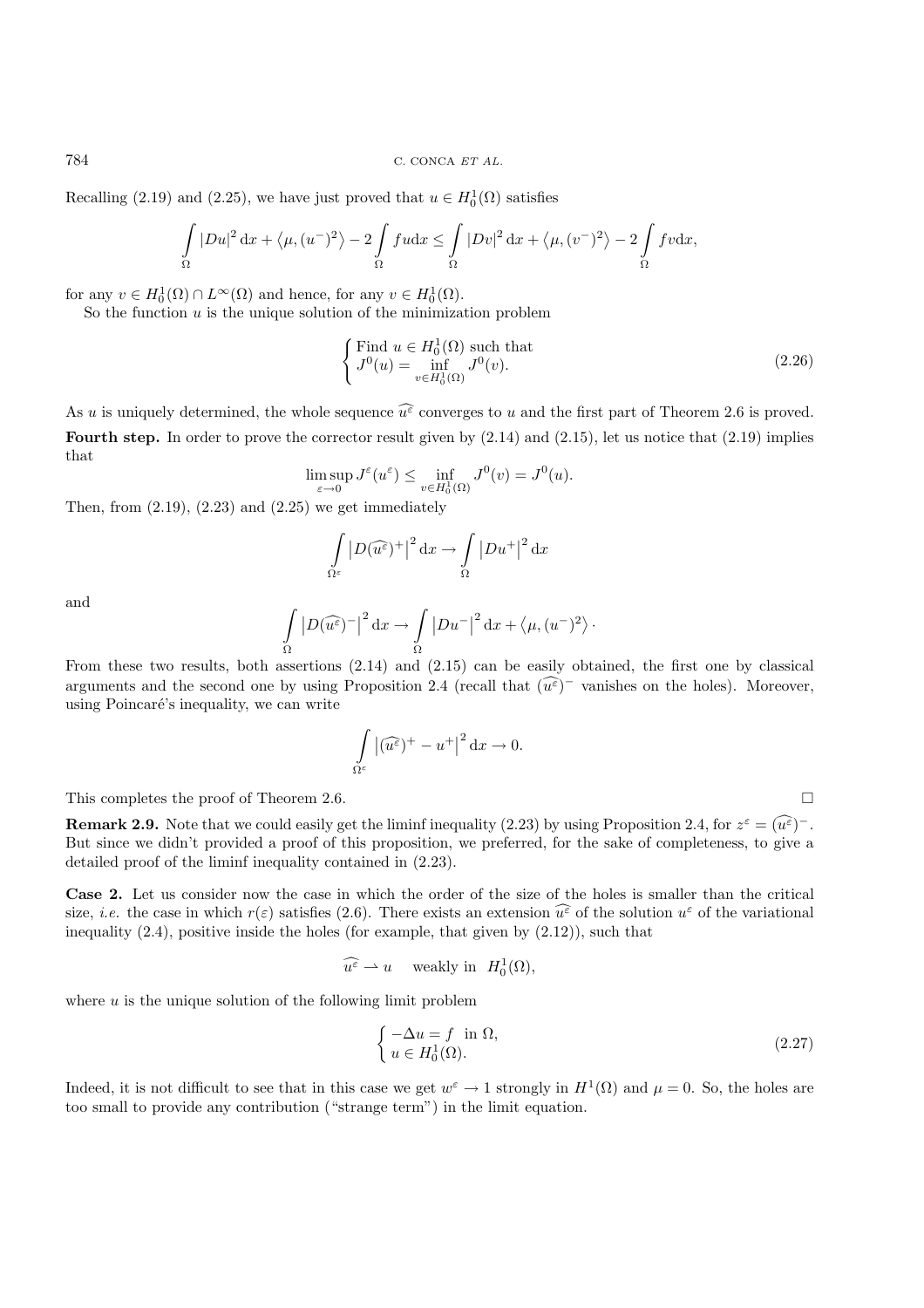**Case 3.** Let us consider now the case in which the size of the holes is bigger than the critical one, *i.e.* the case in which  $r(\varepsilon)$  satisfies (2.7). Again, there exists an extension  $\widehat{u^{\varepsilon}}$  of the solution  $u^{\varepsilon}$  of the variational inequality  $(2.4)$ , positive inside the holes (for example, that given by  $(2.12)$ ), such that

$$
\widehat{u^{\varepsilon}} \rightharpoonup u \quad \text{ weakly in} \ \ H_0^1(\Omega),
$$

where  $u$  is the unique solution of the following obstacle problem

$$
\begin{cases}\n u \in H_0^1(\Omega), \ u \ge 0 \quad \text{in } \Omega, \\
 \int_{\Omega} |Du|^2 \, dx - 2 \int_{\Omega} f u dx \le \int_{\Omega} |Dv|^2 \, dx - 2 \int_{\Omega} f v dx \quad \forall \ v \in H_0^1(\Omega), \ v \ge 0 \quad \text{in } \Omega.\n\end{cases} \tag{2.28}
$$

Indeed, if  $v \in H_0^1(\Omega)$ ,  $v \ge 0$  in  $\Omega$ , then  $v \in K^{\varepsilon}$  and

$$
J^{\varepsilon}(v) = \int_{\Omega^{\varepsilon}} |Dv|^2 dx - 2 \int_{\Omega^{\varepsilon}} f v dx \to \int_{\Omega} |Dv|^2 dx - 2 \int_{\Omega} f v dx,
$$

since the Lebesgue measure of  $T^{\varepsilon}$  converges to zero.

On the other hand, if  $u^{\varepsilon}$  is the solution of our problem then, by (2.12), there exists an extension  $\widehat{u^{\varepsilon}}$  on the entire  $\Omega$  such that, since  $B_{C_0\varepsilon^{n/(n-2)}} \subset B_{r(\varepsilon)}$ ,  $(\widehat{u^{\varepsilon}})^{-} = 0$  on  $\cup_i B_{C_0\varepsilon^{n/(n-2)}}$ , for any fixed constant  $C_0$ .

Reasoning as in the first case (or simply using Prop. 2.4) and using a self-contained notation, we get

$$
\int_{\Omega} |Du|^2 dx + \left\langle \mu_{C_0}, (u^-)^2 \right\rangle \le \liminf_{\varepsilon \to 0} \int_{\Omega} |D\widehat{u^{\varepsilon}}|^2 dx \le C,
$$

for any  $C_0$ . If we let  $C_0 \to +\infty$ , then  $\mu_{C_0} \to +\infty$  and, hence,  $\int_{\Omega} (u^-)^2 dx \leq 0$ , *i.e.*  $u \geq 0$ . This completes the proof of (2.28).

# 2.3. **Unilateral constraint problems in perforated domains with big holes**

Recall that in this situation, the function  $r = r(\varepsilon)$  satisfies the condition (2.2). As already mentioned in introduction we will refer to this situation as **Case 4**.

The main result of this section is the following one:

**Theorem 2.10.** One can construct an extension  $\widehat{u^{\varepsilon}}$  of the solution  $u^{\varepsilon}$  of the variational inequality (2.4), positive *inside the holes, such that*

$$
\widehat{u^{\varepsilon}} \rightharpoonup u \quad weakly \ in \ \ H_0^1(\Omega),
$$

*where* u *is the unique solution of*

$$
\begin{cases}\n u \in H_0^1(\Omega), \ u \ge 0 \quad \text{in } \Omega, \\
 \int_{\Omega} QDuDu \, dx - 2 \int_{\Omega} f u \, dx \le \int_{\Omega} QDvDv \, dx - 2 \int_{\Omega} f v \, dx \quad \forall v \in H_0^1(\Omega), \ v \ge 0 \quad \text{in } \Omega.\n\end{cases} \tag{2.29}
$$

*Here,*  $Q = (q_{ij})$  *is the classical homogenized matrix, whose entries are defined as follows:* 

$$
q_{ij} = \delta_{ij} + \frac{1}{|Y^*|} \int\limits_{Y^*} \frac{\partial \chi_j}{\partial y_i} \mathrm{d}y \tag{2.30}
$$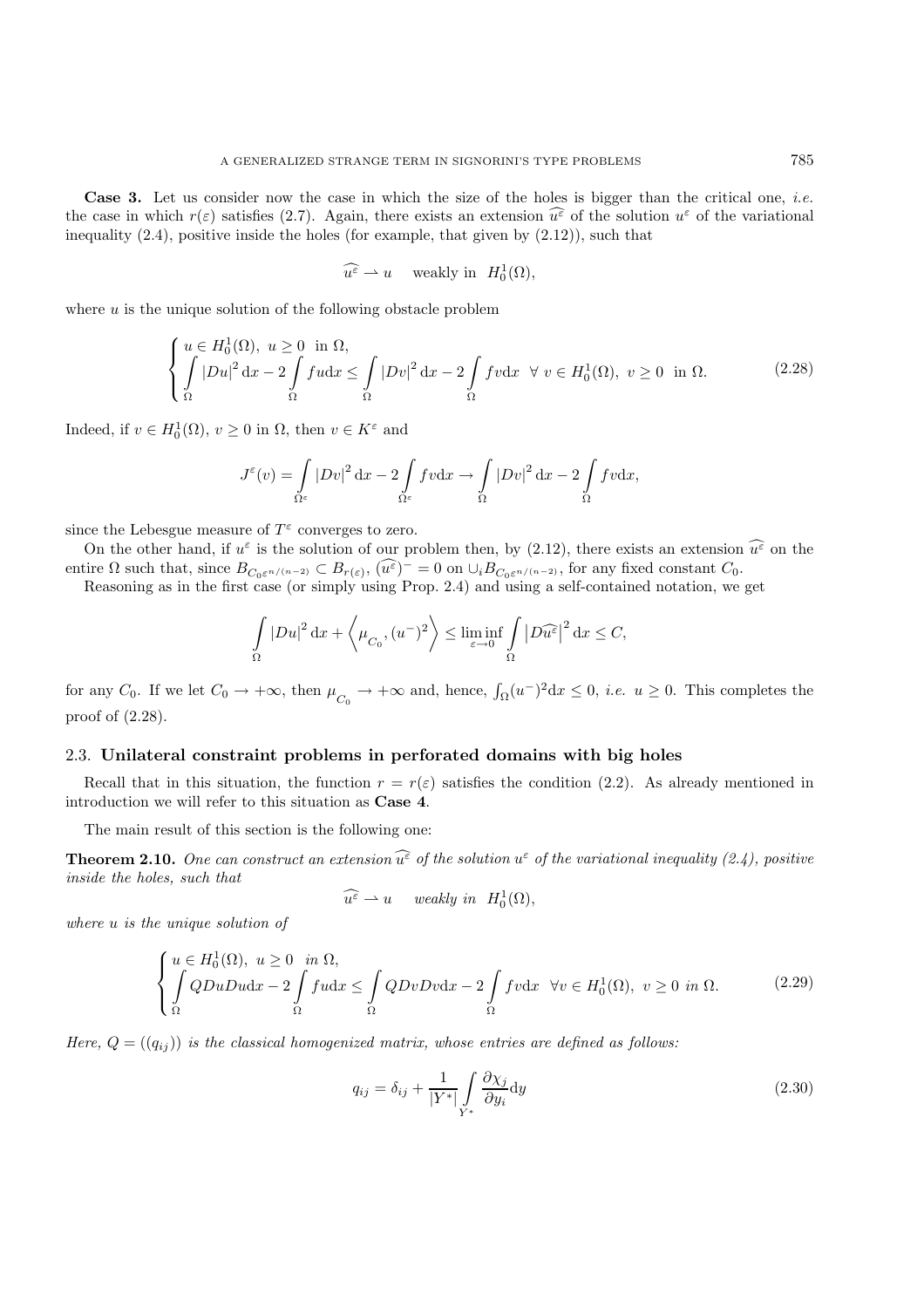$\hat{p}_j$  in terms of the functions  $\chi_j$ ,  $i = 1, ..., n$ , solutions of the so-called cell problems

$$
\begin{cases}\n-\Delta \chi_j = 0 & \text{in } Y^*, \\
\frac{\partial (\chi_j + y_j)}{\partial \nu} = 0 & \text{on } \partial T, \\
\chi_j & Y - \text{periodic.} \n\end{cases}
$$

*The constant matrix* Q *is symmetric and positive-definite.*

*Proof.* We shall not go here into the details of this proof, because in Section 4, Section 4.2, we shall provide a complete proof of a more general result, namely the homogenization of a variational inequality similar to (2.4), but for a general nonisotropic material with periodic rapidly oscillating coefficients. The scalar case will be a straightforward consequence of Theorem 4.6.

**Remark 2.11.** Following the same techniques as in [9], it is easy to establish the analogue of Theorem 2.6 in the case of variational inequalities of type  $(2.4)$  written for operators in divergence form  $-\text{div}(A \text{ grad})$ , where A is a coercive matrix, not necessarily symmetric, with entries in  $L^{\infty}(\Omega)$ .

**Remark 2.12.** It is worthwhile to remark that even if the hypotheses  $(H.0)$ – $(H.5)$  are strongly dependent on the geometry, they are general enough to be satisfied not just for our particular framework, but for several other situations. In [9], the authors discuss various situations for which these hypotheses are satisfied. Of course, as a consequence, this means that all our previous results for Signorini's problem (2.4) hold also for the above mentioned geometries.

#### 3. Homogenization of Signorini's problem for regular materials

In this section we will consider Signorini's problem in a similar geometry as in the previous section, but in a more general framework. The domain  $\Omega^{\varepsilon}$ , instead of being filled in by an homogeneous material represented by the operator  $-\Delta$ , will be filled in by a regular material in the sense of [11].

Let  $A \in L^{\infty}_{\#}(\Omega)^{n \times n}$  be a symmetric matrix whose entries are Y-periodic, bounded and measurable real functions. Let us suppose that A satisfies the usual coerciveness assumption: there exist two positive constants  $\alpha$ and  $\beta$ , with  $0 < \alpha < \beta$ , such that, for any constant vector  $\xi \in \mathbb{R}^n$  and any  $y \in Y$ ,

$$
\alpha |\xi|^2 \leq A \xi \cdot \xi \leq \beta |\xi|^2.
$$

We shall denote by  $A^{\varepsilon}(x)$  the value of  $A(y)$  at the point  $y = x/\varepsilon$ , *i.e.*  $A^{\varepsilon}(x) = A(\frac{x}{\varepsilon})$ .

**Definition 3.1.** We call the material represented by the matrix A regular if it admits  $H^2$ -estimates uniform in  $\varepsilon$ , *i.e.*, there exists a constant C independent of  $\varepsilon$  such that for all given  $f \in L^2(\mathbb{R}^n)$  and for any sequence  $v^{\varepsilon} \rightharpoonup v$  weakly in  $H^1(\mathbb{R}^n)$  such that

$$
-\text{div}(A^{\varepsilon}Dv^{\varepsilon}) = f \text{ in } \mathbb{R}^n,
$$

one has

$$
|v^{\varepsilon}|_{H^2(\mathbb{R}^n)} \leq C \|f\|_{L^2(\mathbb{R}^n)}.
$$

In [11] it is proved that smooth regular materials can be characterized as follows:

**Theorem 3.2.** *Assume that*  $A \in W^{1,\infty}_\#(Y)^{n \times n}$ . Then the following statements are equivalent:

(i) div $A = 0$  *in*  $\mathbb{R}^n$ ;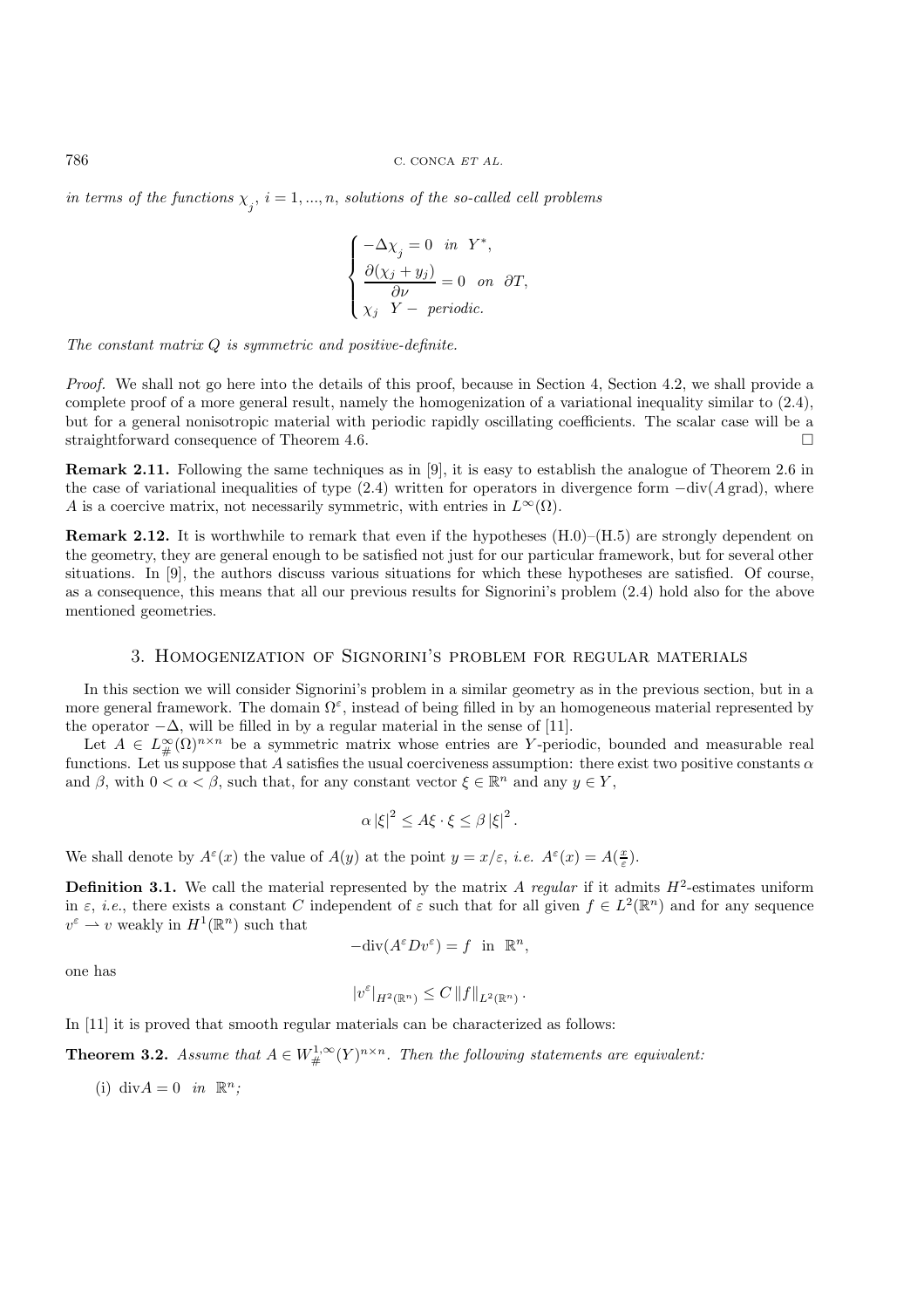(ii) there exists a constant  $C > 0$ , independent of  $\varepsilon$ , but depending on  $||A||_{W^{1,\infty}(Y)^{n\times n}}$ , such that, for all  $f \in L^2(\mathbb{R}^n)$ , we have

$$
|v^{\varepsilon}|_{H^2(\mathbb{R}^n)} \leq C ||f||_{L^2(\mathbb{R}^n)}.
$$

**Remark 3.3.** If the matrix A represents a regular material and if  $\Omega$  is a bounded domain in  $\mathbb{R}^n$ , by a localization procedure (see [11]), one can easily prove that for all  $f \in L^2(\Omega)$ , for any sequence  $v^{\varepsilon} \to v$  weakly in  $H^1(\Omega)$ satisfying  $-\text{div}(A^{\varepsilon}Dv^{\varepsilon}) = f$  in  $\Omega$  and for all  $\omega \subset\subset \Omega$ , we have

$$
|v^{\varepsilon}|_{H^2(\omega)} \leq C ||f||_{L^2(\omega)},
$$

where C is independent of  $\varepsilon$ .

**Remark 3.4.** Recall that the function v involved in the definition of a regular material is known to satisfy the so-called *homogenized equation*, which in this particular case reduces to

$$
-\text{div}(\overline{A}Dv) = f \text{ in } \mathbb{R}^n.
$$

So the homogenized matrix is nothing else but  $\overline{A}$ , the average of A over Y.

For more details and nontrivial examples of such materials, see [11].

Consider the following unilateral convex set

$$
K^{\varepsilon} = \left\{ v \in H^{1}(\Omega^{\varepsilon}) \mid v = 0 \text{ on } \partial\Omega, v \ge 0 \text{ on } S^{\varepsilon} \right\},\tag{3.1}
$$

with  $\Omega^{\varepsilon}$  and  $S^{\varepsilon}$  as in Section 2. For a given function  $f \in L^{2}(\Omega)$ , let us consider the following variational inequality:

$$
\begin{cases}\n\text{Find } u^{\varepsilon} \in K^{\varepsilon} \text{ such that} \\
\int_{\Omega^{\varepsilon}} A^{\varepsilon} Du^{\varepsilon} D(v^{\varepsilon} - u^{\varepsilon}) dx \ge \int_{\Omega^{\varepsilon}} f(v^{\varepsilon} - u^{\varepsilon}) dx \quad \forall \ v^{\varepsilon} \in K^{\varepsilon}.\n\end{cases} (3.2)
$$

Since  $K^{\varepsilon}$  is a nonempty convex set, for any given  $f \in L^{2}(\Omega)$ , the above variational inequality has a unique solution  $u^{\varepsilon} \in H^1(\Omega^{\varepsilon})$ .

As before, we shall be interested in getting the asymptotic behavior of this solution, when  $\varepsilon \to 0$ . Exactly like in Section 2, there exists a "critical" size of the holes that separates different possible asymptotic behaviors of our solution. This size is again  $r(\varepsilon) \sim \varepsilon^{n/(n-2)}$ . In this chapter, we shall restrict ourselves to the case of critical holes (**Case 1** in Sect. 2).

The main result of this section is the following one:

**Theorem 3.5.** One can construct an extension  $\widehat{u^{\varepsilon}}$  of the solution  $u^{\varepsilon}$  of the variational inequality (3.2), positive *inside the holes, such that*

$$
\widehat{u^{\varepsilon}} \rightharpoonup u \quad weakly \, \text{ in } H_0^1(\Omega),
$$

*where* u *is the unique solution of*

$$
\begin{cases}\n\int \overline{F} \, d\mu \in H_0^1(\Omega) \text{ such that} \\
\int \overline{A} D \, u \, D \, v \, dx - \langle \mu_0 u^-, v \rangle_{H^{-1}(\Omega), H_0^1(\Omega)} = \int_{\Omega} f v \, dx \quad \forall v \in H_0^1(\Omega). \n\end{cases} \tag{3.3}
$$

*Here,*  $\overline{A}$  *is the mean value of the matrix* A *and it coincides, in this case, with the homogenized matrix associated*  $to$   $A^{\varepsilon}$  and

$$
\mu_0 = \inf_{w \in H^1(\mathbb{R}^n)} \left\{ \int_{\mathbb{R}^n} A(0) DwDw \mathrm{d}x \mid w \ge 1 \text{ q.e. on } T \right\}.
$$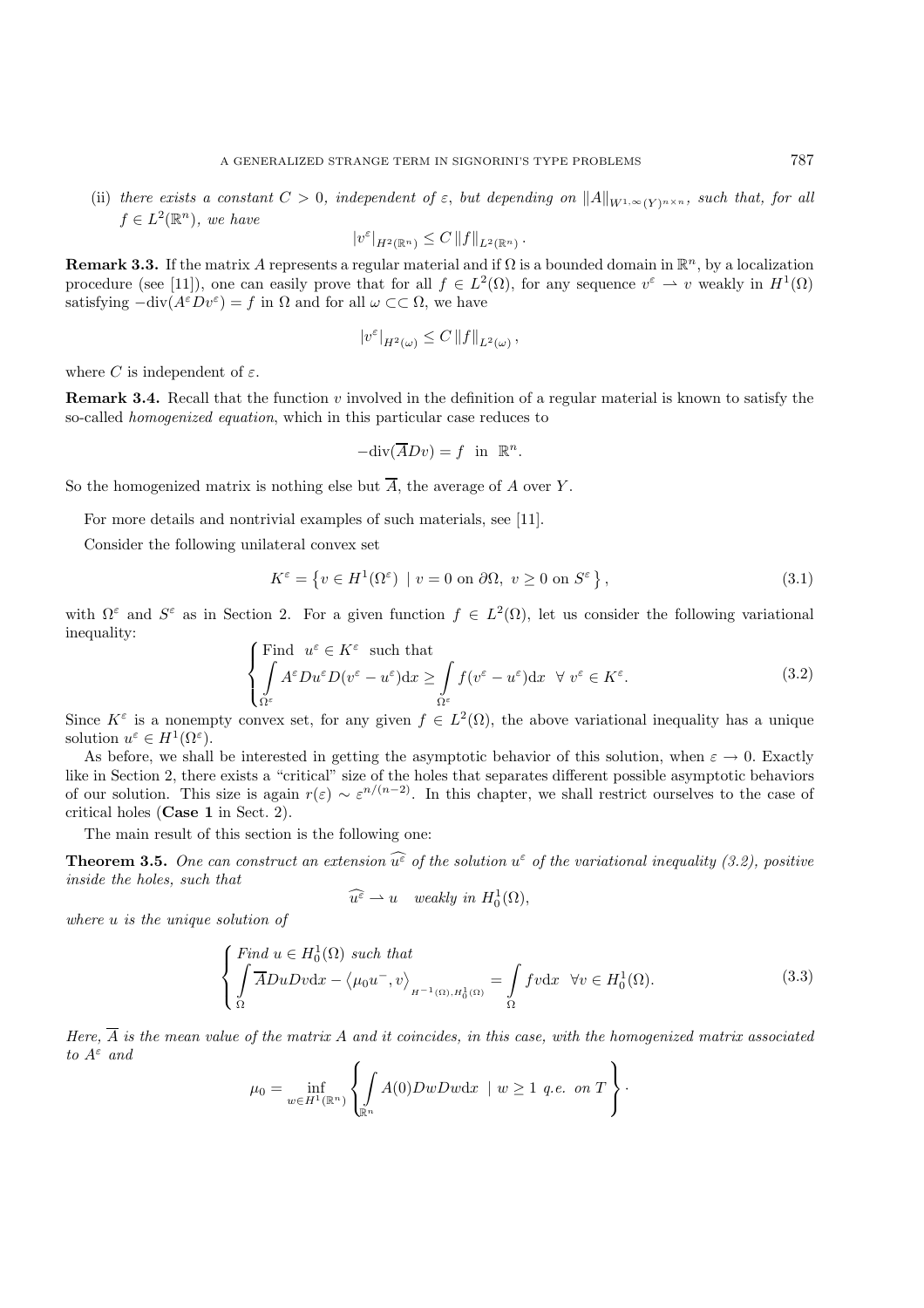*Moreover, we have the following corrector-type result:*

$$
\lim_{\varepsilon \to 0} \int_{\Omega^{\varepsilon}} |Du_{\varepsilon}^{+} - Du^{+}|^{2} = 0
$$
\n(3.4)

*and*

$$
(\widehat{u^{\varepsilon}})^{-} - w_{N}^{\varepsilon} u^{-} \to 0 \quad strongly \ in \ W_{0}^{1,1}(\Omega), \tag{3.5}
$$

 $as \varepsilon \to 0 \text{ and } N \to \infty$ .

In order to prove this theorem, we will need some preliminary calculations and we start by introducing some new notations. Let  $Y_{\varepsilon} = \varepsilon Y$  denote the periodicity cell and let  $N \in \mathbb{N}$ ,  $N > 1$ . Let  $w_N^{\varepsilon}$  be the unique solution of the following minimization problem on  $Y_\varepsilon\text{:}$ 

$$
\min_{w \in H^1(Y_{\varepsilon})} \left\{ \int_{Y_{\varepsilon}} A^{\varepsilon} DwDw \mathrm{d}x \mid w = 0 \text{ in } T^{\varepsilon}, \ w = 1 \text{ on } Y_{\varepsilon} \backslash B_{Nr(\varepsilon)} \right\},\tag{3.6}
$$

where  $B_{Nr(\varepsilon)}$  is the ball of radius  $Nr(\varepsilon)$  and center 0 included in  $Y_{\varepsilon}$ . We extend  $w_N^{\varepsilon}$  by  $\varepsilon$ -periodicity to all of  $\mathbb{R}^n$ .

Let us compute  $\int_{\Omega} A^{\varepsilon} Dw_N^{\varepsilon} Dw_N^{\varepsilon} dx$ . We have

$$
\int_{\Omega} A^{\varepsilon} D w_N^{\varepsilon} D w_N^{\varepsilon} dx \simeq \frac{|\Omega|}{\varepsilon^n} \int_{Y_{\varepsilon}} A^{\varepsilon} D w_N^{\varepsilon} D w_N^{\varepsilon} dx,
$$

since the number of cells  $Y^i_\varepsilon$  included in  $\Omega$  is equivalent to  $|\Omega|/\varepsilon^n$ . Hence

$$
\int_{\Omega} A^{\varepsilon} D w_N^{\varepsilon} D w_N^{\varepsilon} dx \simeq \frac{|\Omega|}{\varepsilon^n} \min_{w \in H^1(Y_{\varepsilon})} \left\{ \int_{B_{Nr(\varepsilon)}} A^{\varepsilon} D w D w dx \mid w = 0 \text{ in } T^{\varepsilon}, w = 1 \text{ on } \partial B_{Nr(\varepsilon)} \right\}.
$$

By changing the scale,  $x = r(\varepsilon)y$ , we get

$$
\int_{\Omega} A^{\varepsilon} Dw_N^{\varepsilon} Dw_N^{\varepsilon} dx \simeq r(\varepsilon)^{n-2} \frac{|\Omega|}{\varepsilon^n} \min_{w \in H^1(B_N(0))} \left\{ \int_{B_N} A\left(\frac{r(\varepsilon)}{\varepsilon} y\right) DwDw dy \mid w = 0 \text{ in } T, \ w = 1 \text{ on } \partial B_N \right\},\tag{3.7}
$$

where we notice that the hole  $r(\varepsilon)T$  has been transformed into the elementary hole T.

Let us introduce the sequence  $\overline{\mu}_{N}^{\varepsilon}$  of positive Radon measures on  $\Omega$  defined by

$$
\langle \overline{\mu}_N^{\varepsilon}, \varphi \rangle = \int_{\Omega} A^{\varepsilon} D w_N^{\varepsilon} D w_N^{\varepsilon} \varphi \mathrm{d} x, \tag{3.8}
$$

for any  $\varphi \in C_0^0(\Omega)$ .

**Lemma 3.6.** *Assume that the matrix A is continuous. Then the sequence*  $\overline{\mu}_{N}^{\epsilon}$  *converges weakly*  $*$  *in the space of Radon's measures on*  $\Omega$  *to a limit measure*  $\overline{\mu}_N$  *defined, for any*  $\varphi \in C_0^0(\Omega)$ *, by* 

$$
\langle \overline{\mu}_N, \varphi \rangle = \mu_N \int_{\Omega} \varphi \mathrm{d}x,\tag{3.9}
$$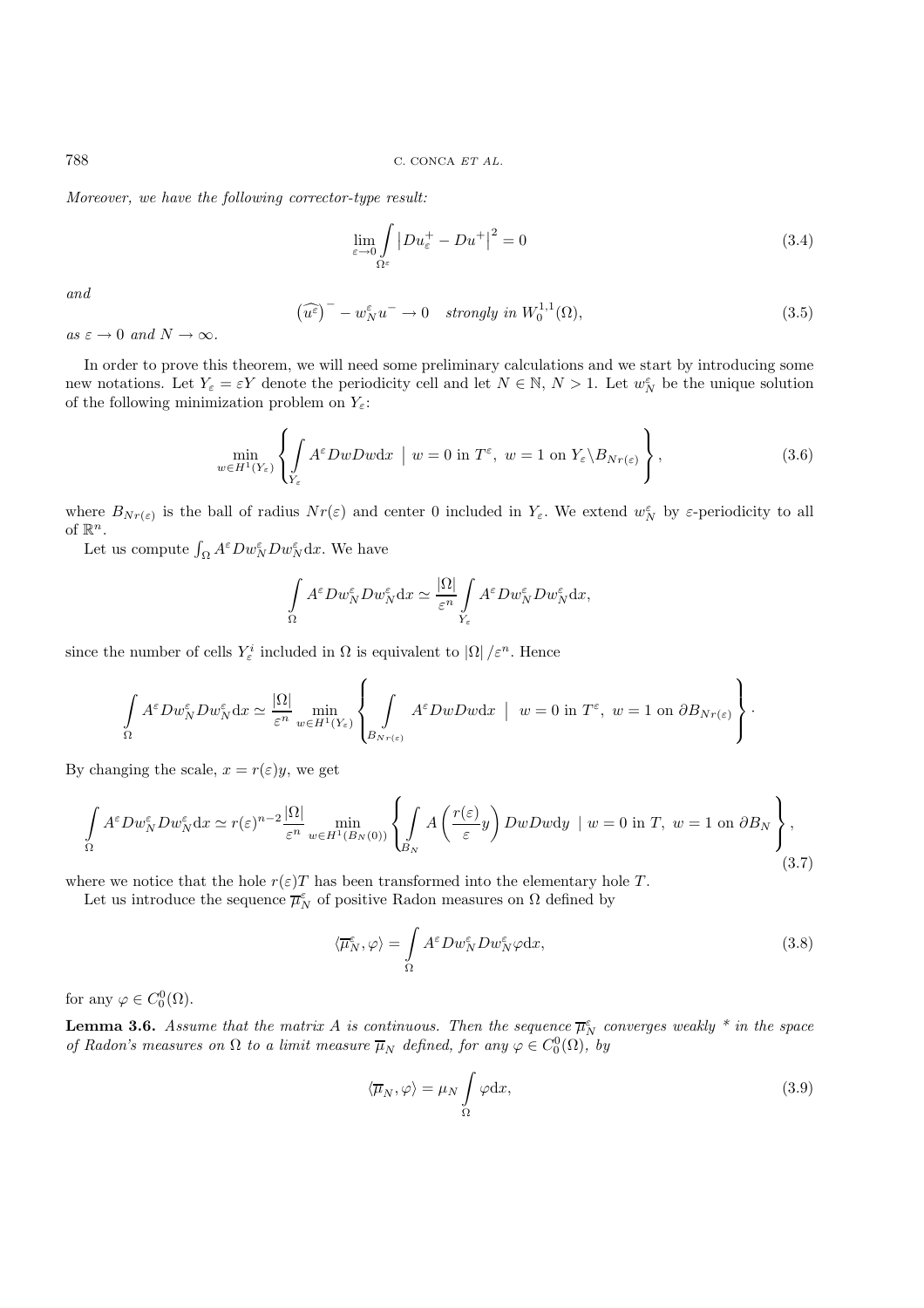*where*

$$
\mu_N = \inf_{w \in H^1(B_N(0))} \left\{ \int_{B_N(0)} A(0)DwDw \, dx \, \mid w = 0 \text{ in } T, \ w = 1 \text{ on } \partial B_N \right\}.
$$
\n(3.10)

*Proof.* By the continuity of the matrix A, we have that

$$
\mu_N^{\varepsilon} = \min_{w \in H^1(B_N(0))} \left\{ \int_{B_N} A\left(\frac{r(\varepsilon)}{\varepsilon} y\right) DwDwdy \mid w = 0 \text{ on } T, w = 1 \text{ on } \partial B_N \right\}
$$

converges to  $\mu_N$ , as  $\varepsilon \to 0$ .

Since we are in the critical case, the coefficient in front of the definition of  $\mu_N^{\varepsilon}$  remains bounded, as  $\varepsilon \to 0$ . Moreover, without loss of generality, one can choose this coefficient to be constant equal to one and we will do that in what follows inside the proof (we can choose, in fact,  $\delta$  in (2.5) such that  $\lim_{\varepsilon \to 0} \frac{r(\varepsilon)^{n-2}}{\varepsilon^n} |\Omega| = 1$ ). Then

$$
|\langle \overline{\mu}_N^{\varepsilon}, \varphi \rangle| \leq C \, \|\varphi\|_{C_0^0(\overline{\Omega})} \, ,
$$

for any  $\varphi \in C_0^0(\Omega)$ , *i.e.* the sequence  $\overline{\mu}_N^{\varepsilon}$  remains bounded as  $\varepsilon \to 0$  in the space of Radon's measures on  $\Omega$ . We can therefore extract a subsequence, still denoted by  $\overline{\mu}_N^{\varepsilon}$ , weakly \* convergent to a positive measure which, thanks to the continuity of A, is obviously  $\overline{\mu}_N$ , defined by (3.8). Since  $\overline{\mu}_N$  has been identified, this means that the whole sequence  $\overline{\mu}_N^{\epsilon}$  converges to  $\overline{\mu}_N$ . This ends the proof of Lemma 3.6. the whole sequence  $\overline{\mu}_N^{\varepsilon}$  converges to  $\overline{\mu}_N$ . This ends the proof of Lemma 3.6.

Our next goal is to let  $N \rightarrow +\infty$ . Obviously, we get

$$
\lim_{N \to \infty} \overline{\mu}_N = \overline{\mu}_0,\tag{3.11}
$$

where, for any  $\varphi \in C_0^0(\Omega)$ ,

$$
\langle \overline{\mu}_0, \varphi \rangle = \mu_0 \int_{\Omega} \varphi \mathrm{d}x \tag{3.12}
$$

and

$$
\mu_0 = \inf_{w \in H^1(\mathbb{R}^n)} \left\{ \int_{\mathbb{R}^n} A(0) DwDw \, \mathrm{d}x \, \mid w \ge 1 \text{ q.e. on } T \right\}.
$$
\n
$$
(3.13)
$$

An immediate consequence of Lemma 3.6 is the fact that the sequence  $w_N^{\varepsilon}$  is bounded in  $H^1(\Omega)$ , and hence relatively compact in  $L^2(\Omega)$ . Introducing  $\chi_{\varepsilon}$  equal to one on  $\bigcup_i (Y_{\varepsilon}^i \setminus B_{Nr({\varepsilon})}^i)$  and zero elsewhere, we have

$$
(w_N^{\varepsilon} - 1)\chi_{\varepsilon} = 0 \text{ on } \mathbb{R}^n
$$

and it is not difficult to see that  $w_N^{\varepsilon} \to 1$  strongly in  $L^2(\Omega)$ .

**Remark 3.7.** Exactly like in Section 2, Section 2.1, using the coercivity of the matrix A and arguing like in [9], Lemma 2.8, one can prove that there exist two sequences  $\lambda_N^{\varepsilon}$ ,  $\nu_N^{\varepsilon} \in H^{-1}(\Omega)$  such that  $\lambda_N^{\varepsilon} \to \overline{\mu}_N$  strongly in  $H^{-1}(\Omega)$ ,  $\nu_N^{\varepsilon} \rightharpoonup \overline{\mu}_N$  weakly in  $H^{-1}(\Omega)$  and  $\langle \nu_N^{\varepsilon}, \nu_{\varepsilon} \rangle = 0$ , for any  $v^{\varepsilon} \in H_0^1(\Omega)$  with  $v^{\varepsilon} = 0$  on the holes  $T^{\varepsilon}$ . In fact,

$$
-\text{div}(A^{\varepsilon}Dw_N^{\varepsilon}) = \lambda_N^{\varepsilon} - \nu_N^{\varepsilon} \quad \text{in} \quad \Omega. \tag{3.14}
$$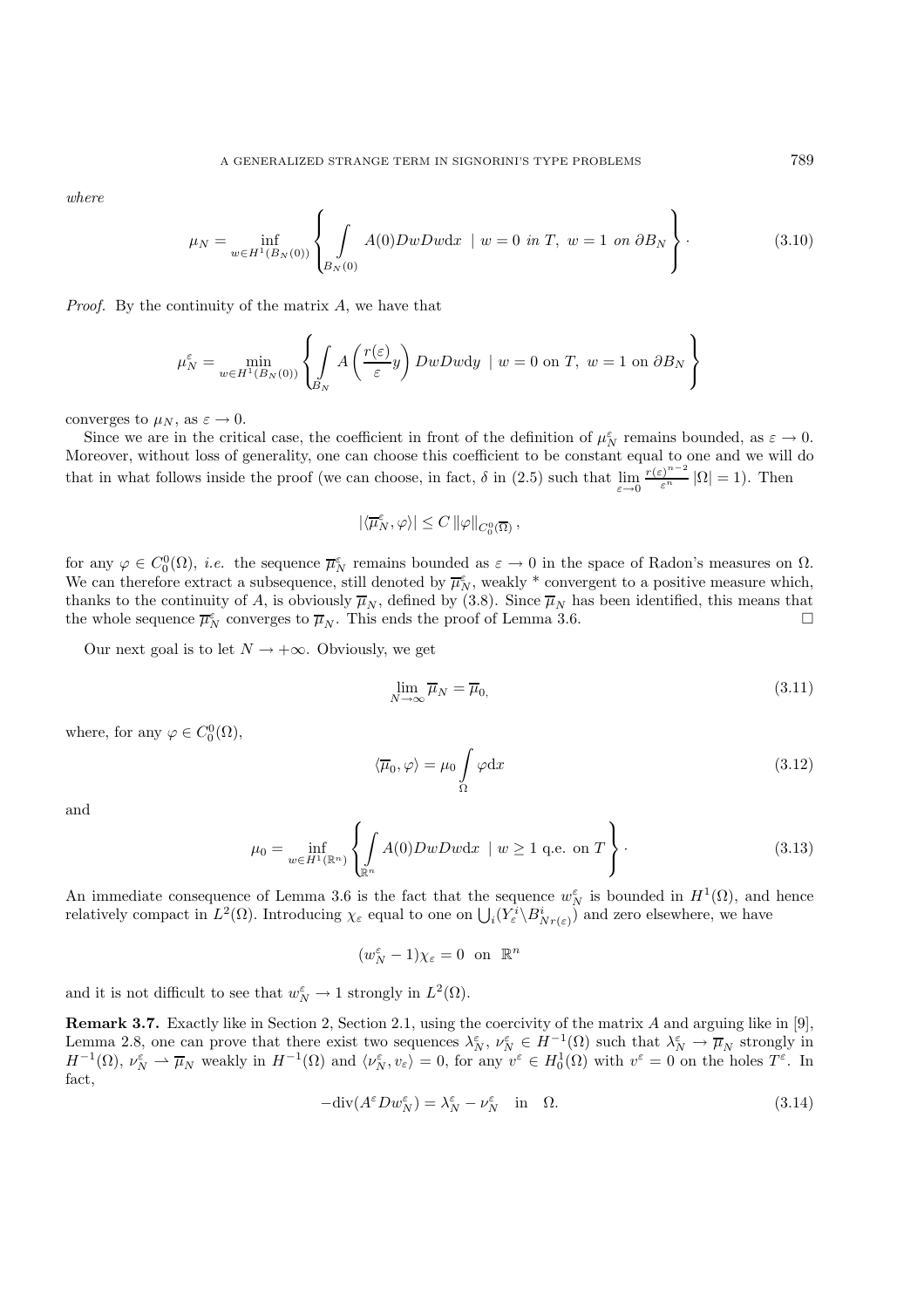790 C. CONCA ET AL.

*Proof of Theorem 3.5.* We shall divide the proof into four steps. **First step.** Let us introduce the following functionals defined on  $H_0^1(\Omega^{\epsilon})$  and, respectively,  $H_0^1(\Omega)$ :

$$
J^{\varepsilon}(v) = \int\limits_{\Omega^{\varepsilon}} A^{\varepsilon} D v D v \mathrm{d}x - 2 \int\limits_{\Omega^{\varepsilon}} f v \mathrm{d}x
$$

and

$$
J^{0}(v) = \int_{\Omega} \overline{A}DvDv \mathrm{d}x + \langle \mu_{0}, (v^{-})^{2} \rangle - 2 \int_{\Omega} fv \mathrm{d}x.
$$

Let  $v \in \mathcal{D}(\Omega)$  be given and, for a fixed N, let us consider

$$
v^{\varepsilon} = v^{+} - w_{N}^{\varepsilon}v^{-},
$$

with  $w_N^{\varepsilon}$  defined by (3.6). Obviously,  $v^{\varepsilon} \in K^{\varepsilon}$  which will allow us to take it as a test function in (3.2) and  $v^{\varepsilon} \to v$  strongly in  $L^2(\Omega)$ . Using  $v^{\varepsilon}$  in (3.2), we get

$$
J^{\varepsilon}(u^{\varepsilon}) \le J^{\varepsilon}(v^{\varepsilon}).\tag{3.15}
$$

Let us compute  $J^{\varepsilon}(v^{\varepsilon})$ . We have

$$
J^{\varepsilon}(v^{\varepsilon}) = \int_{\Omega^{\varepsilon}} A^{\varepsilon} D(v^{+} - w_{N}^{\varepsilon} v^{-}) D(v^{+} - w_{N}^{\varepsilon} v^{-}) dx - 2 \int_{\Omega^{\varepsilon}} f(v^{+} - w_{N}^{\varepsilon} v^{-}) dx
$$
  
\n
$$
= \int_{\Omega^{\varepsilon}} A^{\varepsilon} D v^{+} D v^{+} dx + \int_{\Omega^{\varepsilon}} A^{\varepsilon} (w_{N}^{\varepsilon})^{2} D v^{-} D v^{-} dx + \int_{\Omega^{\varepsilon}} A^{\varepsilon} D w_{N}^{\varepsilon} D w_{N}^{\varepsilon} (v^{-})^{2} dx - 2 \int_{\Omega^{\varepsilon}} A^{\varepsilon} w_{N}^{\varepsilon} D v^{+} D v^{-} dx
$$
  
\n
$$
- 2 \int_{\Omega^{\varepsilon}} A^{\varepsilon} v^{-} D v^{+} D w_{N}^{\varepsilon} dx + 2 \int_{\Omega^{\varepsilon}} A^{\varepsilon} w_{N}^{\varepsilon} v^{-} D v^{-} D w_{N}^{\varepsilon} dx - 2 \int_{\Omega^{\varepsilon}} f(v^{+} - w_{N}^{\varepsilon} v^{-}) dx.
$$
 (3.16)

Due to our hypotheses, it is easy to pass to the limit in almost all the terms of (3.16). For the term  $\int_{\Omega^{\varepsilon}} A^{\varepsilon} Dw_N^{\varepsilon}Dw_N^{\varepsilon}|v^{-}|^2 dx$  we use Lemma 3.5 and the fact that  $(v^{-})^2$  is a continuous function with compact support. For the sixth term we use the same procedure we have already used in the proof of the limsup inequality for the case of  $-\Delta$ , *i.e.* to take  $w_N^{\varepsilon}(v^-)^2$  as a test function in the decomposition of  $-\text{div}(A^{\varepsilon}Dw_N^{\varepsilon})$  given in Remark 3.7 (or we can use the fact that  $\xi$ , the weak limit in  $L^2(\Omega)$  of  $A^{\varepsilon}Dw_N^{\varepsilon}$ , is zero).

Hence, taking the supremum in  $N$ , we have

$$
\lim_{\varepsilon \to 0} J^{\varepsilon}(v^{\varepsilon}) = \int_{\Omega} \overline{A}Dv^{+}Dv^{+}dx + \int_{\Omega} \overline{A}Dv^{-}Dv^{-}dx + \langle \mu_{0}, (v^{-})^{2} \rangle - 2 \int_{\Omega} f(v^{+} - v^{-})dx
$$

$$
= \int_{\Omega} \overline{A}DvDvdx + \langle \mu_{0}, (v^{-})^{2} \rangle - 2 \int_{\Omega} fvdx = J^{0}(v).
$$

So, from (3.15) we get

$$
\limsup_{\varepsilon \to 0} J^{\varepsilon}(u^{\varepsilon}) \leq J^{0}(v),\tag{3.17}
$$

for any  $v \in \mathcal{D}(\Omega)$ .

**Second step.** Let  $u^{\varepsilon} \in K^{\varepsilon}$  be the solution of the variational inequality (3.2) and, as before, let  $\widehat{u^{\varepsilon}}$  be the extension of  $u^{\varepsilon}$  inside the holes given by (2.12). Clearly,

$$
\left\|\widehat{u^{\varepsilon}}\right\|_{H_0^1(\Omega)} \leq C.
$$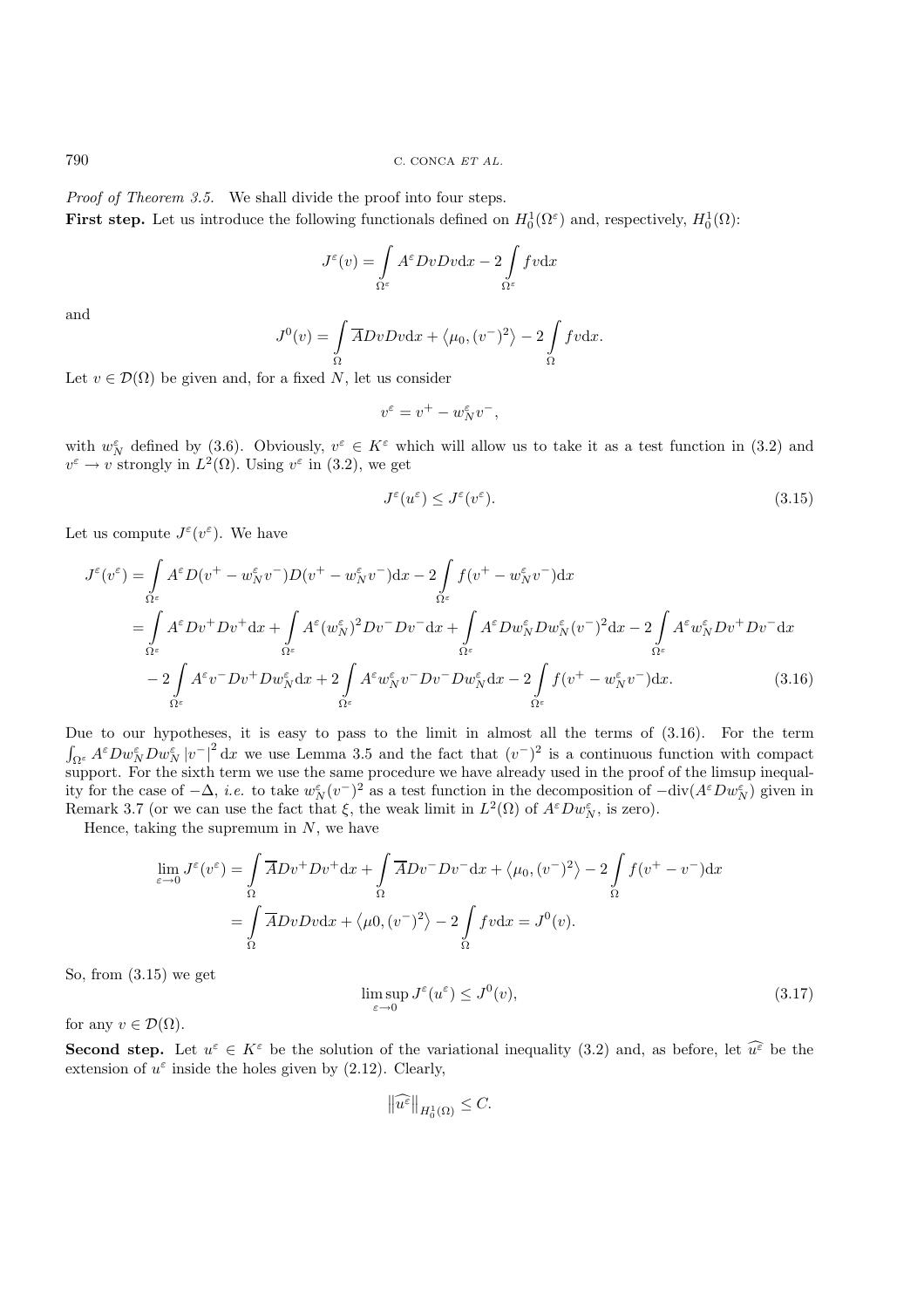Consequently, by passing to a subsequence, still denoted by  $\widehat{u^{\varepsilon}}$ , we can assume that there exists  $u \in H_0^1(\Omega)$  such that

$$
\widehat{u^{\varepsilon}} \rightharpoonup u \text{ weakly in } H_0^1(\Omega).
$$

It remains to identify the limit variational inequality satisfied by  $u$ .

**Third step.** Let us decompose  $\widehat{u^{\varepsilon}}$  as  $(\widehat{u^{\varepsilon}})^+ - (\widehat{u^{\varepsilon}})^-$ . Obviously, since  $(\widehat{u^{\varepsilon}})^+$  is bounded in  $H_0^1(\Omega)$ , it converges weakly in  $H_0^1(\Omega)$  to  $u^+$ .

By the classical lower semicontinuity of the energy, we have

$$
\liminf_{\varepsilon \to 0} \int_{\Omega} A^{\varepsilon} D(\widehat{u^{\varepsilon}})^{+} D(\widehat{u^{\varepsilon}})^{+} dx \ge \int_{\Omega} \overline{A} D u^{+} D u^{+} dx. \tag{3.18}
$$

On the other hand,  $(\widehat{u^{\varepsilon}})^-$  is also bounded in  $H_0^1(\Omega)$  and it converges weakly in  $H_0^1(\Omega)$  to  $u^-$ . Let  $\varphi \in \mathcal{D}(\Omega)$ . Consider, for fixed N, the integral

$$
X^{\varepsilon} = \int\limits_{\Omega^{\varepsilon}} A^{\varepsilon} (Du_{\varepsilon}^{-} - \varphi Dw_{N}^{\varepsilon} - w_{N}^{\varepsilon} D\varphi)(Du_{\varepsilon}^{-} - \varphi Dw_{N}^{\varepsilon} - w_{N}^{\varepsilon} D\varphi) dx.
$$

By construction  $Dw_N^{\varepsilon} = w_N^{\varepsilon} = 0$  on the holes and also, due to the fact that  $\widehat{u^{\varepsilon}} \geq 0$  on the holes,  $D(\widehat{u^{\varepsilon}})^{-} =$  $(\widehat{u^{\varepsilon}})^{-} = 0$  on holes. So, we get  $(\widehat{u^{\varepsilon}})^{-} \in H_0^1(\Omega^{\varepsilon})$  and

$$
X^{\varepsilon} = \int_{\Omega} A^{\varepsilon} (D(\widehat{u^{\varepsilon}})^{-} - \varphi Dw_{N}^{\varepsilon} - w_{N}^{\varepsilon} D\varphi)(D(\widehat{u^{\varepsilon}})^{-} - \varphi Dw_{N}^{\varepsilon} - w_{N}^{\varepsilon} D\varphi)dx.
$$

Expanding  $X^{\varepsilon}$ , which is obviously nonnegative, we get

$$
\int_{\Omega} A^{\varepsilon} D(\widehat{u^{\varepsilon}})^{-} D(\widehat{u^{\varepsilon}})^{-} dx + \int_{\Omega} A^{\varepsilon} \varphi^{2} Dw_{N}^{\varepsilon} Dw_{N}^{\varepsilon} dx + \int_{\Omega} A^{\varepsilon} |w_{N}^{\varepsilon}|^{2} D\varphi D\varphi dx - 2 \int_{\Omega} A^{\varepsilon} w_{N}^{\varepsilon} D(\widehat{u^{\varepsilon}})^{-} D\varphi dx \n- 2 \int_{\Omega} A^{\varepsilon} Dw_{N}^{\varepsilon} D(\widehat{u^{\varepsilon}})^{-} \varphi dx + 2 \int_{\Omega} A^{\varepsilon} w_{N}^{\varepsilon} Dw_{N}^{\varepsilon} \varphi D\varphi dx \ge 0.
$$
\n(3.19)

Let us extract a subsequence, still denoted by  $\varepsilon$ , such that

$$
\lim_{\varepsilon \to 0} \int_{\Omega} A^{\varepsilon} D(\widehat{u^{\varepsilon}})^{-} D(\widehat{u^{\varepsilon}})^{-} dx = \liminf_{\varepsilon \to 0} \int_{\Omega} A^{\varepsilon} D(\widehat{u^{\varepsilon}})^{-} D(\widehat{u^{\varepsilon}})^{-} dx.
$$

We can easily pass to the limit in each term of the left-hand side of  $(3.19)$ , except in the first, the fourth and the fifth ones. We intent, in fact, to evaluate the liminf of the first term. So it will be enough to evaluate the limit of the fourth and the fifth term.

For the term  $-2 \int_{\Omega} A^{\varepsilon} D w_N^{\varepsilon} D(\widehat{u^{\varepsilon}})^{-} \varphi dx$ , taking  $\varphi(\widehat{u^{\varepsilon}})^{-}$  as a test function in the decomposition given in Remark 3.7, we have

$$
\int_{\Omega} A^{\varepsilon} D w_N^{\varepsilon} D(\widehat{u^{\varepsilon}})^{-} \varphi dx + \int_{\Omega} A^{\varepsilon} D w_N^{\varepsilon} (\widehat{u^{\varepsilon}})^{-} D \varphi dx = \left\langle \lambda_N^{\varepsilon}, \varphi(\widehat{u^{\varepsilon}})^{-} \right\rangle - \left\langle \nu_N^{\varepsilon}, \varphi(\widehat{u^{\varepsilon}})^{-} \right\rangle.
$$

Since  $(\widehat{u^{\varepsilon}})^{-} = 0$  on the holes, passing to the limit in the above equality, we get

$$
\lim_{\varepsilon \to 0} \int_{\Omega} A^{\varepsilon} D w_N^{\varepsilon} D (\widehat{u^{\varepsilon}})^{-} \varphi dx = \langle \mu_N, \varphi u^{-} \rangle, \qquad (3.20)
$$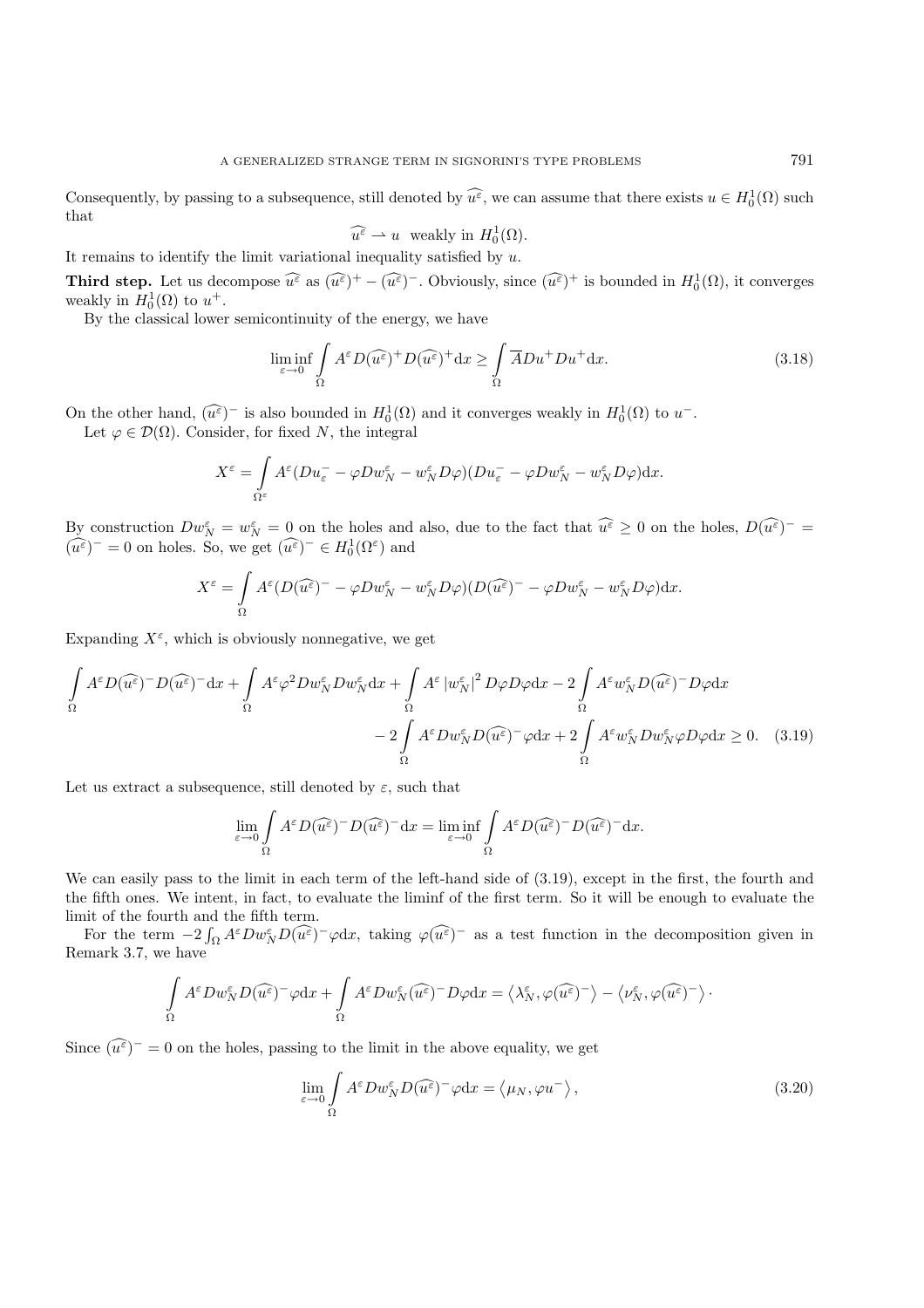since

$$
\lim_{\varepsilon \to 0} \int\limits_\Omega A^\varepsilon Dw_N^\varepsilon (\widehat{u^\varepsilon})^- D\varphi \mathrm{d} x = 0.
$$

Indeed, if we denote the weak limit in  $L^2(\Omega)$  of  $A^{\varepsilon}Dw_N^{\varepsilon}$  by  $\xi$ , then

$$
\int_{\Omega} A^{\varepsilon} Dw_N^{\varepsilon} \varphi \mathrm{d} x \to \int_{\Omega} \xi \varphi \mathrm{d} x
$$

and also, due to the fact that we are dealing with regular materials, a simple application of the classical compensated compactness lemma shows that

$$
\int\limits_{\Omega} A^{\varepsilon} Dw_N^{\varepsilon} \varphi \mathrm{d} x \to 0.
$$

So  $\xi = 0$  and consequently  $\lim_{\varepsilon \to 0} \int_{\Omega} A^{\varepsilon} D w_N^{\varepsilon} (\widehat{u^{\varepsilon}})^{-} D \varphi dx = 0$ . Hence (3.20) is proved. Let us look at the fourth term in (3.19).

$$
\int_{\Omega} A^{\varepsilon} w_N^{\varepsilon} D(\widehat{u^{\varepsilon}})^{-} D\varphi dx = -\int_{\Omega} A^{\varepsilon} D w_N^{\varepsilon} (\widehat{u^{\varepsilon}})^{-} D\varphi dx - \int_{\Omega} A^{\varepsilon} w_N^{\varepsilon} (\widehat{u^{\varepsilon}})^{-} \Delta \varphi dx \to -\int_{\Omega} \xi u^{-} D\varphi dx - \int_{\Omega} \overline{A} u^{-} \Delta \varphi dx
$$

$$
= \int_{\Omega} \overline{A} D u^{-} D\varphi dx.
$$

Hence, from  $(3.19)$ , taking the supremum in N, we obtain

$$
\liminf_{\varepsilon \to 0} \int_{\Omega^{\varepsilon}} A^{\varepsilon} D(\widehat{u^{\varepsilon}})^{-} D(\widehat{u^{\varepsilon}})^{-} dx \ge 2 \int_{\Omega} \overline{A} D u^{-} D \varphi dx - \int_{\Omega} \overline{A} D \varphi D \varphi dx - \langle \mu_{0}, \varphi^{2} \rangle + 2 \langle \mu_{0}, \varphi u^{-} \rangle. \tag{3.21}
$$

The above inequality holds true for all  $\varphi \in \mathcal{D}(\Omega)$ . Let us choose  $\varphi$  converging strongly to  $u^-$  in  $H_0^1(\Omega)$ . We have

$$
\liminf_{\varepsilon \to 0} \int_{\Omega} A^{\varepsilon} D(\widehat{u^{\varepsilon}})^{-} D(\widehat{u^{\varepsilon}})^{-} dx \ge \int_{\Omega} \overline{A} D u^{-} D u^{-} dx + \langle \mu_{0}, (u^{-})^{2} \rangle. \tag{3.22}
$$

Finally, from  $(3.18)$  and  $(3.22)$  we get

$$
\liminf_{\varepsilon \to 0} \int_{\Omega} A^{\varepsilon} D \widehat{u^{\varepsilon}} D \widehat{u^{\varepsilon}} dx \ge \int_{\Omega} \overline{A} Du Du dx + \langle \mu_0, (u^-)^2 \rangle. \tag{3.23}
$$

On the other hand, since  $\widehat{u^{\varepsilon}} \to u$  weakly in  $H_0^1(\Omega)$  and strongly in  $L^2(\Omega)$ , we have

$$
\lim_{\varepsilon \to 0} \int_{\Omega^{\varepsilon}} f u^{\varepsilon} dx = \lim_{\varepsilon \to 0} \int_{\Omega} f \widehat{u^{\varepsilon}} \chi_{\Omega^{\varepsilon}} dx = \int_{\Omega} f u dx.
$$
\n(3.24)

Hence

$$
\liminf_{\varepsilon \to 0} J^{\varepsilon}(u^{\varepsilon}) \ge J^{0}(u). \tag{3.25}
$$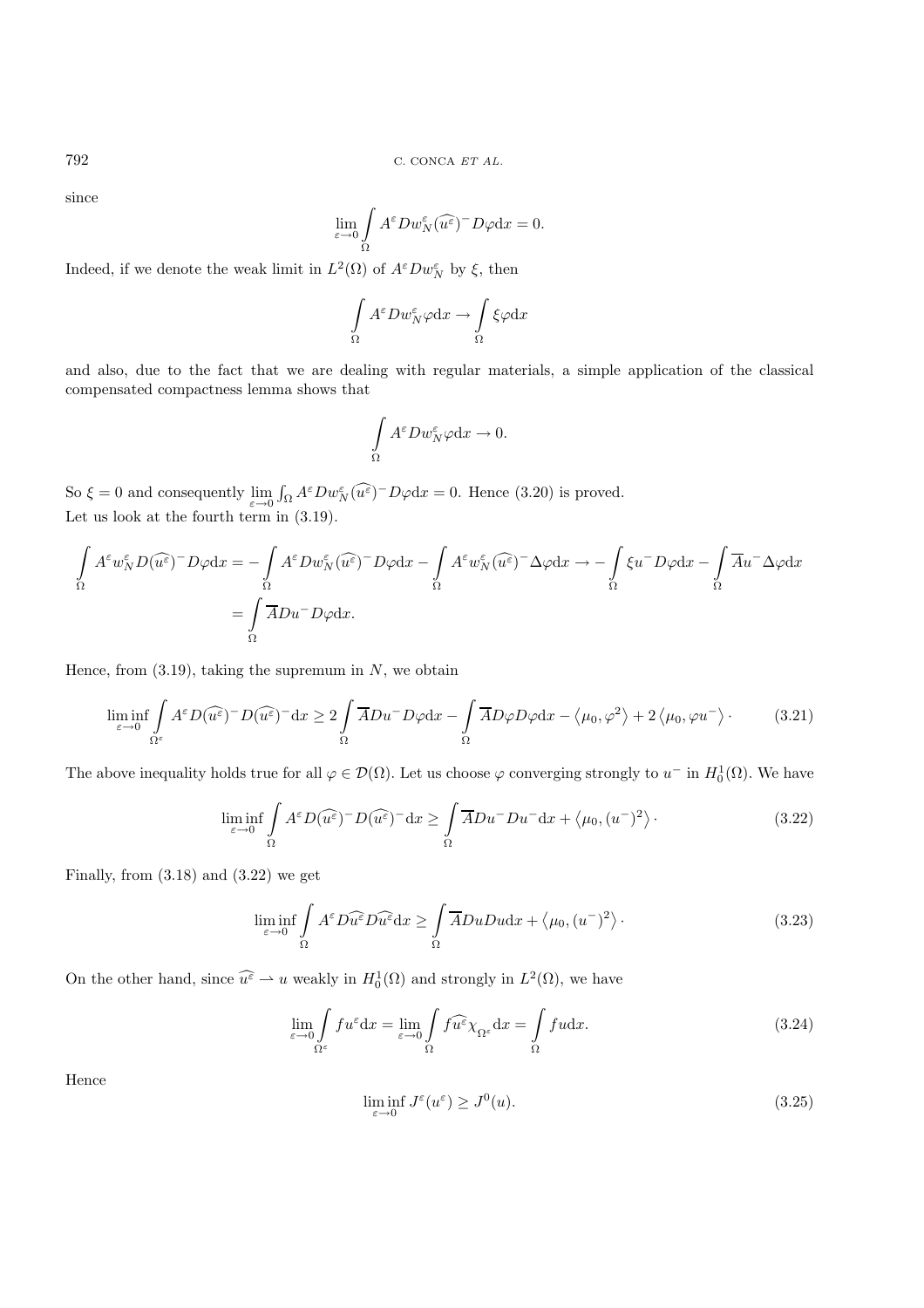Recalling (3.17) and (3.25), we have just proved that  $u \in H_0^1(\Omega)$  satisfies

$$
\int_{\Omega} \overline{A}DuDu\mathrm{d}x + \langle \mu_0, (u^-)^2 \rangle - 2 \int_{\Omega} f u \mathrm{d}x \le \int_{\Omega} \overline{A}DvDv\mathrm{d}x + \langle \mu_0, (v^-)^2 \rangle - 2 \int_{\Omega} f v \mathrm{d}x,
$$

for any  $v \in \mathcal{D}(\Omega)$  and hence, by density, for any  $v \in H_0^1(\Omega)$ . So, the function u is the unique solution of the minimization problem

$$
\begin{cases} \text{Find } u \in H_0^1(\Omega) \text{ such that} \\ J^0(u) = \inf_{v \in H_0^1(\Omega)} J^0(v). \end{cases}
$$

As u is uniquely determined, the whole sequence  $\widehat{u^{\varepsilon}}$  converges to u and the third step of the proof is finished.

Fourth step. To conclude the proof of Theorem 3.5 we just need to get the corrector result given by  $(3.4)$ and (3.5). From the results of the previous step, we have immediately

$$
\int_{\Omega^{\varepsilon}} A^{\varepsilon} D(\widehat{u^{\varepsilon}})^{+} D(\widehat{u^{\varepsilon}})^{+} dx \to \int_{\Omega} \overline{A} D u^{+} D u^{+} dx \tag{3.26}
$$

and

$$
\int_{\Omega} A^{\varepsilon} D(\widehat{u^{\varepsilon}})^{-} D(\widehat{u^{\varepsilon}})^{-} dx \to \int_{\Omega} \overline{A} D u^{-} D u^{-} dx + \langle \mu_{0}, (u^{-})^{2} \rangle.
$$
\n(3.27)

From these two convergences, both assertions (3.4) and (3.5) can be easily obtained, the first one by classical arguments and the second one by stating the following proposition whose proof will be given later on and which generalize Proposition 2.4 to the case of regular materials.

**Proposition 3.8.** Let  $z^{\varepsilon}$  be any given sequence in  $H_0^1(\Omega)$  such that  $z^{\varepsilon} = 0$  on the holes  $T^{\varepsilon}$  and  $z^{\varepsilon}$  converges *weakly in*  $H_0^1(\Omega)$  *to a given element z. If*  $z^{\varepsilon}$  *satisfies* 

$$
\int_{\Omega} A^{\varepsilon} D z^{\varepsilon} D z^{\varepsilon} dx \to \int_{\Omega} \overline{A} D z D z dx + \langle \mu_0, z^2 \rangle, \qquad (3.28)
$$

*then*

$$
z^{\varepsilon} - w_N^{\varepsilon} z \to 0 \quad strongly \ in \ W_0^{1,1}(\Omega), \tag{3.29}
$$

*for*  $\varepsilon \to 0$  *and*  $N \to \infty$ *.* 

From (3.27) we see that the hypotheses of Proposition 3.8 are fulfilled by choosing  $z^{\varepsilon} = (\widehat{u^{\varepsilon}})^{-}$ . Then the corrector result (3.5) for  $(\widehat{u^{\varepsilon}})^-$  is nothing else but the conclusion of the above mentioned proposition. We conclude by proving Proposition 3.8.

*Proof of of Proposition 3.8.* The proof follows step by step the proof of Proposition 2.4 (see Cioranescu and Murat [9]). Let  $\varphi \in \mathcal{D}(\Omega)$ . We begin by developing the following expression

$$
X^{\varepsilon} = \int\limits_{\Omega} A^{\varepsilon} (D(\widehat{u^{\varepsilon}})^{-} - \varphi Dw_N^{\varepsilon} - w_N^{\varepsilon}D\varphi)(D(\widehat{u^{\varepsilon}})^{-} - \varphi Dw_N^{\varepsilon} - w_N^{\varepsilon}D\varphi)dx.
$$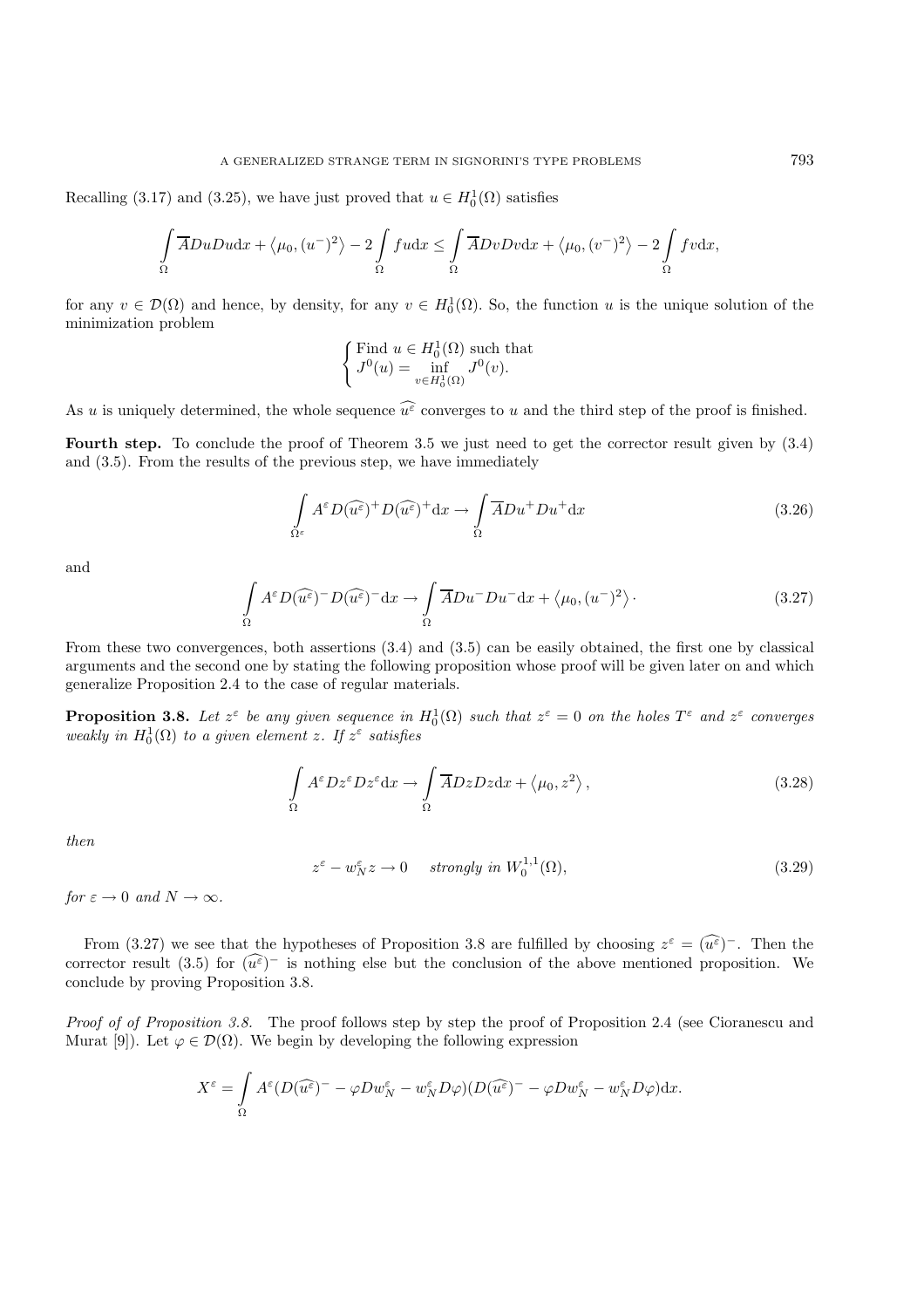We get

$$
X^{\varepsilon} = \int_{\Omega} A^{\varepsilon} D(\widehat{u^{\varepsilon}})^{-} D(\widehat{u^{\varepsilon}})^{-} dx + \int_{\Omega} A^{\varepsilon} \varphi^{2} Dw_{N}^{\varepsilon} Dw_{N}^{\varepsilon} dx + \int_{\Omega} A^{\varepsilon} |w_{N}^{\varepsilon}|^{2} D\varphi D\varphi dx
$$
  

$$
- 2 \int_{\Omega} A^{\varepsilon} w_{N}^{\varepsilon} D(\widehat{u^{\varepsilon}})^{-} D\varphi dx - 2 \int_{\Omega} A^{\varepsilon} Dw_{N}^{\varepsilon} D(\widehat{u^{\varepsilon}})^{-} \varphi dx + 2 \int_{\Omega} A^{\varepsilon} w_{N}^{\varepsilon} Dw_{N}^{\varepsilon} \varphi D\varphi dx.
$$

One can pass to the limit in all these six terms following the same procedure as in **Step 3**. By doing this, one reach immediately the conclusion that  $X^{\varepsilon} \to 0$ , as  $\varepsilon \to 0$  and  $N \to \infty$ , which ends the proof of Proposition 3.8.

### 4. Homogenization of Signorini's problem for periodic heterogeneous media

In this section we consider the case of a general medium represented by a coercive periodic matrix with rapidly oscillating entries. The geometrical framework is the same as in the previous chapters and again we shall deal just with the two interesting geometrical cases: the critical case (**Case 1** in Sect. 2) and the case of big holes, *i.e.*, holes of the same size as the period (**Case 4** in Sect. 2).

Let  $A \in L^{\infty}_{\#}(\Omega)^{n \times n}$  be a symmetric matrix whose entries are Y-periodic, bounded and measurable real functions. Let us suppose that A satisfies the usual coerciveness assumption: there exist two positive constants  $\alpha$ and  $\beta$ , with  $0 < \alpha < \beta$ , such that, for any constant vector  $\xi \in \mathbb{R}^n$  and any  $y \in Y$ ,

$$
\alpha |\xi|^2 \leq A \xi \cdot \xi \leq \beta |\xi|^2.
$$

We shall denote by  $A^{\varepsilon}(x)$  the value of  $A(y)$  at the point  $y = x/\varepsilon$ , *i.e.*  $A^{\varepsilon}(x) = A(\frac{x}{\varepsilon})$ . We further assume that A is continuous with respect to y.

For a given function  $f \in L^2(\Omega)$ , let us consider again the following variational inequality:

$$
\begin{cases}\n\text{Find } u^{\varepsilon} \in K^{\varepsilon} \text{ such that} \\
\int_{\Omega^{\varepsilon}} A^{\varepsilon} Du^{\varepsilon} D(v^{\varepsilon} - u^{\varepsilon}) dx \ge \int_{\Omega^{\varepsilon}} f(v^{\varepsilon} - u^{\varepsilon}) dx \quad \forall v^{\varepsilon} \in K^{\varepsilon},\n\end{cases} (4.1)
$$

with  $K^{\varepsilon}$  defined in the previous chapters. As before, the above variational inequality has a unique solution  $u^{\varepsilon} \in H^1(\Omega^{\varepsilon}).$ 

## 4.1. **Small holes (Critical case)**

In this case, the limit of  $u^{\varepsilon}$  will be the solution of a Dirichlet problem in  $\Omega$  associated with a new operator which is the sum of the standard homogenized one and an extra term ("strange term") that comes in from the geometry. The limit problem takes into account all the ingredients involved in (4.1). It captures the oscillations coming both from the periodic heterogeneous structure of the medium and those one due to the critical size of the holes. The other ingredient contained in problem (4.2) below is the spreading effect of the unilateral condition  $u^{\varepsilon} > 0$  on  $S^{\varepsilon}$  which can be seen by the fact that the strange term only charges the negative part of u.

**Theorem 4.1.** *There exists an extension*  $\widehat{u^{\varepsilon}}$  *of the solution*  $u^{\varepsilon}$  *of the variational inequality* (4.1), positive inside *the holes, such that*

$$
\widehat{u^{\varepsilon}} \rightharpoonup u \quad \text{ weakly in } H_0^1(\Omega),
$$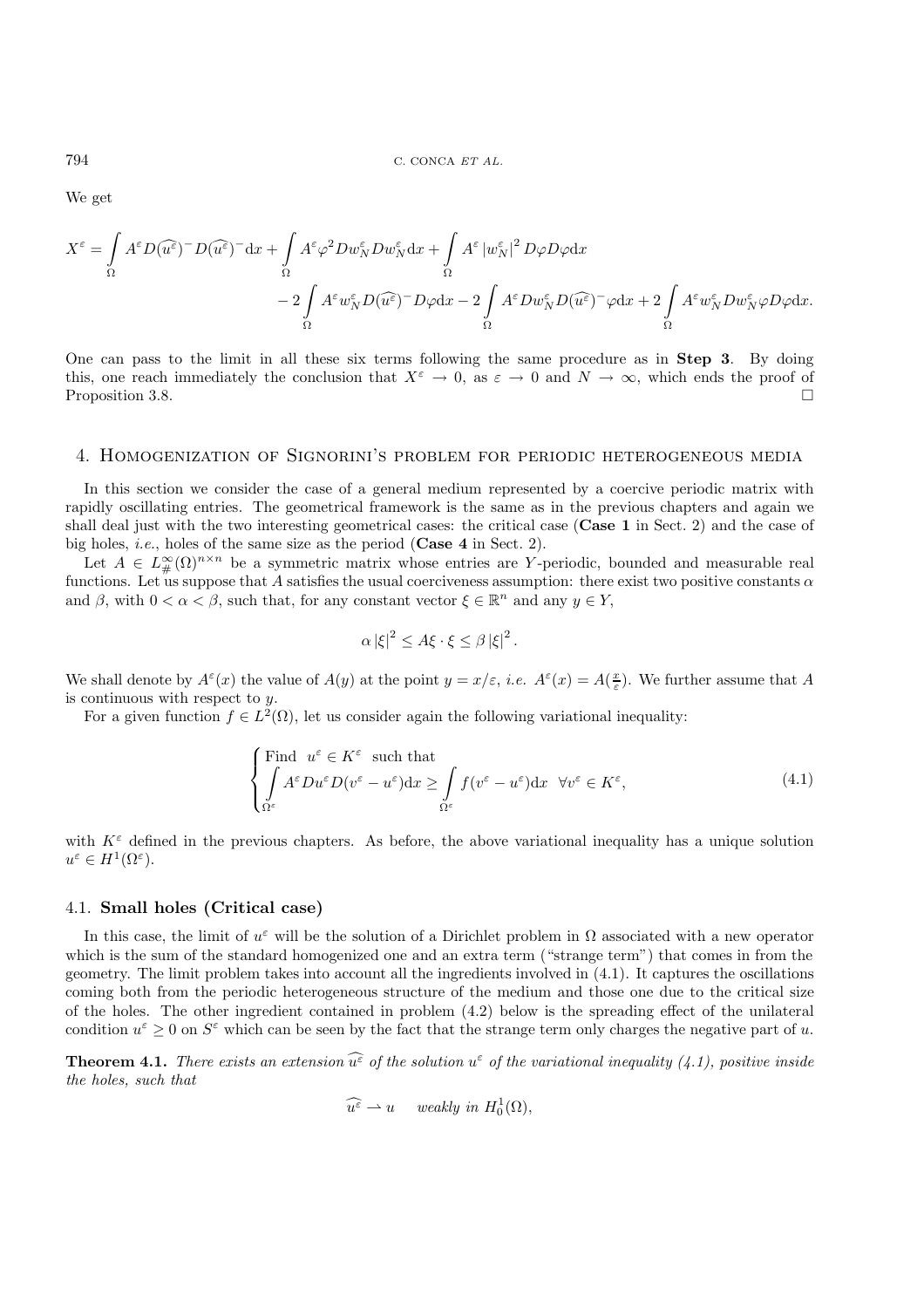*where* u *is the unique solution of*

$$
\begin{cases}\nu \in H_0^1(\Omega), \\
\int \Lambda^0 D u D v \, dx - \langle \mu_0 u^-, v \rangle_{H^{-1}(\Omega), H_0^1(\Omega)} = \int \Omega f v \, dx & \forall v \in H_0^1(\Omega).\n\end{cases} \tag{4.2}
$$

*Here,*  $A^0$  *is the classical homogenized matrix, whose entries are defined as follows:* 

$$
a_{ij}^0 = \frac{1}{|Y|} \int\limits_Y \left( a_{ij}(y) + a_{ik}(y) \frac{\partial \chi_j}{\partial y_k} \right) dy,
$$

 $\hat{p}$  in terms of the functions  $\chi_j$ ,  $j = 1, ..., n$ , solutions of the so-called cell problems

$$
\label{eq:div} \left\{ \begin{aligned} -\mbox{div}_y(A(y)D_y(y_j+\chi_j))&=0 \quad in \quad \mathbb{R}^n,\\ \chi_j-Y \,\, periodic, \end{aligned} \right.
$$

*and*  $\mu_0$  *is given by* 

$$
\mu_0 = \inf_{w \in H^1(\mathbb{R}^n)} \left\{ \int_{\mathbb{R}^n} A(0) DwDw \, \mathrm{d}x \, \mid w \ge 1 \, \text{q.e. on } T \right\}.
$$
\n
$$
(4.3)
$$

*The constant matrix* A<sup>0</sup> *is symmetric and positive-definite.*

**Remark 4.2.** The results of Section 3 concerning the convergence of  $\widehat{u^{\varepsilon}}$  to u and the identification of u can be recovered immediately from Theorem 4.1, but the proof we give here is more general.

**Remark 4.3.** Without loss of generality, we can consider that the holes are spheres  $B_{r(\varepsilon)}(\varepsilon\mathbf{i})$  centered at the lattice points  $\varepsilon$ **i** and having the radius equal to  $r(\varepsilon)$ . All the results of this section can be easily extended to the case of nonspherical holes. In fact, instead of working on  $B_{r(\varepsilon)}(\varepsilon\mathbf{i})$ , we can replace it by  $\varepsilon\mathbf{i} + r(\varepsilon)T$  and the same conclusion follows upon replacing  $B_1(0)$  by T in (4.15).

In order to prove Theorem 4.1, we shall use a technical result, based on the method introduced by De Giorgi [18] to match boundary conditions for minimizing sequences (see also [1] for the application of De Giorgi's method). This will allow us to modify sequences of functions near the holes  $B_{r(\varepsilon)}(\varepsilon\mathbf{i})$  and to separate the contribution of the gradient of our solution close and far from the holes. By doing this, we shall be able to capture, simultaneously, the oscillations in the functional coming from the periodic oscillations of the medium and those arising from the oscillations of the boundaries of the holes.

In order to formulate this result in its full generality, let us introduce  $f_{\varepsilon}: \mathbb{R}^n \times \mathbb{R}^n \to [0, \infty)$  to be a Borel function such that  $f_{\varepsilon}(x, \cdot)$  is positively homogeneous of degree 2 for all  $x \in \mathbb{R}^n$  and satisfies a growth condition of order 2, uniformly in  $\varepsilon$ , *i.e.* there exist two strictly positive constants  $C_1$  and  $C_2$  such that, for any x and z:

$$
C_1 |z|^2 \le f_{\varepsilon}(x, z) \le C_2 |z|^2.
$$

We recall the above mentioned technical result (for a detailed proof, see [1]):

**Lemma 4.4.** Let  $v^{\varepsilon}$  be a sequence weakly convergent to some v in  $H_0^1(\Omega)$  and let  $k \in \mathbb{N}$  be fixed. Let

$$
\mathbb{Z}^{\varepsilon} = \{ \mathbf{i} \in \mathbb{Z}^n \mid dist(\varepsilon \mathbf{i}, \mathbb{R}^n \setminus \Omega) > \varepsilon \}
$$

*and let*  $\delta_{\varepsilon}$  *be a sequence of positive numbers with*  $\delta_{\varepsilon} < \varepsilon/2$ .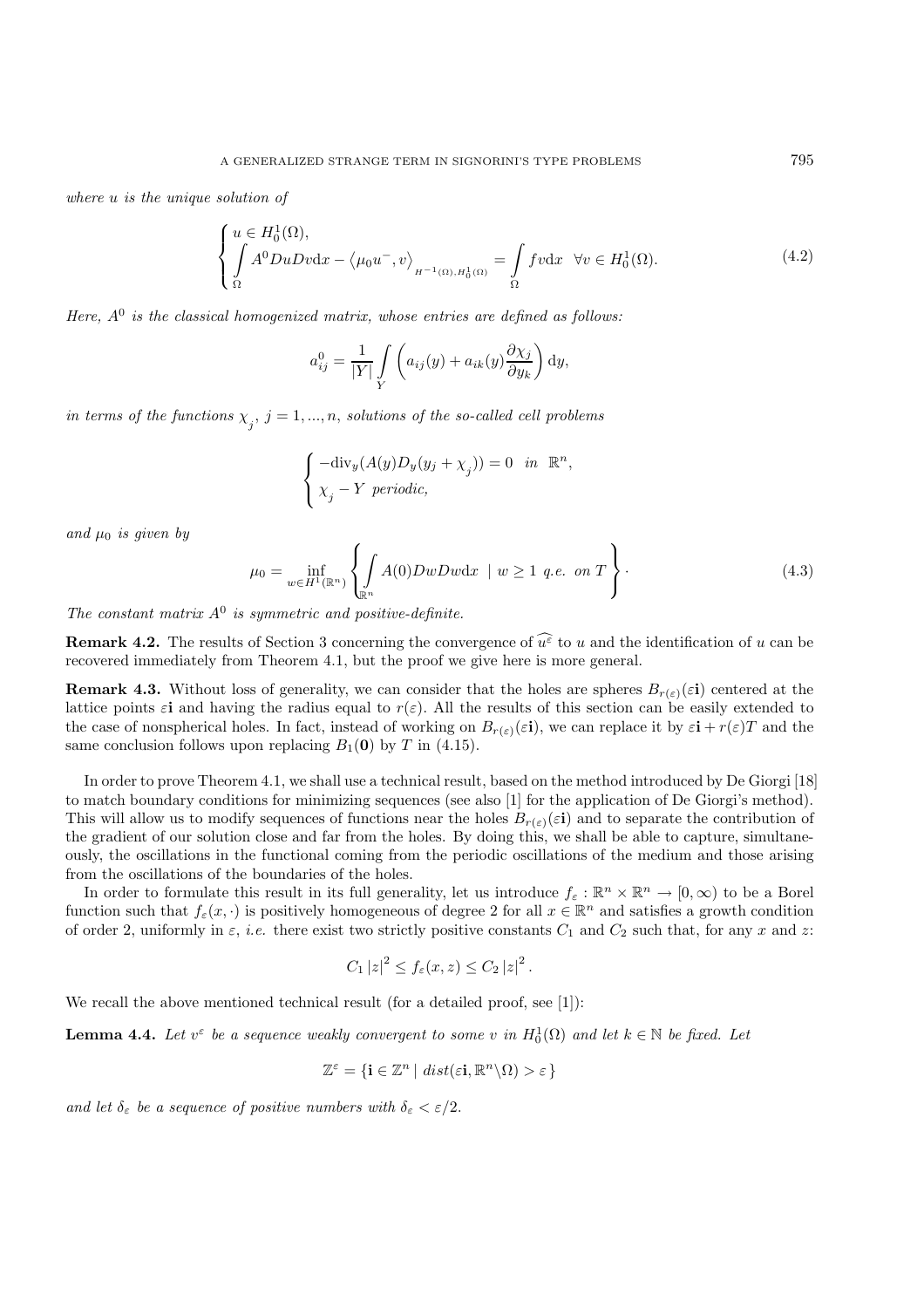*For all*  $\mathbf{i} \in \mathbb{Z}^{\varepsilon}$ , *there exist*  $k_{\mathbf{i}} \in \{0, ..., k-1\}$  *such that, setting* 

$$
C_{\mathbf{i}}^{\varepsilon} = \left\{ x \in \Omega \middle| \frac{\delta_{\varepsilon}}{2^{k_{\mathbf{i}}+1}} < |x - \varepsilon \mathbf{i}| < \frac{\delta_{\varepsilon}}{2^{k_{\mathbf{i}}}} \right\},
$$
\n
$$
v_{\mathbf{i}}^{\varepsilon} = \frac{1}{|C_{\mathbf{i}}^{\varepsilon}|} \int_{C_{\mathbf{i}}^{\varepsilon}} v^{\varepsilon} \, dx \text{ (the mean value of } v^{\varepsilon} \text{ on } C_{\mathbf{i}}^{\varepsilon})
$$

*and*

 $\delta_{\varepsilon}^{\mathbf{i}} = \frac{3}{4}$ 1  $\frac{1}{2^{k_i}}\delta_{\varepsilon}$  (the middle radius of  $C_{\mathbf{i}}^{\varepsilon}$ ),

*there exists a sequence*  $w^{\varepsilon}$ , with  $w^{\varepsilon} \to v$  *weakly in*  $H_0^1(\Omega)$ , *such that* 

$$
w^{\varepsilon} = v^{\varepsilon} \quad on \quad \Omega \setminus \bigcup_{\mathbf{i} \in \mathbb{Z}^{\varepsilon}} C_{\mathbf{i}}^{\varepsilon},
$$

$$
w^{\varepsilon}(x) = v_{\mathbf{i}}^{\varepsilon} \quad \text{if} \quad |x - \varepsilon \mathbf{i}| = \delta_{\varepsilon}^{\mathbf{i}}
$$

*and*

$$
\left| \int_{\Omega} (f_{\varepsilon}(x, Dw^{\varepsilon}) - f_{\varepsilon}(x, Dv^{\varepsilon})) dx \right| \leq \frac{C}{k}.
$$
\n(4.4)

*Moreover, if*  $\delta_{\varepsilon} = o(\varepsilon)$  *and the sequence*  $(|Dv^{\varepsilon}|^2)$  *is equi-integrable, then we can choose*  $k_i = 0$  *for all*  $i \in \mathbb{Z}^{\varepsilon}$ .

*Proof of Theorem 4.1.* We divide the proof into three steps.

**First step.** Let  $u^{\varepsilon} \in K^{\varepsilon}$  be the solution of the variational inequality (4.1) and let  $\widehat{u^{\varepsilon}}$  the extension of  $u^{\varepsilon}$  inside the holes given by (2.12). Clearly,

$$
\left\|\widehat{u^{\varepsilon}}\right\|_{H^1_0(\Omega)} \leq C.
$$

Consequently, by passing to a subsequence, still denoted by  $\widehat{u^{\varepsilon}}$ , we can assume that there exists  $u \in H_0^1(\Omega)$  such that

$$
\widehat{u^{\varepsilon}} \rightharpoonup u \quad \text{weakly in } H_0^1(\Omega).
$$

It remains to identify the limit variational inequality satisfied by  $u$ .

**Second step.** Let us decompose  $\widehat{u^{\varepsilon}}$  as  $(\widehat{u^{\varepsilon}})^+ - (\widehat{u^{\varepsilon}})^-$ . Obviously, since  $(\widehat{u^{\varepsilon}})^+$  is bounded in  $H_0^1(\Omega)$ , it converges weakly in  $H_0^1(\Omega)$  to  $u^+$ . We have

$$
\liminf_{\varepsilon \to 0} \int_{\Omega} A^{\varepsilon} D(\widehat{u^{\varepsilon}})^{+} D(\widehat{u^{\varepsilon}})^{+} dx \ge \int_{\Omega} A^{0} D u^{+} D u^{+} dx. \tag{4.5}
$$

It is worthwhile to notice that the contribution of  $D(\widehat{u^{\varepsilon}})^+$  inside the holes doesn't play any role in passing to the limit because we are dealing with an equi-integrable sequence of functions and the Lebesgue measure of the holes goes to zero, as  $\varepsilon \to 0$ .

On the other hand,  $(\widehat{u^{\varepsilon}})^-$  is also bounded in  $H_0^1(\Omega)$  and it converges weakly in  $H_0^1(\Omega)$  to  $u^-$ . Since we intent to prove that

$$
\liminf_{\varepsilon \to 0} \int_{\Omega^{\varepsilon}} A^{\varepsilon} D \widehat{u^{\varepsilon}} dx \ge \int_{\Omega} A^0 D u D u dx + \langle \mu_0, (u^-)^2 \rangle, \tag{4.6}
$$

it suffices to get

$$
\liminf_{\varepsilon \to 0} \int_{\Omega^{\varepsilon}} A^{\varepsilon} D(\widehat{u^{\varepsilon}})^{-} D(\widehat{u^{\varepsilon}})^{-} dx \ge \int_{\Omega} A^{0} D u^{-} D u^{-} dx + \langle \mu_{0}, (u^{-})^{2} \rangle.
$$
 (4.7)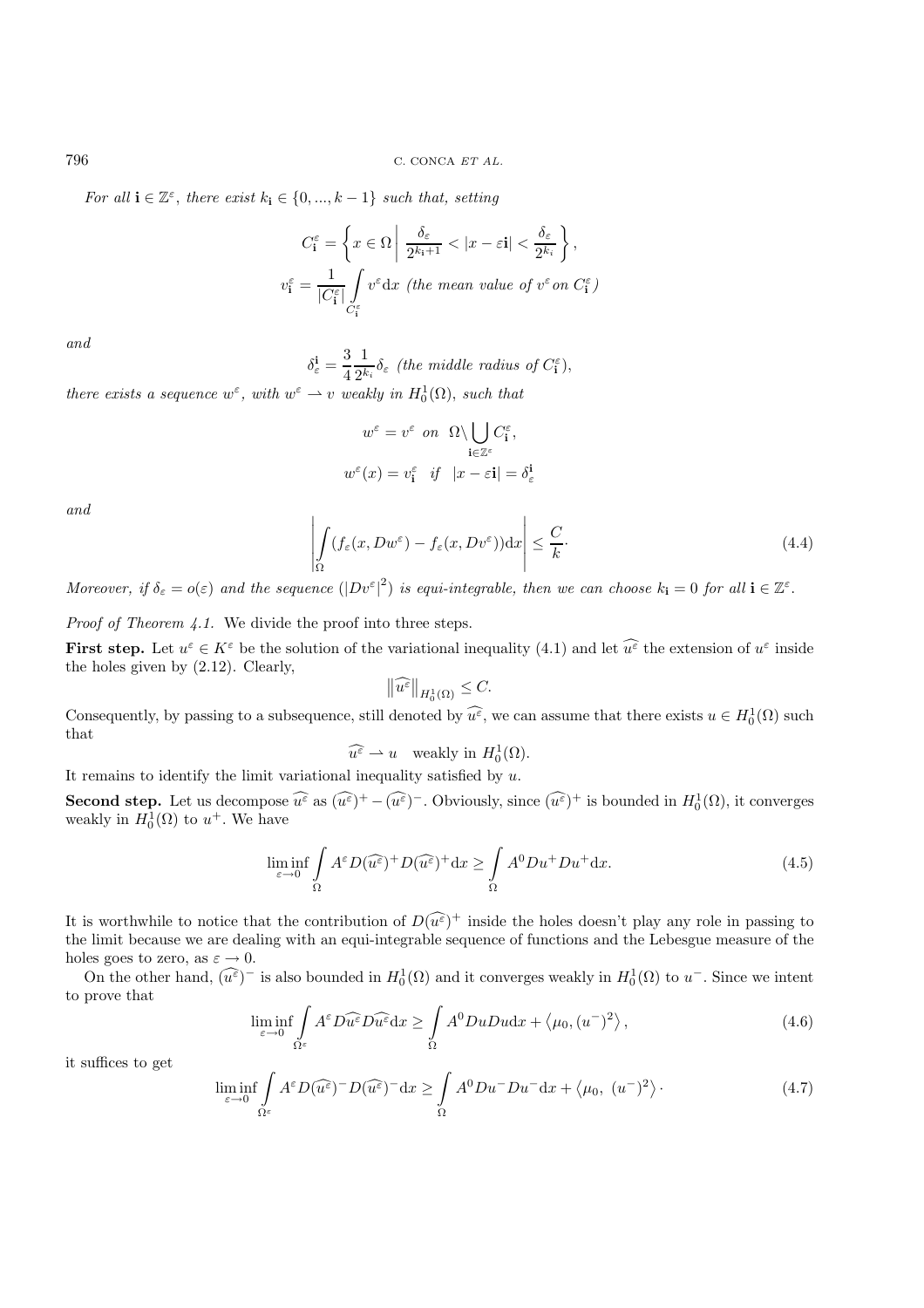To this end we shall use Lemma 4.4, which obviously applies for our framework and for  $f_{\varepsilon} = A^{\varepsilon} D(\widehat{u^{\varepsilon}})$ <sup>-</sup>D $(\widehat{u^{\varepsilon}})^{-} D(\widehat{u^{\varepsilon}})$ <sup>-</sup>. Let us fix k and  $N \in \mathbb{N}$ , with  $N > 1$  and let us choose

$$
\delta_{\varepsilon}=Nr(\varepsilon).
$$

Obviously,  $\delta_{\varepsilon} = o(\varepsilon)$ . Observe that since  $|D(\widehat{u^{\varepsilon}})^{-}|^2$  is equi-integrable, we can choose  $k_{\mathbf{i}} = 0$  for all  $\mathbf{i} \in \mathbb{Z}^{\varepsilon}$ . Let us set

$$
C_i^{\varepsilon} = \left\{ x \in \Omega \, \middle| \, \frac{1}{2} N r(\varepsilon) < |x - \varepsilon i| < N r(\varepsilon) \right\},
$$
\n
$$
\overline{u_{\varepsilon i}^{-}} = \frac{1}{|C_i^{\varepsilon}|} \int_{C_i^{\varepsilon}} u_{\varepsilon}^{-} dx \text{ (the mean value of } u_{\varepsilon}^{-} \text{ on } C_i^{\varepsilon})
$$

and

$$
\delta_{\varepsilon}^{\mathbf{i}} = \frac{3}{4} \delta_{\varepsilon}
$$
 (the middle radius of  $C_{\mathbf{i}}^{\varepsilon}$ ).

Then, by virtue of Lemma 4.4, there exists a sequence  $v^{\varepsilon}$ , with  $v^{\varepsilon} \to u^-$  weakly in  $H_0^1(\Omega)$ , such that

$$
v^{\varepsilon} = (\widehat{u^{\varepsilon}})^{-} \text{ on } \Omega \setminus \bigcup_{\mathbf{i} \in \mathbb{Z}^{\varepsilon}} C_{\mathbf{i}}^{\varepsilon},
$$

$$
v^{\varepsilon}(x) = \overline{u_{\varepsilon \mathbf{i}}} \text{ if } |x - \varepsilon \mathbf{i}| = \delta_{\varepsilon}^{\mathbf{i}}
$$

and

$$
\left| \int_{\Omega} (A^{\varepsilon} D v^{\varepsilon} D v^{\varepsilon} - A^{\varepsilon} D (\widehat{u^{\varepsilon}})^{-} D (\widehat{u^{\varepsilon}})^{-}) dx \right| \leq \frac{C}{k}.
$$
\n(4.8)

Note that by this choice of  $\delta_{\varepsilon}$  we keep  $v^{\varepsilon} = (\widehat{u^{\varepsilon}})^{-} = 0$  on the holes. Since

$$
\int_{\Omega^{\varepsilon}} A^{\varepsilon} D(\widehat{u^{\varepsilon}})^{-} D(\widehat{u^{\varepsilon}})^{-} dx = \int_{\Omega} A^{\varepsilon} D(\widehat{u^{\varepsilon}})^{-} D(\widehat{u^{\varepsilon}})^{-} dx,
$$

using  $(4.8)$ , we get

$$
\int_{\Omega} A^{\varepsilon} D(\widehat{u^{\varepsilon}})^{-} D(\widehat{u^{\varepsilon}})^{-} dx \ge \int_{\Omega} A^{\varepsilon} D v^{\varepsilon} D v^{\varepsilon} dx - \frac{C}{k}.
$$

Splitting the first term of the right-hand side, we have

$$
\int_{\Omega} A^{\varepsilon} D(\widehat{u^{\varepsilon}})^{-} D(\widehat{u^{\varepsilon}})^{-} dx \ge \int_{\Omega \setminus F^{\varepsilon}} A^{\varepsilon} D v^{\varepsilon} D v^{\varepsilon} dx + \int_{F^{\varepsilon}} A^{\varepsilon} D v^{\varepsilon} D v^{\varepsilon} dx - \frac{C}{k},\tag{4.9}
$$

where

$$
F^{\varepsilon} = \bigcup_{\mathbf{i} \in \mathbb{Z}^{\varepsilon}} B_{\frac{3}{4}Nr(\varepsilon)}(\varepsilon \mathbf{i}).
$$

Since  $|F^{\varepsilon}| \to 0$  as  $\varepsilon \to 0$ , we obviously have

$$
\liminf_{\varepsilon \to 0} \int_{\Omega \setminus F^{\varepsilon}} A^{\varepsilon} D v^{\varepsilon} D v^{\varepsilon} dx \ge \int_{\Omega} A^0 D u^- D u^- dx. \tag{4.10}
$$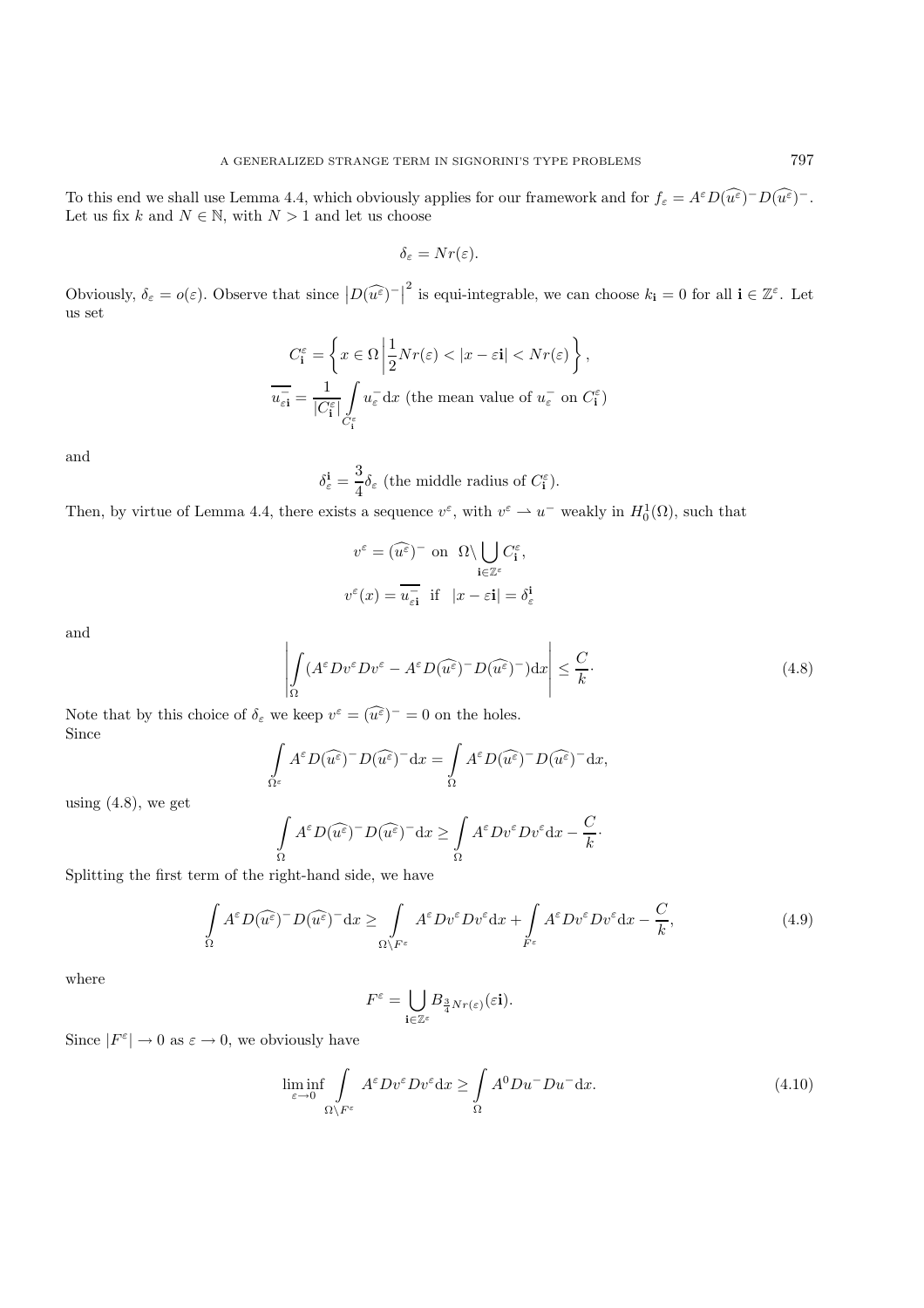798 C. CONCA ET AL.

So in order to get (4.7), it suffices to evaluate the liminf of  $\int_{F^{\varepsilon}} A^{\varepsilon} D v^{\varepsilon} D v^{\varepsilon} dx$  and to let  $k \to \infty$ . To this end, we will decompose the integral over  $F^{\varepsilon}$  into a sum of integrals over each ball  $B_{\frac{3}{4}Nr(\varepsilon)}(\varepsilon\mathbf{i})$ . In each of these balls, we perform the following change of variables

$$
y = \frac{x - \varepsilon \mathbf{i}}{r(\varepsilon)}.\tag{4.11}
$$

Define  $\zeta: B_{\frac{3}{4}N}(0) \to \mathbb{R}$  by

$$
\zeta(y) = \begin{cases} \frac{v^{\varepsilon}(\varepsilon \mathbf{i} + r(\varepsilon)y)}{\overline{u_{\varepsilon \mathbf{i}}}} & \text{if } \overline{u_{\varepsilon \mathbf{i}}} \neq 0, \\ 0 & \text{if } \overline{u_{\varepsilon \mathbf{i}}} = 0. \end{cases}
$$

By construction, for a fixed **i**,  $\zeta \in H^1(B_{\frac{3}{4}N}(0))$ ,  $\zeta = 1$  on  $\partial B_{\frac{3}{4}N}(0)$  and  $\zeta = 0$  on the elementary hole  $B_1(0)$ . As in Section 3, let us define, for each  $x \in B_{\frac{3}{4}Nr(\varepsilon)}(\varepsilon\mathbf{i}),$ 

$$
\mu_{0,\varepsilon}^N(x) = \inf_{\zeta \in H^1(B_{\frac{3}{4}N}(0))} \left\{ \int_{B_{\frac{3}{4}N}(0)} A\left(\frac{x}{\varepsilon} + \frac{r(\varepsilon)}{\varepsilon}y\right) D\zeta D\zeta \mathrm{d}y \; \Big| \; \zeta = 0 \text{ on } B_1(0), \; \zeta = 1 \text{ on } \partial B_{\frac{3}{4}N}(0) \right\}.
$$

Let us now calculate  $\int_{B_{\frac{3}{4}Nr(\varepsilon)}(\varepsilon i)} A^{\varepsilon}(x)Dv^{\varepsilon}Dv^{\varepsilon}dx$ , which represents each of the terms in the sum giving the second term in the right-hand side of (4.9). Performing the change of variables (4.11), we have

$$
\int\limits_{B_{\frac{3}{4}Nr(\varepsilon)}(\varepsilon\mathrm{i})}A^\varepsilon(x)Dv^\varepsilon Dv^\varepsilon\mathrm{d}x = \varepsilon^n\int\limits_{B_{\frac{3}{4}N}(0)}A\left(\frac{\varepsilon\mathrm{i}}{\varepsilon}+\frac{r(\varepsilon)}{\varepsilon}y\right)\left|\overline{u_{\varepsilon\mathrm{i}}} \right|^2D\zeta D\zeta\mathrm{d}y.
$$

So to evaluate the liminf of  $\int_{F^{\varepsilon}} A^{\varepsilon} D v^{\varepsilon} D v^{\varepsilon} dx$ , it suffices to evaluate

$$
\liminf_{\varepsilon \to 0} \sum_{\mathbf{i} \in \mathbb{Z}^{\varepsilon}} \varepsilon^n \left| \overline{u_{\varepsilon \mathbf{i}}} \right|^2 \mu_{0,\varepsilon}^N(\varepsilon \mathbf{i}),
$$

and, like in [1], we will do this by rewriting the sum as an integral over  $\Omega$  of step functions. Let

$$
g^{\varepsilon}(x) = \sum_{\mathbf{i} \in \mathbb{Z}^{\varepsilon}} \left| \overline{u_{\varepsilon \mathbf{i}}} \right|^2 \chi_{Y_{\varepsilon \mathbf{i}}}(x) \tag{4.12}
$$

and

$$
\overline{\mu}_{0,\varepsilon}^N = \sum_{\mathbf{i}\in\mathbb{Z}^\varepsilon} \mu_{0,\varepsilon}^N(\varepsilon \mathbf{i}) \chi_{Y_{\varepsilon\mathbf{i}}}.\tag{4.13}
$$

Hence, we have to compute

$$
\liminf_{\varepsilon \to 0} \int_{\Omega} \overline{\mu}_{0,\varepsilon}^N g^{\varepsilon} dx.
$$
\n(4.14)

Notice that since  $\mu_{0,\varepsilon}^N$  is 1-periodic we have  $\mu_{0,\varepsilon}^N(\varepsilon \mathbf{i}) = \mu_{0,\varepsilon}^N(0)$ .

Clearly,  $\overline{\mu}_{0,\varepsilon}^N$  is bounded in  $L^{\infty}(\Omega)$ , and hence, up to a subsequence, there exists  $\overline{\mu}_0^N$  in  $L^{\infty}(\Omega)$  such that  $\overline{\mu}_{0,\varepsilon}^N \stackrel{*}{\to} \overline{\mu}_0^N$  weakly \* in  $L^\infty(\Omega)$ . Arguing as in Lemma 3.6, it is an easy matter to identify  $\overline{\mu}_0^N$ . Indeed, by the continuity of the matrix  $A, \overline{\mu}_0^N$  is nothing else but the measure defined, for any  $\varphi \in C_0^0(\Omega)$ , by

$$
\left\langle \overline{\mu}_0^N, \varphi \right\rangle = \mu_0^N \int\limits_{\Omega} \varphi \mathrm{d} x,
$$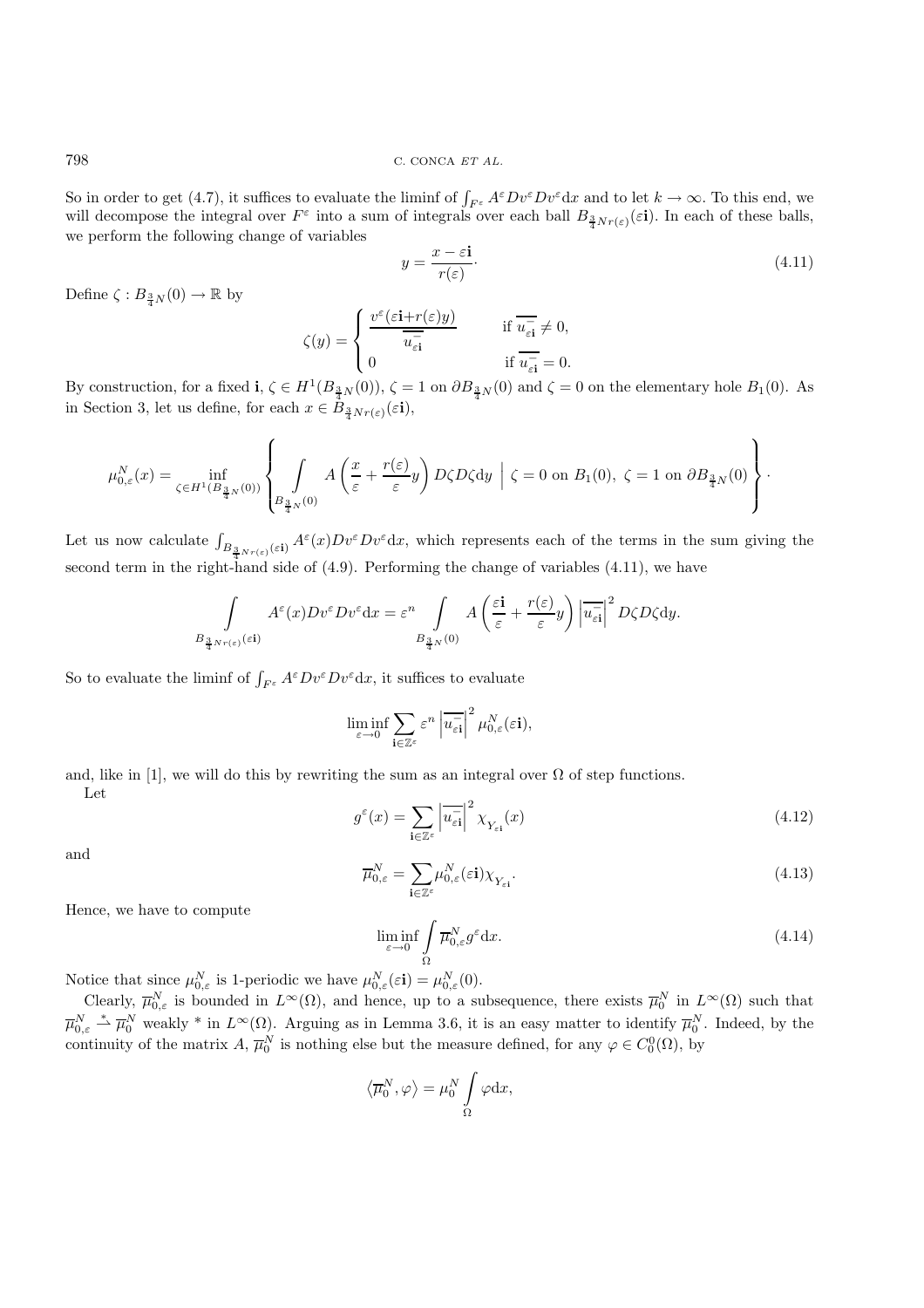where

$$
\mu_0^N=\inf_{\zeta\in H^1(B_{\frac34N}(0))}\left\{\int\limits_{B_{\frac34N}(0)}A(0)D\zeta D\zeta{\rm d} x\ \Big|\ \zeta=0\ {\rm on}\ B_1(0),\ \zeta=1\ {\rm on}\ \partial B_{\frac34N}(0)\right\}.
$$

On the other hand, the asymptotic behavior of  $g^{\varepsilon}$  is given by the following lemma, whose proof will be given later on.

**Lemma 4.5.** *The sequence*  $g^{\varepsilon}$  *defined by (4.12) converges strongly in*  $L^1(\Omega)$  *to*  $|u^{-}|^2$ *.* 

Putting together the convergence results for  $\overline{\mu}_{0,\varepsilon}^N$  and  $g^{\varepsilon}$ , we conclude

$$
\liminf_{\varepsilon \to 0} \int\limits_{\Omega} \overline{\mu}_{0,\varepsilon}^N g^\varepsilon dx = \int\limits_{\Omega} \mu_0^N |u^-|^2 dx.
$$

Letting  $N \to \infty$ , we have

$$
\lim_{N \to \infty} \mu_0^N = \mu_0,
$$

with

$$
\mu_0 = \inf_{\zeta \in H^1(\mathbb{R}^n)} \left\{ \int_{\mathbb{R}^n} A(0) D\zeta D\zeta \mathrm{d}x \mid \zeta \ge 1 \text{ q.e. on } B_1(0) \right\}.
$$
\n(4.15)

Hence

$$
\liminf_{\varepsilon \to 0} \int_{F^{\varepsilon}} A^{\varepsilon} D v^{\varepsilon} D v^{\varepsilon} dx \ge \int_{\Omega} \mu_0(u^-)^2 dx. \tag{4.16}
$$

Using  $(4.9)$ ,  $(4.10)$  and  $(4.16)$ , we obtain

$$
\liminf_{\varepsilon \to 0} \int_{\Omega^{\varepsilon}} A^{\varepsilon} D(\widehat{u^{\varepsilon}})^{-} D(\widehat{u^{\varepsilon}})^{-} dx \ge \int_{\Omega} A^{0} D u^{-} D u^{-} dx + \langle \mu_{0}, (u^{-})^{2} \rangle - \frac{C}{k}.
$$

Finally, letting  $k \to \infty$  we get the desired liminf inequality (4.7) for  $(\widehat{u^{\varepsilon}})^-$ . Putting together (4.5) and (4.7), we get (4.6) and this concludes this step of the proof, since the linear term in the functional  $J^{\varepsilon}$  passes immediately to the limit, as  $\varepsilon \to 0$ .

**Third step.** Let  $v \in H_0^1(\Omega) \cap L^\infty(\Omega)$  and let  $v^\varepsilon$  such that  $v^\varepsilon \to v$  weakly in  $H_0^1(\Omega)$  and strongly in  $L^2(\Omega)$  and  $\lim_{\varepsilon\to 0} \int_{\Omega^{\varepsilon}} A^{\varepsilon} D v^{\varepsilon} D v^{\varepsilon} dx = \int_{\Omega} A^0 D v D v dx$ . Moreover, we can assume that  $|D v^{\varepsilon}|^2$  is equi-integrable. Also, by Lemma 4.4, it is not restrictive to assume that  $v^{\varepsilon} = \overline{v_{\varepsilon i}}$  if  $|x - \varepsilon i| = \frac{3}{4} N r(\varepsilon)$ . Let

$$
\mu_{0,\varepsilon}^N(x)=\inf_{\zeta\in H^1(B_{\frac34N}(0))}\left\{\int\limits_{B_{\frac34N}(0)}A\left(\frac{x}{\varepsilon}+\frac{r(\varepsilon)}{\varepsilon}y\right)D\zeta D\zeta dy\;\left|\;\zeta=0\;\mathrm{on}\;B_1(0),\;\zeta=1\;\mathrm{on}\;\partial B_{\frac34N}(0)\right.\right\}.
$$

Then, there exists  $\zeta_i^{\varepsilon} \in H^1(B_{\frac{3}{4}N}(0))$ ,  $\zeta_i^{\varepsilon} = 0$  on  $B_1(0)$ ,  $\zeta_i^{\varepsilon} = 1$  on  $\partial B_{\frac{3}{4}N}(0)$  such that

$$
\int_{B_{\frac{3}{4}N}(0)} A\left(\frac{\varepsilon \mathbf{i}}{\varepsilon} + \frac{r(\varepsilon)}{\varepsilon}y\right) D\zeta_{\mathbf{i}}^{\varepsilon} D\zeta_{\mathbf{i}}^{\varepsilon} dy \le \mu_{0,\varepsilon}^{N}(\varepsilon \mathbf{i}) + \varepsilon. \tag{4.17}
$$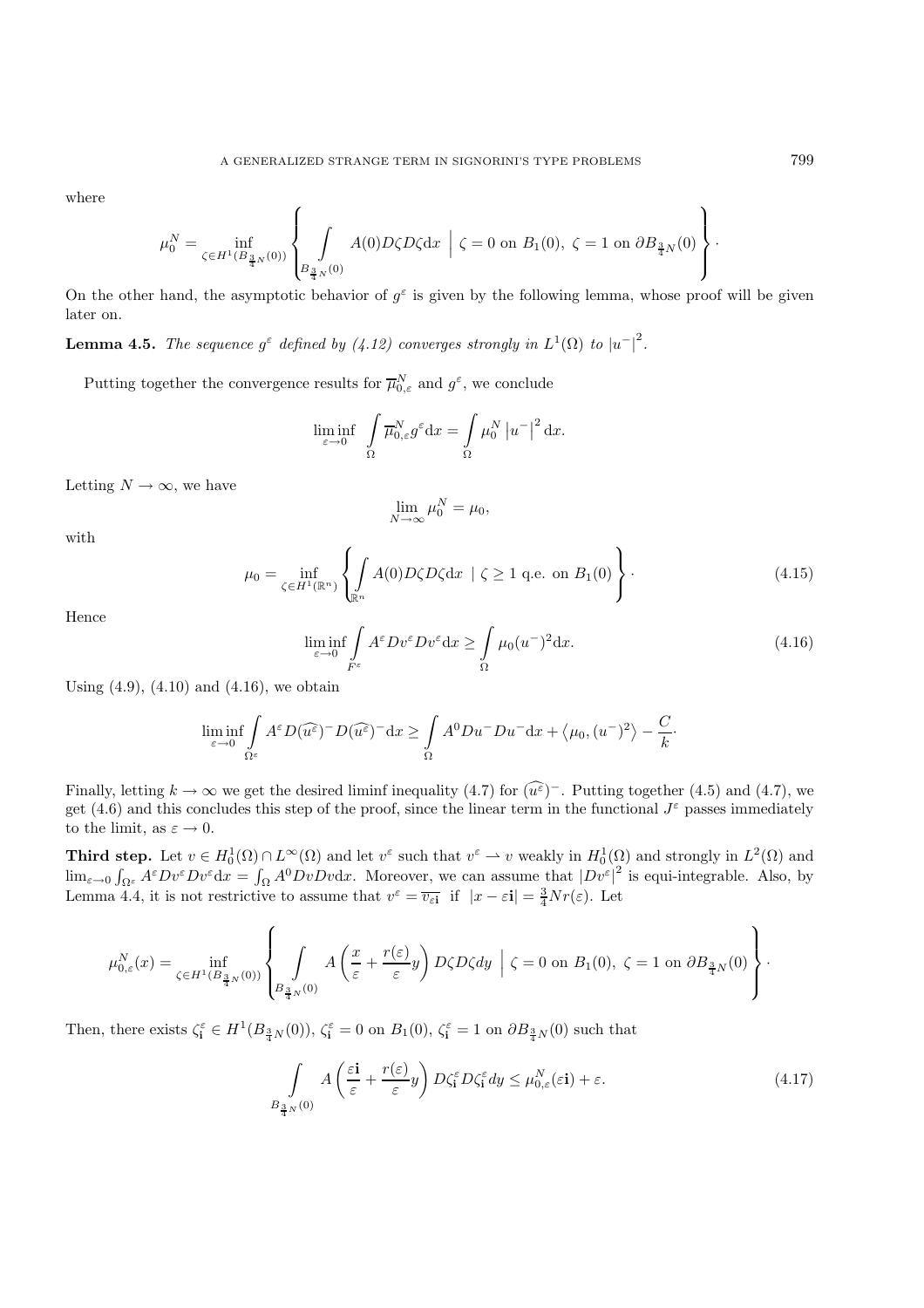Define

$$
\widetilde{v}^{\varepsilon}(x) = \begin{cases}\n(v_{\varepsilon}^{+} - v_{\varepsilon}^{-})(x) & \text{on } \Omega \setminus \bigcup_{\mathbf{i}} B_{\frac{3}{4}Nr(\varepsilon)}(\varepsilon \mathbf{i}), \\
\overline{v_{\varepsilon \mathbf{i}}^{+}} - \overline{v_{\varepsilon \mathbf{i}}} \zeta_{\mathbf{i}}^{\varepsilon}(\frac{x - \varepsilon \mathbf{i}}{r(\varepsilon)}) & \text{on } \bigcup_{\mathbf{i}} B_{\frac{3}{4}Nr(\varepsilon)}(\varepsilon \mathbf{i}).\n\end{cases}
$$
\n(4.18)

Clearly  $\widetilde{v^{\varepsilon}} \in K^{\varepsilon}$  and  $\widetilde{v^{\varepsilon}} \to v$  strongly in  $L^2(\Omega)$ . So

$$
J^{\varepsilon}(u^{\varepsilon}) \le J^{\varepsilon}(\widetilde{v^{\varepsilon}}). \tag{4.19}
$$

Performing the change of variables (4.11) in (4.17), we get

$$
\frac{1}{\varepsilon^n} \int\limits_{B_{\frac{3}{4}Nr(\varepsilon)}(\varepsilon i)} A\left(\frac{x}{\varepsilon}\right) D\zeta_i^{\varepsilon} \left(\frac{x-\varepsilon i}{r(\varepsilon)}\right) D\zeta_i^{\varepsilon} \left(\frac{x-\varepsilon i}{r(\varepsilon)}\right) dx \leq \mu_{0,\varepsilon}^N(\varepsilon i) + \varepsilon.
$$

So

$$
\int_{F^{\varepsilon}} A\left(\frac{x}{\varepsilon}\right) D\left[\overline{v_{\varepsilon i}}\zeta_{i}^{\varepsilon}\left(\frac{x-\varepsilon i}{r(\varepsilon)}\right)\right] D\left[\overline{v_{\varepsilon i}}\zeta_{i}^{\varepsilon}\left(\frac{x-\varepsilon i}{r(\varepsilon)}\right)\right] dx \leq \sum_{i} \varepsilon^{n} \left|\overline{v_{\varepsilon i}}\right|^{2} \mu_{0,\varepsilon}^{N}(\varepsilon i) + \varepsilon C. \tag{4.20}
$$

Hence, by (4.20)

$$
\int_{\Omega} A^{\varepsilon} D \widetilde{v^{\varepsilon}} D \widetilde{v^{\varepsilon}} dx = \int_{\Omega \setminus F^{\varepsilon}} A^{\varepsilon} D v^{\varepsilon} D v^{\varepsilon} dx + \int_{F^{\varepsilon}} A^{\varepsilon} D (\overline{v_{\varepsilon i}^{+}} - \overline{v_{\varepsilon i}} \zeta_{i}^{\varepsilon} (\frac{x - \varepsilon i}{r(\varepsilon)})) D (\overline{v_{\varepsilon i}^{+}} - \overline{v_{\varepsilon i}} \zeta_{i}^{\varepsilon} (\frac{x - \varepsilon i}{r(\varepsilon)})) dx
$$
\n
$$
\leq \int_{\Omega} A^{\varepsilon} D v^{\varepsilon} D v^{\varepsilon} dx + \sum_{i} \varepsilon^{n} |\overline{v_{\varepsilon i}^{+}}|^{2} \mu_{0,\varepsilon}^{N} (\varepsilon i) + \varepsilon C. \tag{4.21}
$$

Putting

and again

$$
\overline{\mu}_{0,\varepsilon}^N = \sum_{\mathbf{i}\in\mathbb{Z}^\varepsilon} \mu_{0,\varepsilon}^N(\varepsilon \mathbf{i}) \chi_{Y_{\varepsilon \mathbf{i}}}
$$

$$
g^\varepsilon = \sum_{\mathbf{i}\in\mathbb{Z}^\varepsilon} \left| \overline{v_{\varepsilon \mathbf{i}}} \right|^2 \chi_{Y_{\varepsilon \mathbf{i}}},
$$

**<sup>i</sup>**∈Z<sup>ε</sup>

by Lemma 4.5, we have

$$
\limsup_{\varepsilon \to 0} \int_{F^{\varepsilon}} A\left(\frac{x}{\varepsilon}\right) D\widetilde{v^{\varepsilon}} D\widetilde{v^{\varepsilon}} dx \le \limsup_{\varepsilon \to 0} \sum_{\mathbf{i}} \varepsilon^{n} \left| \overline{v_{\varepsilon \mathbf{i}}} \right|^{2} \mu_{0,\varepsilon}^{N}(\varepsilon \mathbf{i})
$$
\n
$$
= \limsup_{\varepsilon \to 0} \int_{\Omega} \overline{\mu}_{0,\varepsilon}^{N} g^{\varepsilon} dx = \int_{\Omega} \mu_{0}^{N} (v^{-})^{2} dx. \tag{4.22}
$$

Since the linear term in the functional  $J^{\varepsilon}$  passes immediately to the limit, as  $\varepsilon \to 0$ , letting  $N \to \infty$ , from  $(4.19)$ – $(4.22)$  we get immediately

$$
\limsup_{\varepsilon \to 0} J^{\varepsilon}(u^{\varepsilon}) \leq J^{0}(v),\tag{4.23}
$$

for any  $v \in H_0^1(\Omega) \cap L^{\infty}(\Omega)$ . Recalling (4.6) and (4.23), we have just proved that  $u \in H_0^1(\Omega)$  satisfies

$$
\int_{\Omega} A^{0}DuDu\mathrm{d}x + \langle \mu_{0}, (u^{-})^{2} \rangle - 2 \int_{\Omega} fu\mathrm{d}x \leq \int_{\Omega} A^{0}DvDv\mathrm{d}x + \langle \mu_{0}, (v^{-})^{2} \rangle - 2 \int_{\Omega} fv\mathrm{d}x,
$$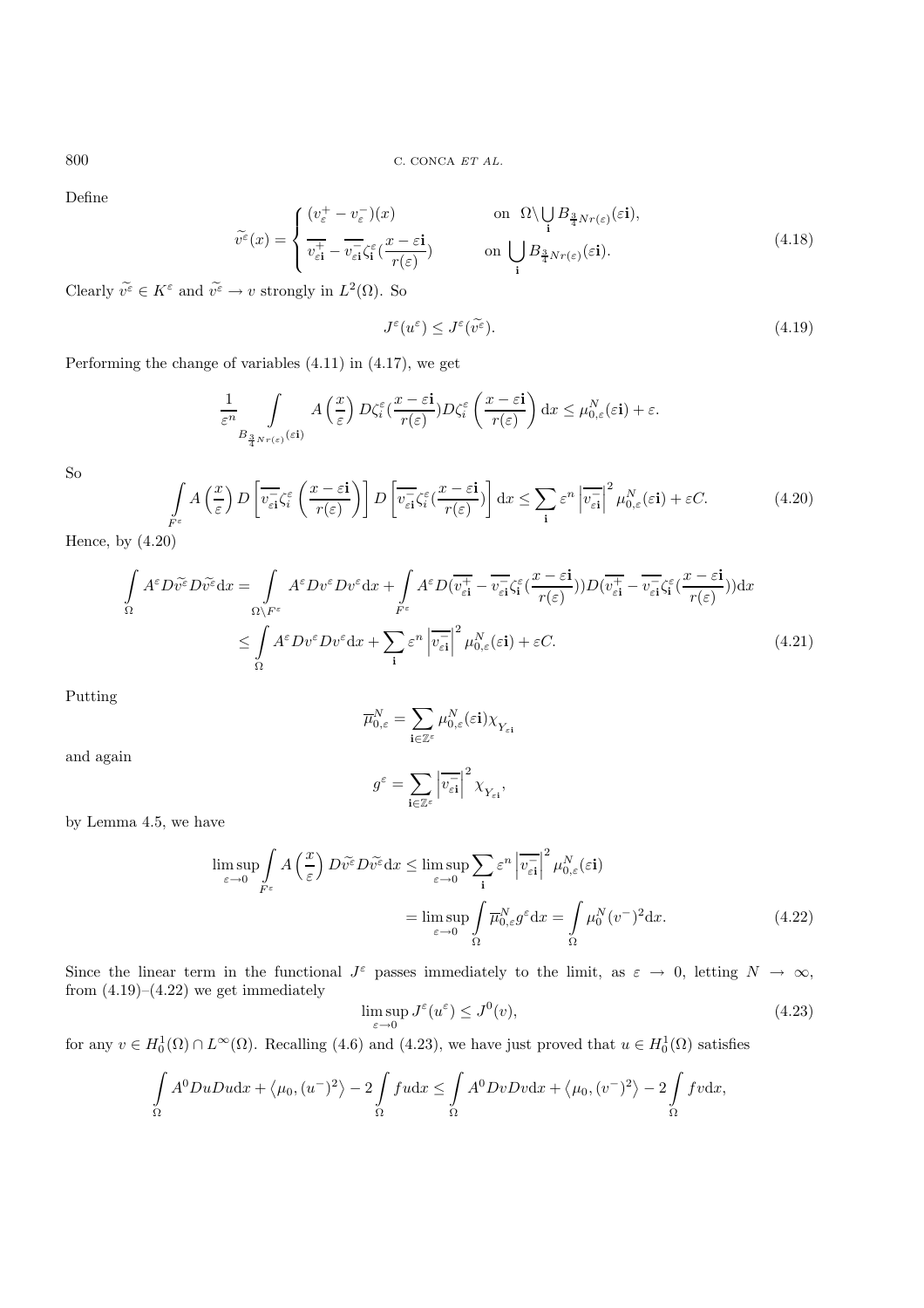for any  $v \in H_0^1(\Omega) \cap L^\infty(\Omega)$ , and hence, by density, for any  $v \in H_0^1(\Omega)$ . So the function u is the unique solution of the minimization problem

$$
\begin{cases} \text{Find } u \in H_0^1(\Omega) \text{ such that} \\ J^0(u) = \inf_{v \in H_0^1(\Omega)} J^0(v). \end{cases}
$$

As u is uniquely determined, the whole sequence  $\widehat{u^{\varepsilon}}$  converges to u and Theorem 4.1 is proved.

*Proof of Lemma 4.5.* Let  $g^{\varepsilon} = \sum$ **<sup>i</sup>**∈Z<sup>ε</sup>  $\overline{u_{\varepsilon\mathbf{i}}^{-}}$ 2<br> $\chi_{Y_{\varepsilon\mathbf{i}}}.$ We know that  $(\widehat{u^{\varepsilon}})^{-} \to u^{-}$  strongly in  $L^{2}(\Omega)$ . Also

$$
\limsup_{\varepsilon \to 0} \int_{\Omega} g^{\varepsilon} dx \le C.
$$

Indeed, using Poincaré's inequality

$$
\sum_{\mathbf{i}\in\mathbb{Z}^{\varepsilon}}\int\limits_{Y_{\varepsilon\mathbf{i}}}\left|\widehat{(u^{\varepsilon})}^{-}-\overline{u_{\varepsilon\mathbf{i}}}^{\mathbf{i}}\right|^{2}\mathrm{d}x \leq C\varepsilon^{2}\int\limits_{\Omega}\left|D(\widehat{u^{\varepsilon}})^{-}\right|^{2}\mathrm{d}x,
$$

we get

$$
\limsup_{\varepsilon \to 0} \int_{\Omega} g^{\varepsilon} dx \le \limsup_{\varepsilon \to 0} 2 \left( \sum_{\mathbf{i} \in \mathbb{Z}^{\varepsilon}} \int_{Y_{\varepsilon\mathbf{i}}} |\widehat{(u^{\varepsilon})} - \overline{u_{\varepsilon\mathbf{i}}} |^2 + \int_{\Omega} |(\widehat{u^{\varepsilon}})^{-}|^2 dx \right)
$$
  

$$
\le 2 \int_{\Omega} |u^{-}|^2 dx \le C.
$$

So

$$
I = \int_{\Omega} \left| g^{\varepsilon} - \left| u^{-} \right|^{2} \right| dx = \int_{\Omega} \left| g^{\varepsilon} - \left| (\widehat{u^{\varepsilon}})^{-} \right|^{2} + \left| (\widehat{u^{\varepsilon}})^{-} \right|^{2} - \left| u^{-} \right|^{2} \right| dx
$$
  

$$
\leq \int_{\Omega} \left| g^{\varepsilon} - \left| (\widehat{u^{\varepsilon}})^{-} \right|^{2} \right| dx + \int_{\Omega} \left| |(\widehat{u^{\varepsilon}})^{-} \right|^{2} - \left| u^{-} \right|^{2} \right| dx.
$$
 (4.24)

It suffices to evaluate the limsup of the first term of the right-hand side of (4.24).

$$
\limsup_{\varepsilon \to 0} \int_{\Omega} \left| g^{\varepsilon} - \left| (\widehat{u^{\varepsilon}})^{-} \right|^{2} \right| dx \le C \limsup_{\varepsilon \to 0} \sum_{\mathbf{i} \in \mathbb{Z}^{\varepsilon}} \int_{Y_{\varepsilon\mathbf{i}}} \left| \left| \overline{u_{\varepsilon\mathbf{i}}} \right|^{2} - \left| (\widehat{u^{\varepsilon}})^{-} \right|^{2} \right| dx
$$
\n
$$
\le C \limsup_{\varepsilon \to 0} \sum_{\mathbf{i} \in \mathbb{Z}^{\varepsilon}} \int_{Y_{\varepsilon\mathbf{i}}} \left| \overline{u_{\varepsilon\mathbf{i}}} - (\widehat{u^{\varepsilon}})^{-} \right| \left| \overline{u_{\varepsilon\mathbf{i}}} + (\widehat{u^{\varepsilon}})^{-} \right| dx. \tag{4.25}
$$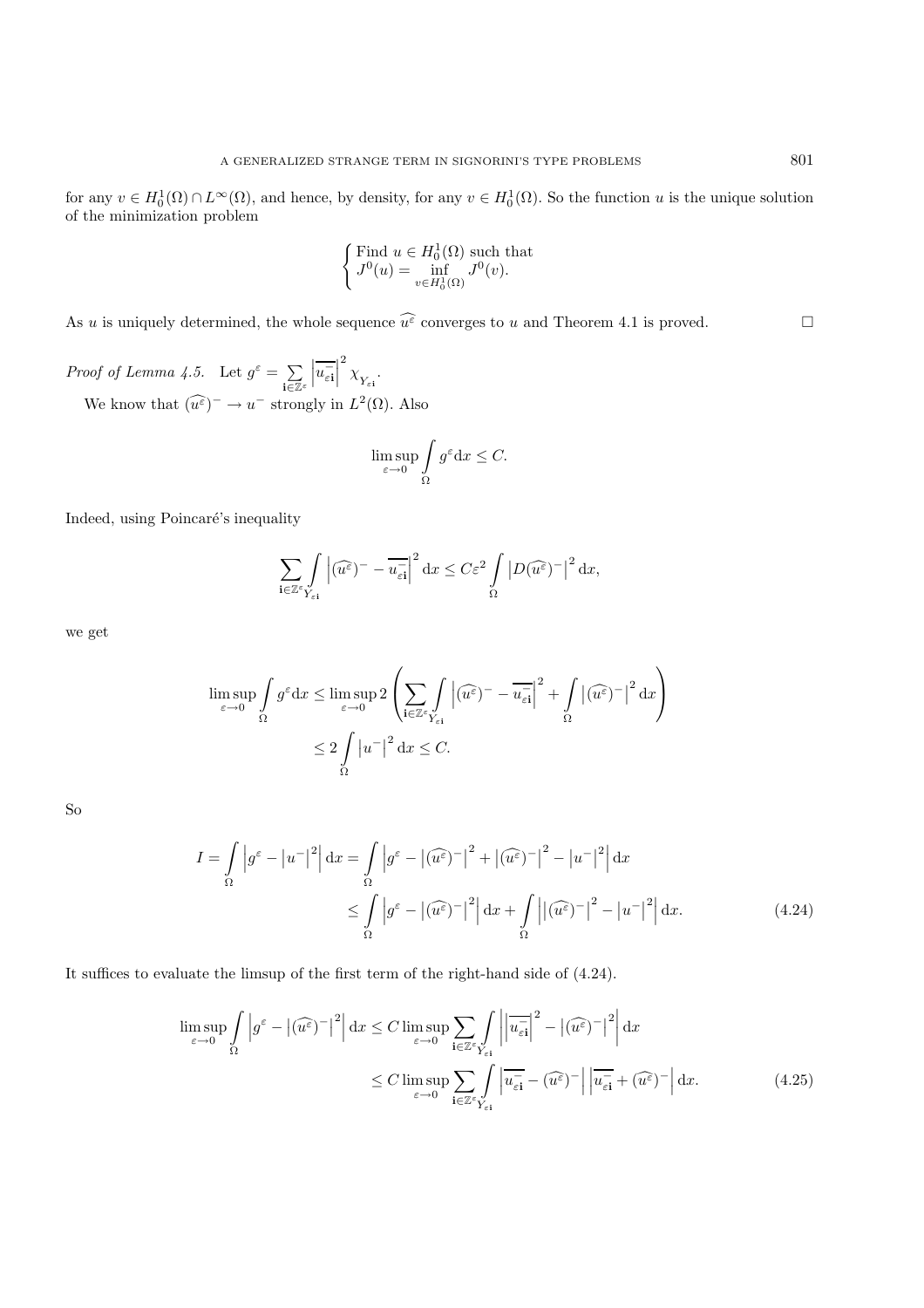By Hölder's inequality

$$
\limsup_{\varepsilon \to 0} I \le C \limsup_{\varepsilon \to 0} \left( \sum_{\mathbf{i} \in \mathbb{Z}^{\varepsilon}} \int_{Y_{\varepsilon \mathbf{i}}} \left| \overline{u_{\varepsilon \mathbf{i}}} - (\widehat{u^{\varepsilon}})^{-} \right|^{2} dx \right)^{\frac{1}{2}} \cdot \limsup_{\varepsilon \to 0} \left( \int_{\Omega} \left( g^{\varepsilon} + |(\widehat{u^{\varepsilon}})^{-} \right|^{2} dx \right)^{\frac{1}{2}}
$$

$$
\le C \lim_{\varepsilon \to 0} \varepsilon \left( \int_{\Omega} \left| D(\widehat{u^{\varepsilon}})^{-} \right|^{2} dx \right)^{\frac{1}{2}} = 0. \tag{4.26}
$$

So

$$
\limsup_{\varepsilon \to 0} \int_{\Omega} \left| g^{\varepsilon} - \left| u^{-} \right|^{2} \right| dx = 0
$$

and hence

$$
g^{\varepsilon} \to |u^{-}|^{2} \text{ strongly in } L^{1}(\Omega). \tag{4.27}
$$

 $\Box$ 

# 4.2. **Holes of the same size as the period**

As already mentioned in the introduction, the asymptotic behavior of the solution  $u^{\varepsilon}$  in this case is governed by an obstacle problem associated to the homogenized medium, which we recall that it is represented by the classical homogenized matrix  $A_p^0$  defined below.

**Theorem 4.6.** *There exists an extension*  $\widehat{u^{\varepsilon}}$  *of the solution*  $u^{\varepsilon}$  *of the variational inequality* (4.1), positive inside *the holes, such that*

$$
\widehat{u^{\varepsilon}} \rightharpoonup u \quad weakly \ in \ \ H_0^1(\Omega),
$$

*where* u *is the unique solution of*

$$
\begin{cases}\n u \in H_0^1(\Omega), \ u \ge 0 & \text{in } \Omega, \\
 \int_A A_p^0 D u D u \, dx - 2 \int_A f u \, dx \le \int_A A_p^0 D v D v \, dx - 2 \int_A f v \, dx & \forall v \in H_0^1(\Omega), \ v \ge 0 & \text{in } \Omega.\n\end{cases} \tag{4.28}
$$

*Here,*  $A_p^0 = (a_{ij}^0)$  *is the classical homogenized matrix, whose entries are defined as follows:* 

$$
a_{ij}^0 = \frac{1}{|Y^*|} \int_{Y^*} \left( a_{ij}(y) + a_{ik}(y) \frac{\partial \chi_j}{\partial y_k} \right) dy,
$$

*in terms of the functions*  $\chi_j$ ,  $j = 1, ..., n$ , *solutions of the so-called cell problems* 

$$
\label{eq:2} \left\{ \begin{aligned} -\hbox{div}_y A(y) (D_y \chi_j + \mathbf{e}_j) &= 0 \quad &\mbox{in}\quad Y^*,\\ A(y) (D \chi_j + \mathbf{e}_j) \cdot \nu &= 0 \quad &\mbox{on}\quad \partial T,\\ \chi_j &\in H^1_{\# Y}(Y^{\star}), \quad &\int\limits_{Y^{\star}} \chi_j = 0, \end{aligned} \right.
$$

*where*  $e_i$ ,  $1 \leq i \leq n$ , are the elements of the canonical basis in  $\mathbb{R}^n$ . The constant matrix  $A^0$  is symmetric and *positive-definite.*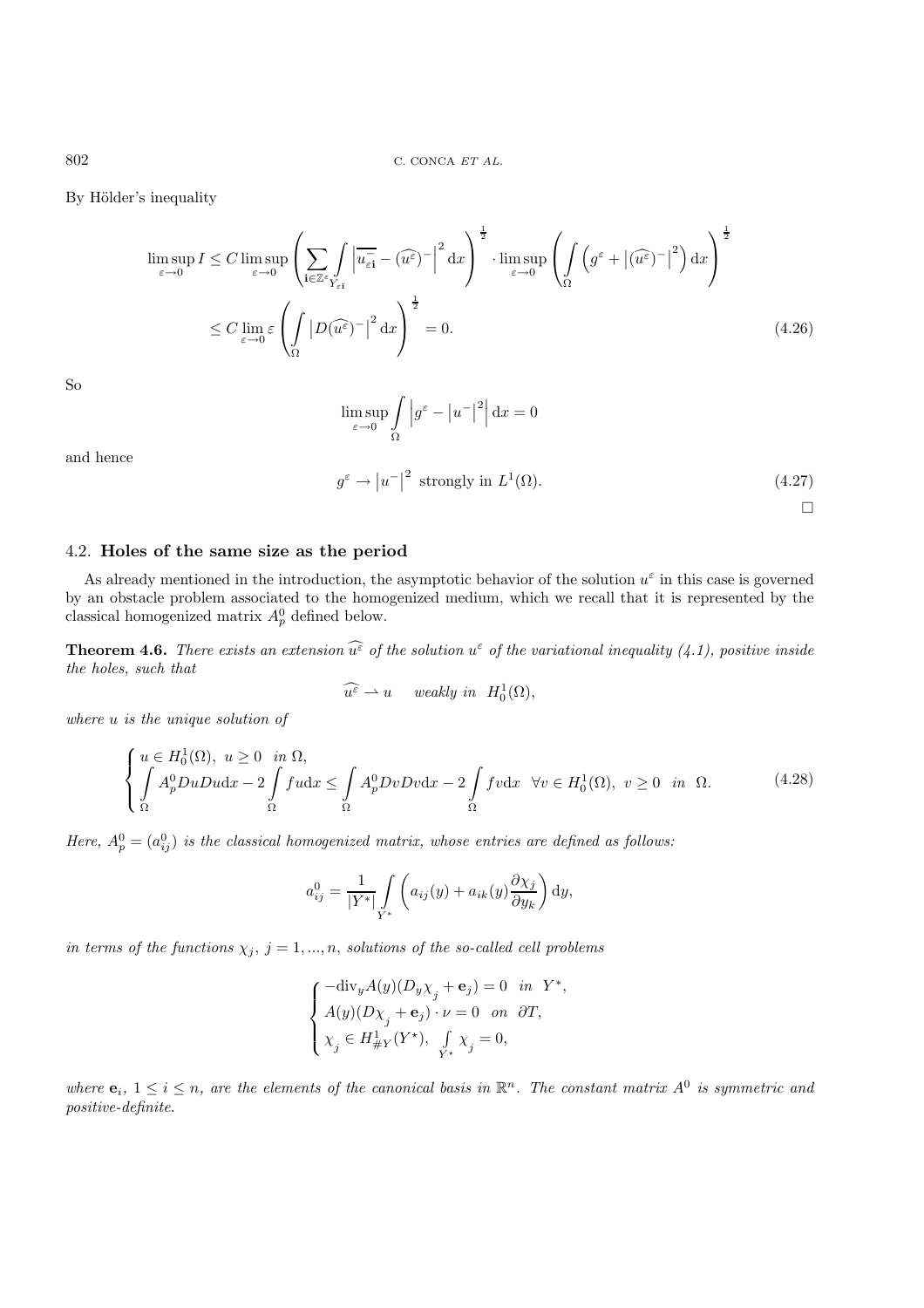*Proof.* Let  $u^{\varepsilon}$  be the solution of the variational inequality (4.1). We shall use the same extension  $\widehat{u^{\varepsilon}}$  as in the previous cases (see (2.12)). It is not difficult to see that  $\widehat{u^{\varepsilon}}$  is bounded in  $H_0^1(\Omega)$ . So by extracting a subsequence, one has

$$
\widehat{u^{\varepsilon}} \rightharpoonup u \quad \text{weakly in} \ \ H_0^1(\Omega).
$$

Since  $u^{\varepsilon} \in K^{\varepsilon}$ , then  $\widehat{u^{\varepsilon}} \geq 0$  on the holes, *i.e.*  $\widehat{u^{\varepsilon}} \chi_{T^{\varepsilon}} \geq 0$  in  $\Omega$ . Passing to the limit, we get  $u(1 - \theta) \geq 0$ ,  $0 < \theta < 1$  in  $\Omega$ , and therefore  $u \geq 0$  in  $\Omega$ .

Let  $\varphi \in \mathcal{D}(\Omega)$ ,  $\varphi \geq 0$  and  $\psi \in \mathcal{D}(\Omega)$ ,  $0 \leq \psi \leq 1$  with  $\psi \equiv 1$  on supp( $\varphi$ ). By classical regularity results  $\chi_i \in L^{\infty}$ . Using the boundedness of  $\chi_i$  and  $\varphi$ , there exists  $M \geq 0$  such that

$$
\left\|\frac{\partial\varphi}{\partial x_i}\right\|_{L^\infty}\left\|x_i\right\|_{L^\infty} < M.
$$

Let

$$
v^{\varepsilon} = \left(\varphi + \sum_{i} \varepsilon \frac{\partial \varphi}{\partial x_{i}}(x) \chi_{i}\left(\frac{x}{\varepsilon}\right) + \delta\right) \psi,
$$
\n(4.29)

where  $\delta$  is chosen such that

$$
\varepsilon \left\|\frac{\partial \varphi}{\partial x_i}\right\|_{L^\infty} \left\|\chi_i\right\|_{L^\infty} < M \varepsilon = \delta.
$$

Then  $v^{\varepsilon} \geq 0$  in  $\Omega$  if  $\varepsilon$  is enough small. Also  $v^{\varepsilon} \in H_0^1(\Omega)$ , and hence  $v^{\varepsilon} \in K^{\varepsilon}$  which will allow us to take it as a test function in (4.1). Moreover,  $v^{\varepsilon} \to \varphi$  strongly in  $L^2(\Omega)$ .

Let us compute  $Dv^{\varepsilon}$ :

$$
Dv^{\varepsilon} = D\varphi + \sum_{i} \frac{\partial \varphi}{\partial x_{i}}(x) D\chi_{i}(\frac{x}{\varepsilon}) + \varepsilon \left( \sum_{i} D \frac{\partial \varphi}{\partial x_{i}}(x) \chi_{i}(\frac{x}{\varepsilon}) + MD\psi \right).
$$

So

$$
Dv^{\varepsilon} = \sum_{i} \frac{\partial \varphi}{\partial x_i}(x)(\mathbf{e}_i + D\chi_i(\frac{x}{\varepsilon})) + \varepsilon \left( \sum_{i} D\frac{\partial \varphi}{\partial x_i}(x)\chi_i(\frac{x}{\varepsilon}) + MD\psi \right).
$$

Using  $v^{\varepsilon}$  as a test function in (4.1), we can write

$$
\int_{\Omega^{\varepsilon}} A^{\varepsilon} D u^{\varepsilon} D v^{\varepsilon} dx \geq \int_{\Omega^{\varepsilon}} f(v^{\varepsilon} - u^{\varepsilon}) dx + \int_{\Omega^{\varepsilon}} A^{\varepsilon} D u^{\varepsilon} D u^{\varepsilon} dx.
$$

In fact, we have

$$
\int_{\Omega} D\widehat{u^{\varepsilon}}(t\widetilde{A^{\varepsilon}Dv^{\varepsilon}})dx \ge \int_{\Omega^{\varepsilon}} f(v^{\varepsilon} - u^{\varepsilon})dx + \int_{\Omega^{\varepsilon}} A^{\varepsilon}Du^{\varepsilon}Du^{\varepsilon}dx. \tag{4.30}
$$

Denote

$$
\theta A_p^0 \mathbf{e}_j = \frac{1}{|Y^*|} \int_{Y^*} {}^t A(y) (D\chi_j + \mathbf{e}_j) dy,\tag{4.31}
$$

where  $\theta = |Y^*| / |Y|$ . Neglecting the term  $\varepsilon(\sum_i D \frac{\partial \varphi}{\partial x_i}(x) \chi_i(\frac{x}{\varepsilon}) + MD\psi)$  which actually tends strongly to zero, we can pass immediately to the limit in the left-hand side of (4.28). Hence

$$
\int_{\Omega} D\widehat{u^{\varepsilon}}(t\widetilde{A^{\varepsilon}Dv^{\varepsilon}})dx \to \int_{\Omega} \theta A_p^0 D u D\varphi dx.
$$
\n(4.32)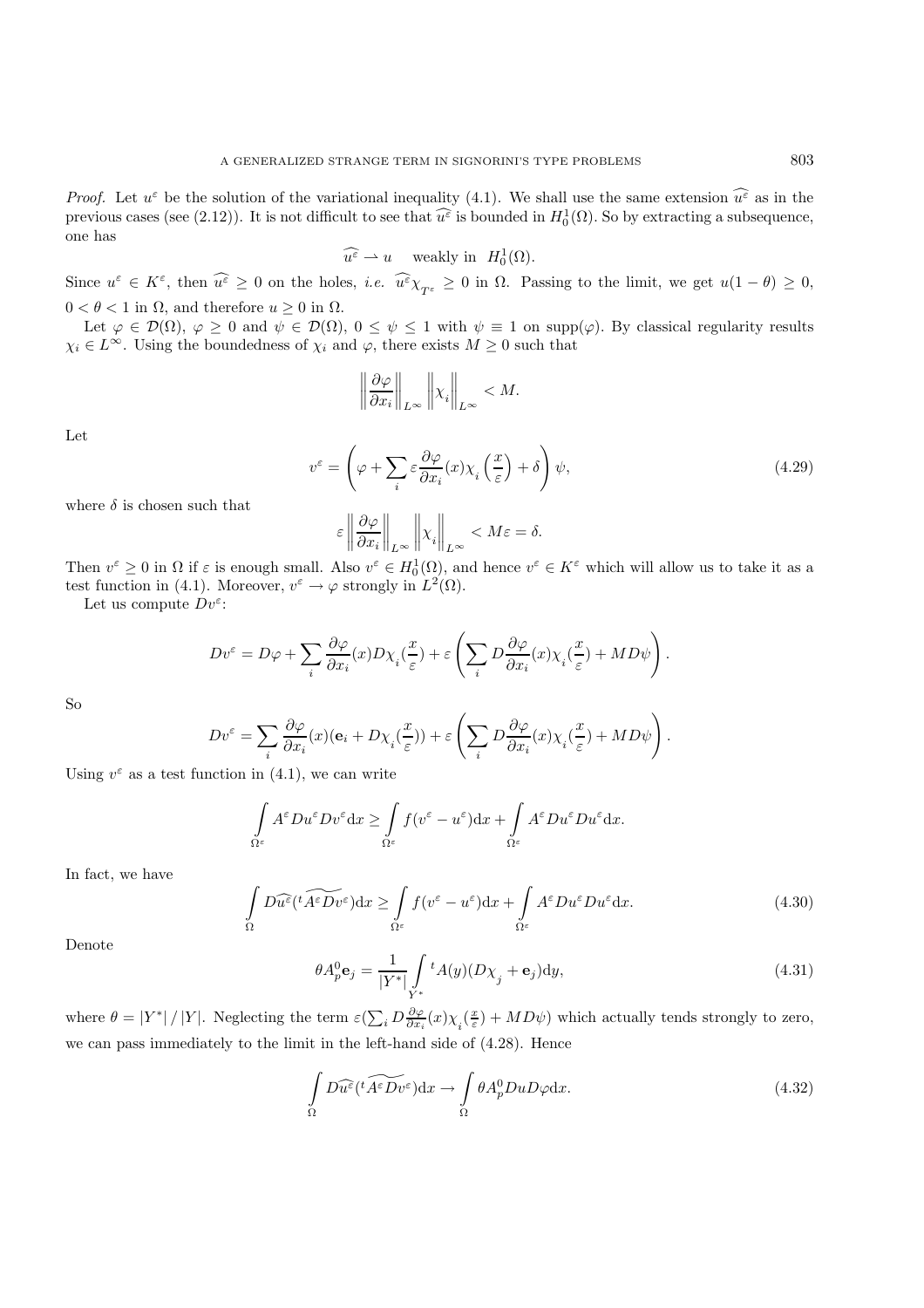It is not difficult to pass to the limit in the first term of the right-hand side of (4.28). Indeed, since  $v^{\varepsilon} \to \varphi$ strongly in  $L^2(\Omega)$ , we get

$$
\int_{\Omega^{\varepsilon}} f(v^{\varepsilon} - u^{\varepsilon}) dx = \int_{\Omega} f \chi_{\Omega^{\varepsilon}} (v^{\varepsilon} - \widehat{u^{\varepsilon}}) dx \to \int_{\Omega} f \theta(\varphi - u) dx.
$$
\n(4.33)

So, it remains to pass to the limit only in the last term of (4.28). For doing this, we can write down the subdifferential inequality

$$
\int_{\Omega^{\varepsilon}} A^{\varepsilon} D u^{\varepsilon} D u^{\varepsilon} dx \ge \int_{\Omega^{\varepsilon}} A^{\varepsilon} D w^{\varepsilon} D w^{\varepsilon} dx + 2 \int_{\Omega^{\varepsilon}} A^{\varepsilon} D w^{\varepsilon} (D u^{\varepsilon} - D w^{\varepsilon}) dx,
$$
\n(4.34)

for any  $w^{\varepsilon} \in H_0^1(\Omega)$ ,  $w^{\varepsilon} \ge 0$  in  $\Omega$ . Reasoning as before and choosing

$$
w^{\varepsilon} = \left(\overline{\varphi} + \sum_{i} \varepsilon \frac{\partial \overline{\varphi}}{\partial x_{i}}(x) \chi_{i}\left(\frac{x}{\varepsilon}\right) + \varepsilon \overline{M}\right) \overline{\psi},
$$

where  $\overline{\varphi}$ ,  $\overline{\psi}$  and  $\overline{M}$  enjoy similar properties as the corresponding  $\varphi$ ,  $\psi$  and  $M$ , the right-hand side of the inequality (4.32) passes to the limit and one has

$$
\liminf_{\varepsilon \to 0} \int_{\Omega^{\varepsilon}} A^{\varepsilon} D u^{\varepsilon} D u^{\varepsilon} dx \ge \int_{\Omega} \theta A_p^0 D \overline{\varphi} D \overline{\varphi} dx + 2 \int_{\Omega} \theta A_p^0 D \overline{\varphi} (Du - D \overline{\varphi}) dx,
$$

for any  $\overline{\varphi} \in \mathcal{D}(\Omega)$ ,  $\overline{\varphi} \ge 0$ . But since  $u \in H_0^1(\Omega)$  and  $u \ge 0$  in  $\Omega$ , taking  $\overline{\varphi} \to u$  strongly in  $H_0^1(\Omega)$ , we conclude

$$
\liminf_{\varepsilon \to 0} \int_{\Omega^{\varepsilon}} A^{\varepsilon} D u^{\varepsilon} D u^{\varepsilon} dx \ge \int_{\Omega} \theta A_p^0 D u D u dx. \tag{4.35}
$$

Putting together  $(4.30)$ ,  $(4.31)$  and  $(4.33)$ , we get

$$
\int_{\Omega} \theta A_p^0 D u D\varphi dx \ge \int_{\Omega} f \theta(\varphi - u) dx + \int_{\Omega} \theta A_p^0 D u D u dx,
$$

for any  $\varphi \in \mathcal{D}(\Omega)$ ,  $\varphi \geq 0$ , and hence by density for any  $v \in H_0^1(\Omega)$ ,  $v \geq 0$ .

So, finally, we obtain

$$
\int_{\Omega} A_p^0 D u D(v - u) \mathrm{d}x \ge \int_{\Omega} f(v - u) \mathrm{d}x,
$$

which is just the limit problem  $(4.26)$ . This completes the proof of Theorem 4.6.

**Remark 4.7.** The choice of the test function (4.27) gives, in fact, a first-corrector term for the weak convergence of  $\widehat{u^{\varepsilon}}$  to u.

Acknowledgements. This work has been partially supported by Fondap through its Programme on Mathematical Mechanics. The authors gratefully acknowledge the support of the Chilean and French Governments through the Scientific Committee Ecos-Conicyt. The third author wishes to thank the Centro de Modelamiento Matem´atico de la Universidad de Chile for its warm hospitality and support.